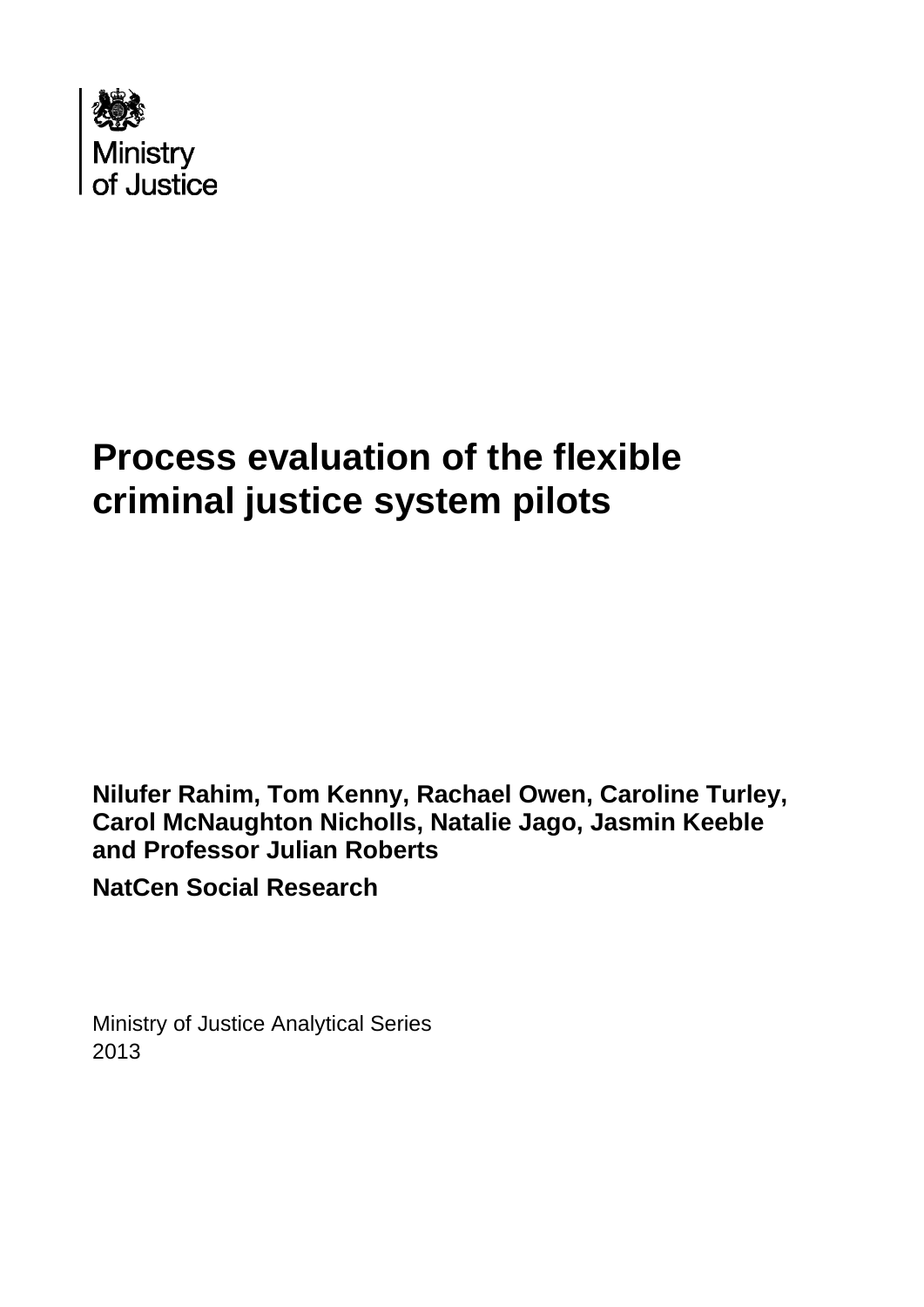*Analytical Services exists to improve policy making, decision taking and practice by the Ministry of Justice. It does this by providing robust, timely and relevant data and advice drawn from research and analysis undertaken by the department's analysts and by the wider research community.* 

# **Disclaimer**

The views expressed are those of the authors and are not necessarily shared by the Ministry of Justice (nor do they represent Government policy).

First published 2013

#### **© Crown copyright 2013**

You may reuse this information (excluding logos) free of charge in any format or medium, under the terms of the Open Government Licence. To view this licence, visit: <http://www.nationalarchives.gov.uk/doc/open-government-licence/> or email: [psi@nationalarchives.gsi.gov.uk](mailto:psi@nationalarchives.gsi.gov.uk) 

Where we have identified any third party copyright material you will need to obtain permission from the copyright holders concerned.

Any enquiries regarding this publication should be sent to us at: [mojanalyticalservices@justice.gsi.gov.uk](mailto:mojanalyticalservices@justice.gsi.gov.uk) 

This publication is available for download at: [www.gov.uk/moj](http://www.gov.uk/moj) 

ISBN 978-1-84099-616-6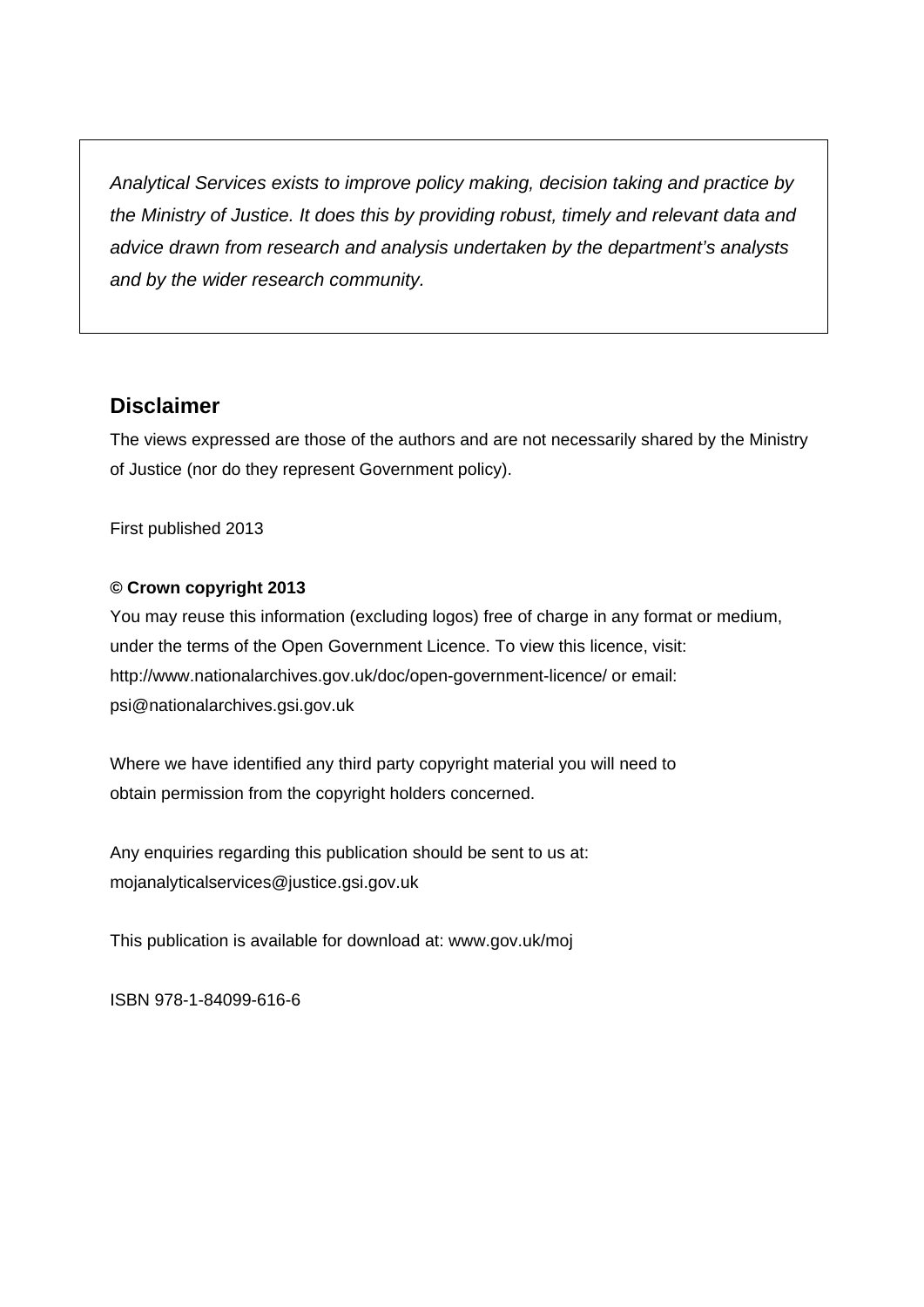# **Acknowledgements**

We would like to thank Caroline Logue and Lizzie McKee at the Ministry of Justice for their support and guidance throughout the study. Thanks also to all those at MoJ who provided comments and guidance on early findings and report outputs.

We would like to express our thanks to all the people representing the various parts of the criminal justice system who participated in this research for their time and openness. We are particularly grateful to the individuals who helped to organise fieldwork in each of the case study sites.

We would also like to thank the peer reviewers: Professor Alan Clarke from Aberystwyth University and Professor Christopher Fox from Manchester Metropolitan University.

Finally, we are extremely grateful for the contribution of the defendants and victims for giving up their time to take part in the study.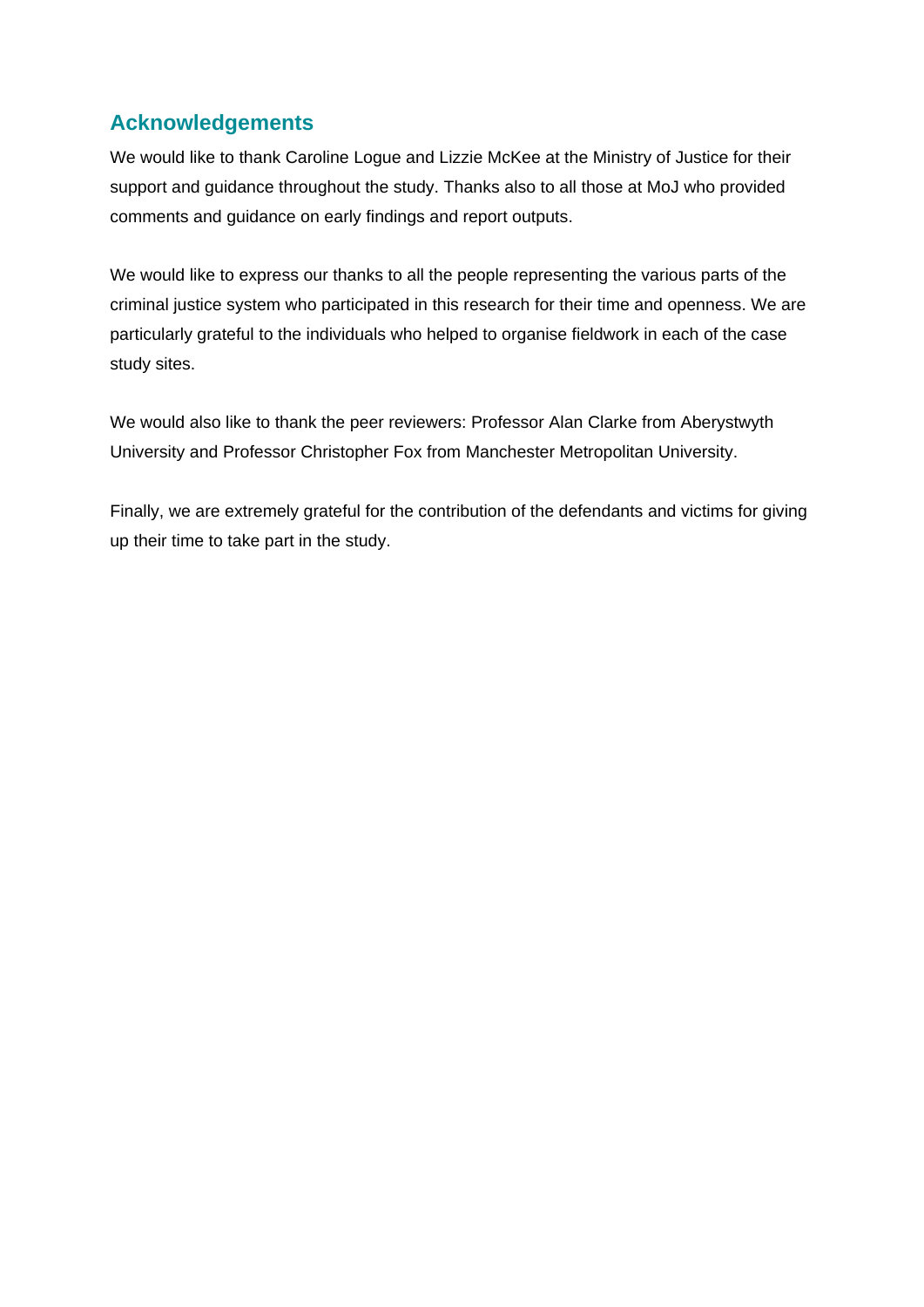# **Contents**

## **[List of tables](#page-4-0)**

# **[List of figures](#page-4-1)**

|    | Summary                |                                                 | 1  |
|----|------------------------|-------------------------------------------------|----|
|    | <b>Methods</b>         |                                                 | 1  |
|    | Key findings           | 1                                               |    |
|    |                        | Recommendations                                 | 4  |
| 1. |                        | <b>Introduction</b>                             | 5  |
|    | 1.1                    | Policy context                                  | 5  |
|    | 1.2                    | Research aims                                   | 6  |
|    | 1.3                    | Research design                                 | 6  |
| 2. |                        | <b>Pilot implementation</b>                     | 9  |
|    | 2.1                    | Pilot selection                                 | 9  |
|    | 2.2                    | Pilot set-up                                    | 10 |
| 3. | <b>Extended courts</b> | 13                                              |    |
|    | 3.1                    | <b>Experiences of delivery</b>                  | 13 |
|    | 3.2                    | Perceived effects on courts and efficiencies    | 15 |
|    | 3.3                    | Perceived effects on staff and partner agencies | 16 |
|    | 3.4                    | Perceived effects on court users                | 17 |
| 4. |                        | <b>Saturday courts</b>                          | 19 |
|    | 4.1                    | <b>Experiences of delivery</b>                  | 19 |
|    | 4.2                    | Perceived effects on courts and efficiencies    | 20 |
|    | 4.3                    | Perceived effects on staff and partner agencies | 21 |
|    | 4.4                    | Perceived effects on court users                | 23 |
| 5. |                        | <b>Sunday courts</b>                            | 25 |
|    | 5.1                    | <b>Experiences of delivery</b>                  | 25 |
|    | 5.2                    | Perceived effects on courts and efficiencies    | 27 |
|    | 5.3                    | Perceived effects on staff and partner agencies | 27 |
|    | 5.4                    | Perceived effects on court users                | 29 |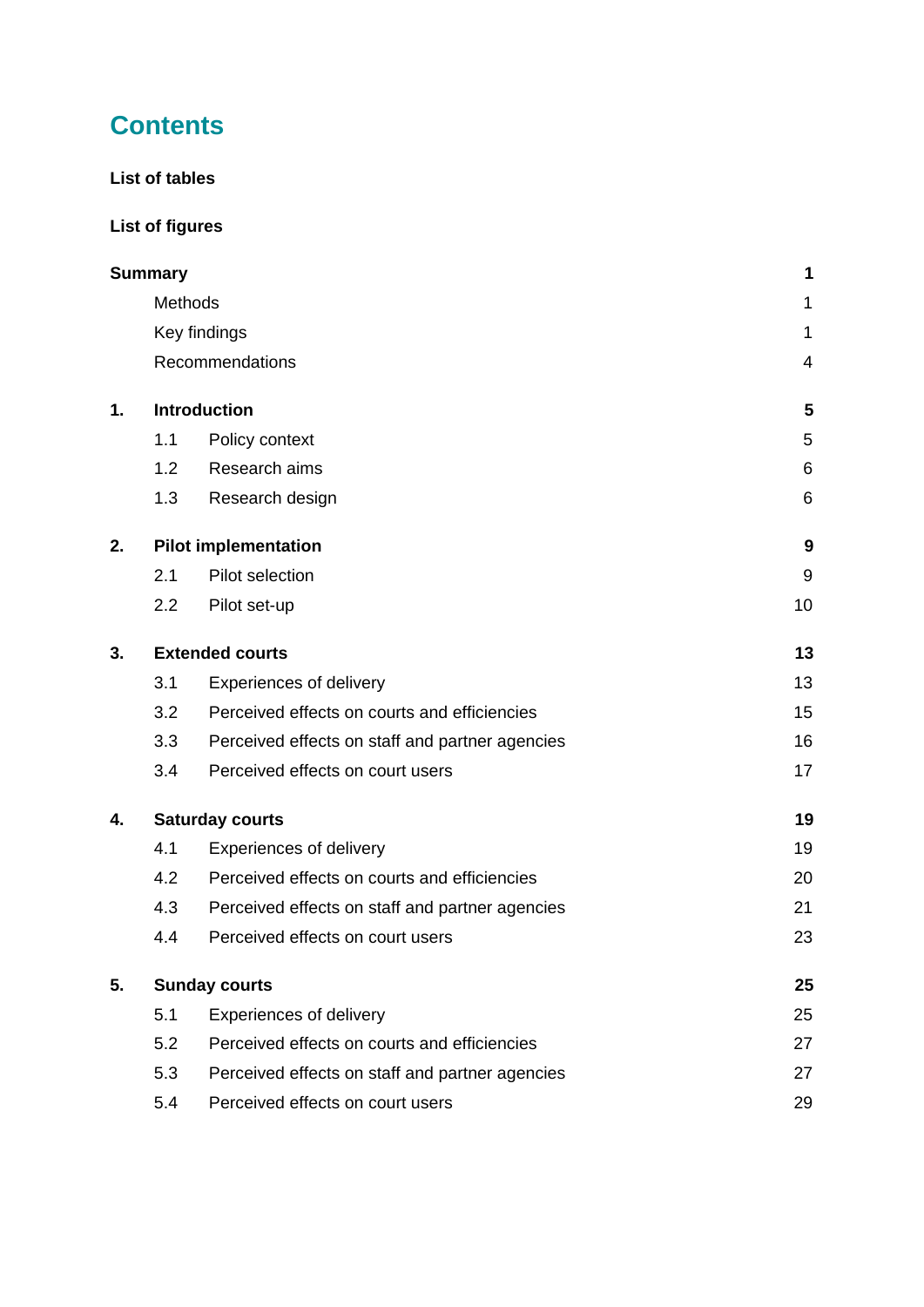| 6. | <b>Video courts</b> |                                        |    |  |  |
|----|---------------------|----------------------------------------|----|--|--|
|    | 6.1                 | <b>Experiences of delivery</b>         | 31 |  |  |
|    | 6.2                 | Perceived effects                      | 31 |  |  |
| 7. |                     | <b>Conclusions and recommendations</b> | 32 |  |  |
|    | 7.1                 | Pilot implementation                   | 32 |  |  |
|    | 7.2                 | Specific pilot models                  | 33 |  |  |
|    | 7.3                 | Recommendations and lessons learned    | 34 |  |  |
|    | <b>References</b>   |                                        | 36 |  |  |
|    | <b>Appendix A</b>   |                                        | 37 |  |  |
|    |                     | Sampling and recruitment               | 37 |  |  |
|    | <b>Appendix B</b>   |                                        | 42 |  |  |
|    |                     | Data collection                        | 42 |  |  |
|    | <b>Appendix C</b>   |                                        | 44 |  |  |
|    | Analysis            |                                        | 44 |  |  |
|    | <b>Appendix D</b>   |                                        | 45 |  |  |
|    | Glossary            |                                        | 45 |  |  |
|    | <b>Appendix E</b>   |                                        | 47 |  |  |
|    |                     | Abbreviations                          | 47 |  |  |

# <span id="page-4-0"></span>**List of tables**

| Appendix Table A1: Flexible courts pilots by case study site |     |
|--------------------------------------------------------------|-----|
| Appendix Table A2: Coverage of partner agencies by site      | 38. |
| Appendix Table A3: Number of participants by agency          | 39  |

# <span id="page-4-1"></span>**List of figures**

| Figure 2.1: Flexible models sampled |  |
|-------------------------------------|--|
|                                     |  |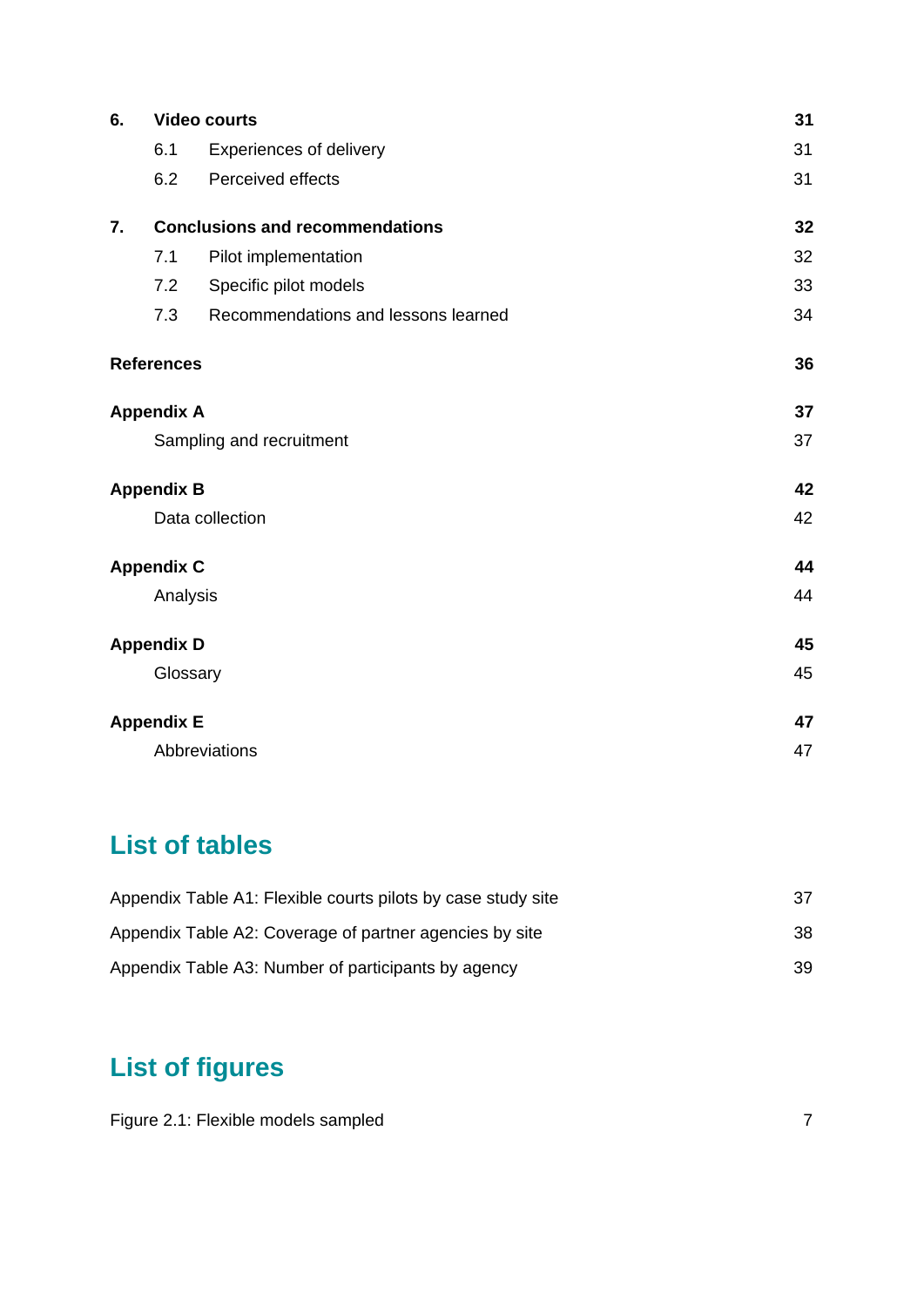# <span id="page-5-0"></span>**1. Summary**

The flexible criminal justice system (CJS) pilots were trialled for six months from October 20[1](#page-5-3)2 in 42 magistrates' courts across England and Wales.<sup>1</sup> During the pilot period, around 6,000 cases were recorded as being dealt with flexibly by a pilot court and also completed by March [2](#page-5-4)013.<sup>2</sup> The pilots tested the effectiveness of different operating models in improving the timeliness and efficiency of the CJS. Six different models were piloted which extended traditional operating hours on weekdays and weekends and extended the use and operating hours of Prison to Court Video Links (PCVL) as well as video courts. A qualitative process evaluation was commissioned by the Ministry of Justice (MoJ) to understand experiences of the pilots from the perspectives of stakeholders who experienced a flexible model and to identify good practice.

## <span id="page-5-1"></span>**1.1 Methods**

The evaluation used a qualitative case study design in which nine pilot sites were selected, covering the range of flexible models. In-depth interviews and group discussions were conducted within each site to capture the perspectives of the different stakeholders involved in the pilots. A total of 176 personnel took part, including – but not limited to – magistrates, defence and prosecution solicitors, court staff and police, as well as victims and defendants. These interactions were supplemented by observations of court proceedings.

# <span id="page-5-2"></span>**1.2 Key findings**

### **Pilot implementation**

 $\overline{a}$ 

Decisions around which pilot models to trial and in which local courts were informed by discussions between key local strategic stakeholders. Decisions were made based on which local partner agencies and staff supported the pilots; which models were recommended by Her Majesty's Courts & Tribunals Service (HMCTS) or MoJ; and which fit best with existing resources given that no additional funding was provided to pilot areas.

Pilot sites were typically given between one and three months to prepare before implementation. The amount of preparation required, and sites' experience of the given timescales, were shaped by the scale of change required by the pilot model selected. Local Implementation Teams, composed of participating agencies, met regularly before the pilots

<span id="page-5-4"></span><span id="page-5-3"></span><sup>&</sup>lt;sup>1</sup> There were 48 flexible pilot schemes in 42 magistrates' courts across England and Wales.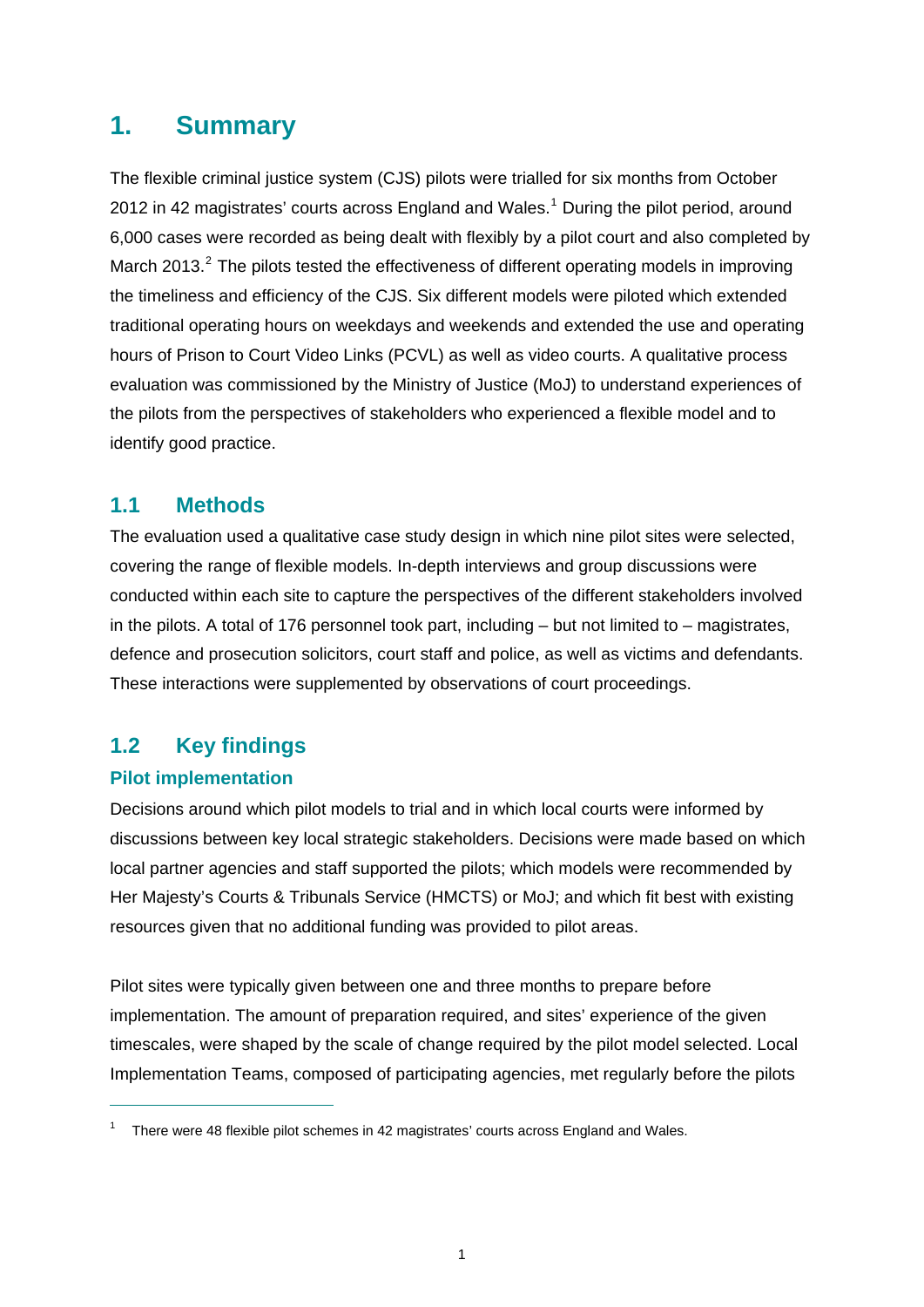to plan for pilot delivery. Agreeing a shared protocol posed challenges where partner agencies were resistant to the pilots (such as defence firms), or could not easily adapt their practices in line with the pilots (such as prisons).

Organising staff resources was a priority across models during the set-up period. While each case study site found sufficient staff to run the pilots, some found resourcing more challenging than others. Staff were generally more willing to start earlier than work late or at weekends. However, experiences of staffing the pilots also depended on the financial incentives offered, court accessibility and whether staff supported the aims of the pilot.

#### **Experiences of pilot delivery and perceived effects**

**Extended courts** involved earlier starts, later-finishing trials and time added to both the beginning and end of the day. Insufficient caseload was a key issue for extended models and led to courts generally finishing no later than they had pre-pilot. Certain case types were found to be more suitable for extended courts than others – namely those that were more predictable in duration and required less preparation on the day of the hearing, such as PCVL and motoring offences as opposed to remand cases. Earlier starting courts were generally more popular with staff as they were considered to impose fewer additional costs than other models and involved a relatively small change in hours. However, some staff experienced fatigue from working longer days. While defendants' attendance at early start courts was generally found to be good, listing staff reported a high number of requests from defendants for later slots after being allocated an earlier time.

The **Saturday court** models included in the evaluation were a dedicated traffic court, a Saturday remand court and a small number of one-off trials and breach courts. Saturday courts were delivered without many operational difficulties, perhaps due to some courts already being open on a Saturday pre-pilot. Sufficient case volumes and staffing, as well as access to information, were key to smooth delivery. Otherwise cancellations and adjournments could occur. If partner agencies did not adapt their practices in line with the model, delays resulted, and this affected the cooperation of other partner agencies. Saturday remand and traffic court models were valued for alleviating existing weekday scheduling issues by bringing about greater case completion and throughput on Saturdays.

 $\overline{a}$ 

 $\overline{2}$  Cases treated under the flexible CJS were identified by court staff and captured in the data through a free text field once the case was completed. Therefore there were cases treated flexibly which were not completed in the time frame, so they couldn't be included in the analysis.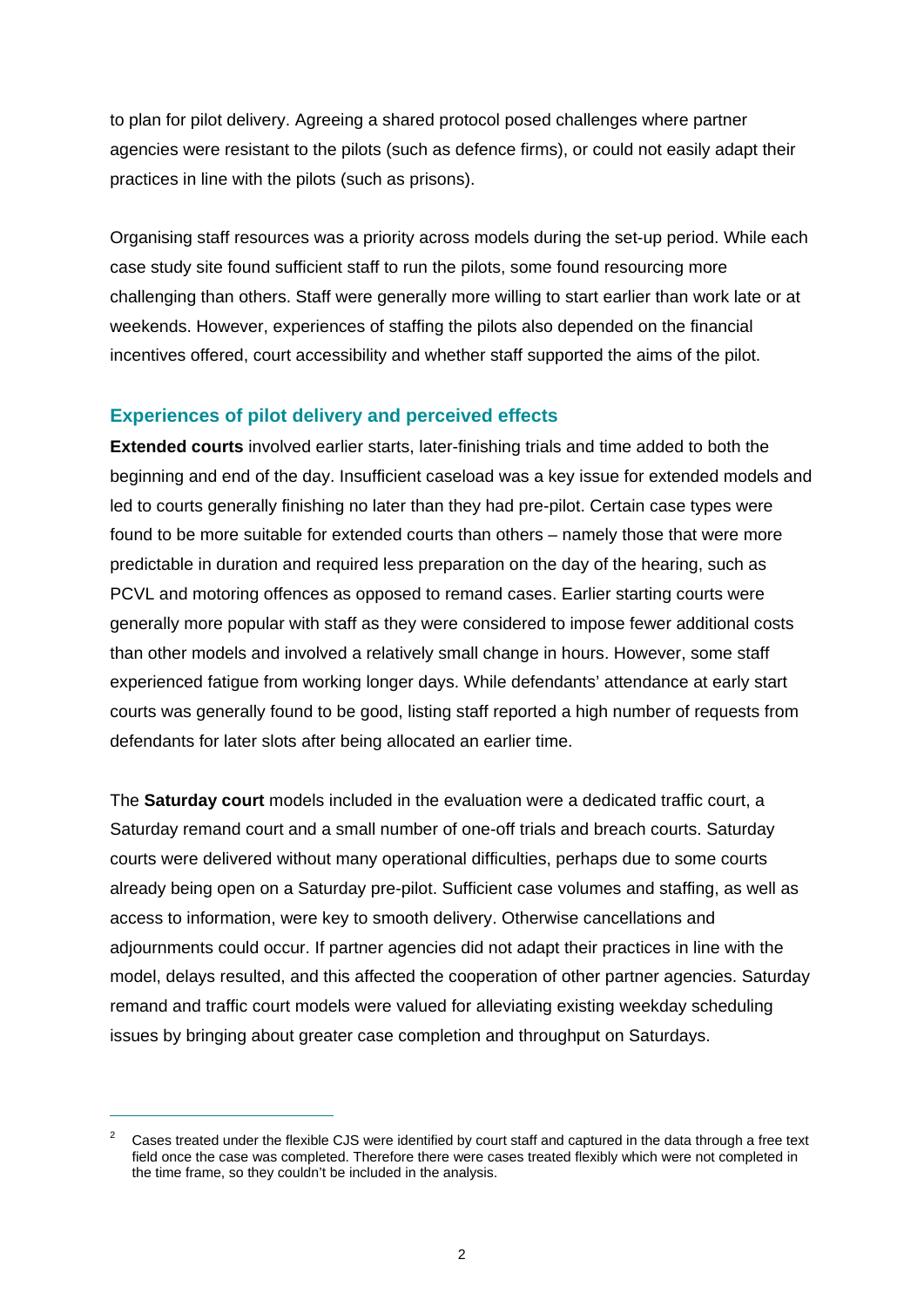For defendants, the main benefits reported were earlier release from police custody and avoiding having to take time off work to attend court.

The **Sunday courts** included in the evaluation were all remand courts. Sunday operation posed a range of delivery challenges and to a greater degree than the other flexible models. This may be because this was the first time courts were operating regularly on Sundays for an extended period. Sundays attracted the most resistance and even complete withdrawal by some partner agencies who felt the pilots were not financially or operationally viable, and involved sacrificing their work-life balance. Opposition to Sunday working, alongside limited access to support staff and information systems, meant adjournments were perceived to be more common and prisoners and paperwork tended to be late, causing delays. As a result, Sunday courts were felt to exacerbate weekday scheduling issues rather than create efficiencies. Although defendants benefited from an earlier hearing, reduced transport and accommodation options were a concern for vulnerable defendants released on bail.

Questions were raised by some CJS practitioners about whether Saturday and Sunday courts provided the best, most cost-effective solution to existing problems with efficiency and throughput compared to fuller utilisation of weekday courtrooms, particularly if they affected the work-life balance and finances of some partner agencies.

The **video court** pilot tested the concept of linking one court to three different police custody suites, whereas previously each court had connected to only one. The pilot proved this could work in practice, while highlighting some delivery issues. These included the need for sufficient space for solicitors and others to consult with clients, and the need for adequate resources in police custody to facilitate these consultations. Furthermore, video courts did not appear appropriate for all types of case, such as those with multiple defendants.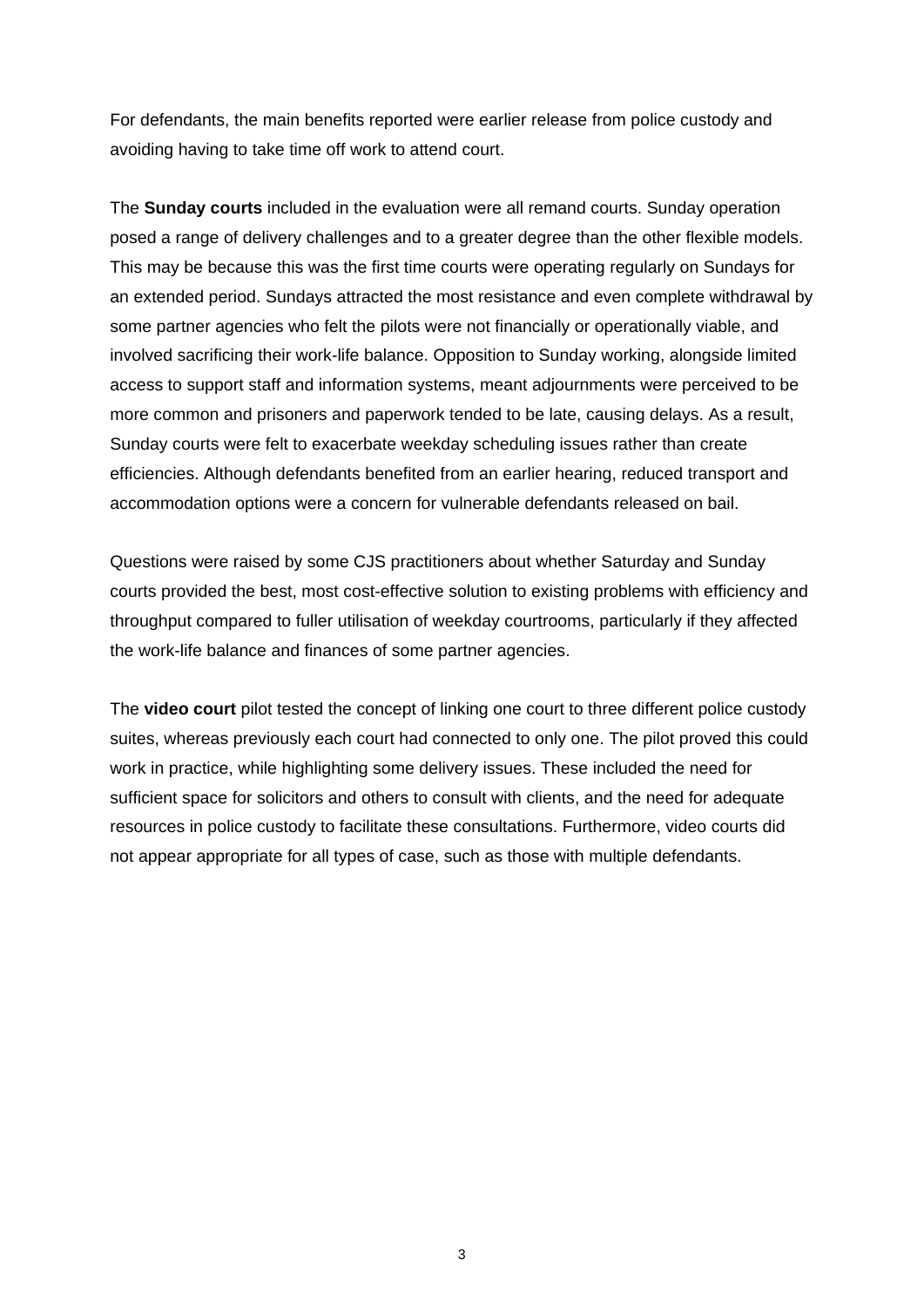# <span id="page-8-0"></span>**1.3 Recommendations**

The findings point to a number of elements that would be essential to the delivery of flexible courts if they were to be rolled out more widely:

- Dedicated **partnership working**, with cohesive planning and strong communication within and across agencies.
- The ability for models to develop over time and **take account of local needs**.
- **Case volumes** sufficient to justify implementation of extended hours.
- The targeting of the most **appropriate cases** for flexible schemes.
- **Access to information**, including paperwork, IT and support systems.
- Adequate **supply of staff** and **equitable incentives** for participating personnel.

The pilots illustrated that flexible arrangements are possible and can be effective. However, they also highlighted a number of challenges around implementation which have to be considered alongside the potential benefits of each model.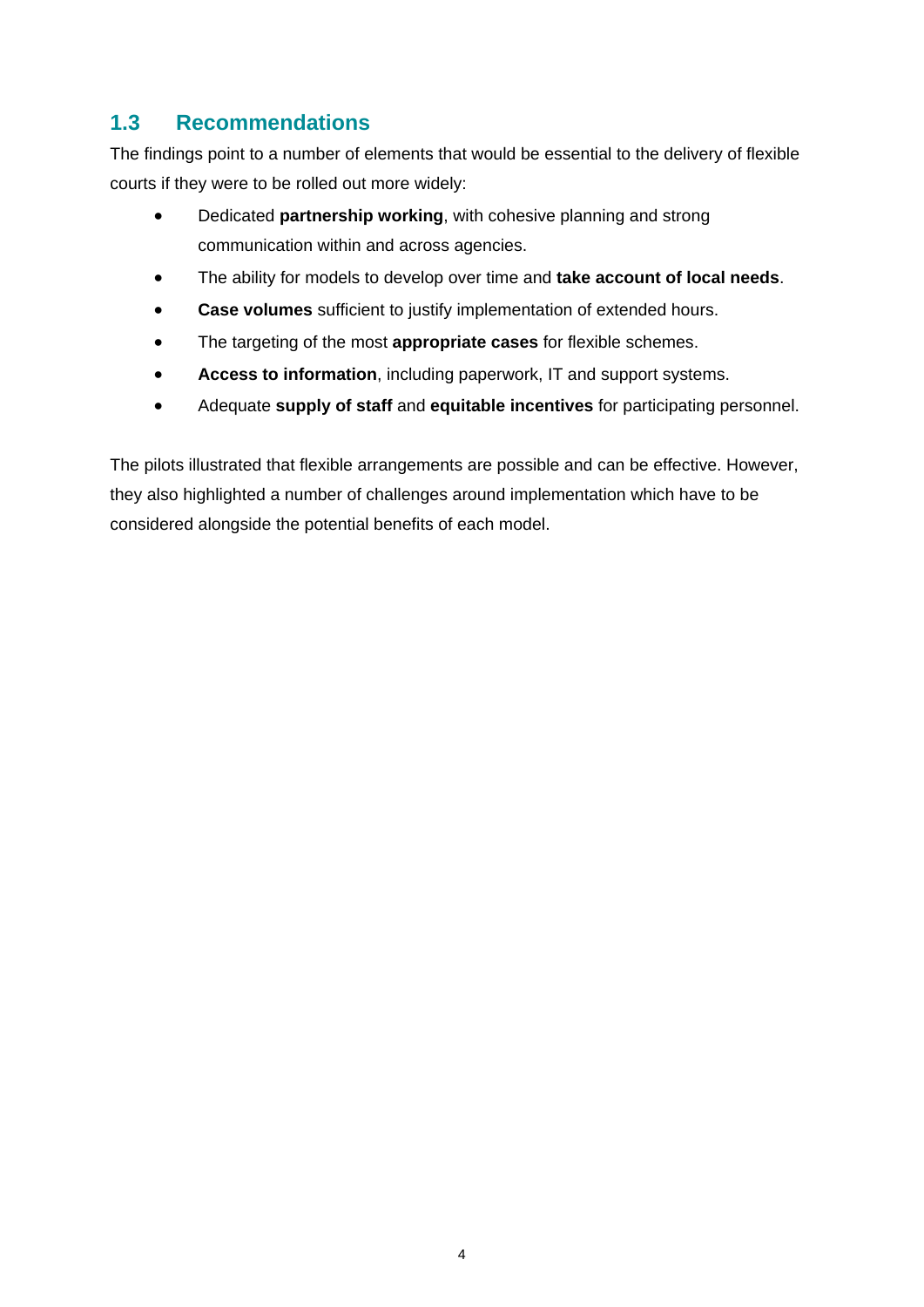# <span id="page-9-0"></span>**2. Introduction**

# <span id="page-9-1"></span>**2.1 Policy context**

 $\overline{a}$ 

Recent government policy has stressed the need to ensure that justice is efficient and effective as well as sensitive to victims' needs (Ministry of Justice, 2012a and 2010). This is consistent with the aims of the Government's 2010 Spending Review and 2015/16 Spending Round, which both emphasise the need to improve value for money across the public sector, including the criminal justice system (CJS). The 2011 disturbances demonstrated the CJS can respond in a flexible, responsive and efficient manner. In many cases defendants were arrested, charged, and presented at court within a few hours.

The Government's 2012 White Paper (Ministry of Justice, 2012a) noted that the response to the disturbances suggested that justice could be dispensed more efficiently, and in ways which would benefit victims of crime and other parties. The government is keen to learn from this experience to better understand how the CJS:

- can become more flexible and responsive to local needs;
- could act more swiftly in dealing with defendants; and
- can better meet the needs of victims and witnesses.

The flexible CJS pilots looked to help achieve these aims by testing the impact of extended court opening times and technology on the timeliness and efficiency of the CJS. The pilots also sought to establish whether such measures improve the service for victims and witnesses.

From October 2012 to March 2013, 48 flexible pilot schemes were trialled in 42 magistrates' courts across England and Wales. During the pilot period, around 6,000 cases were recorded as being dealt with flexibly by a pilot court and also completed by March 201[3](#page-9-2). $3$  The models piloted were:

- **Extended traditional courts:** extended weekday operating hours to hear cases earlier and later in the day.
- **Extended Prison to Court Video Links (PCVL) courts:** maximised use and extended operating hours of PCVL.

<span id="page-9-2"></span><sup>3</sup> Cases treated under the flexible CJS were identified by court staff and captured in the data through a free text field once the case was completed. Therefore there were cases treated flexibly which were not completed in the time frame, so they couldn't be included in the analysis.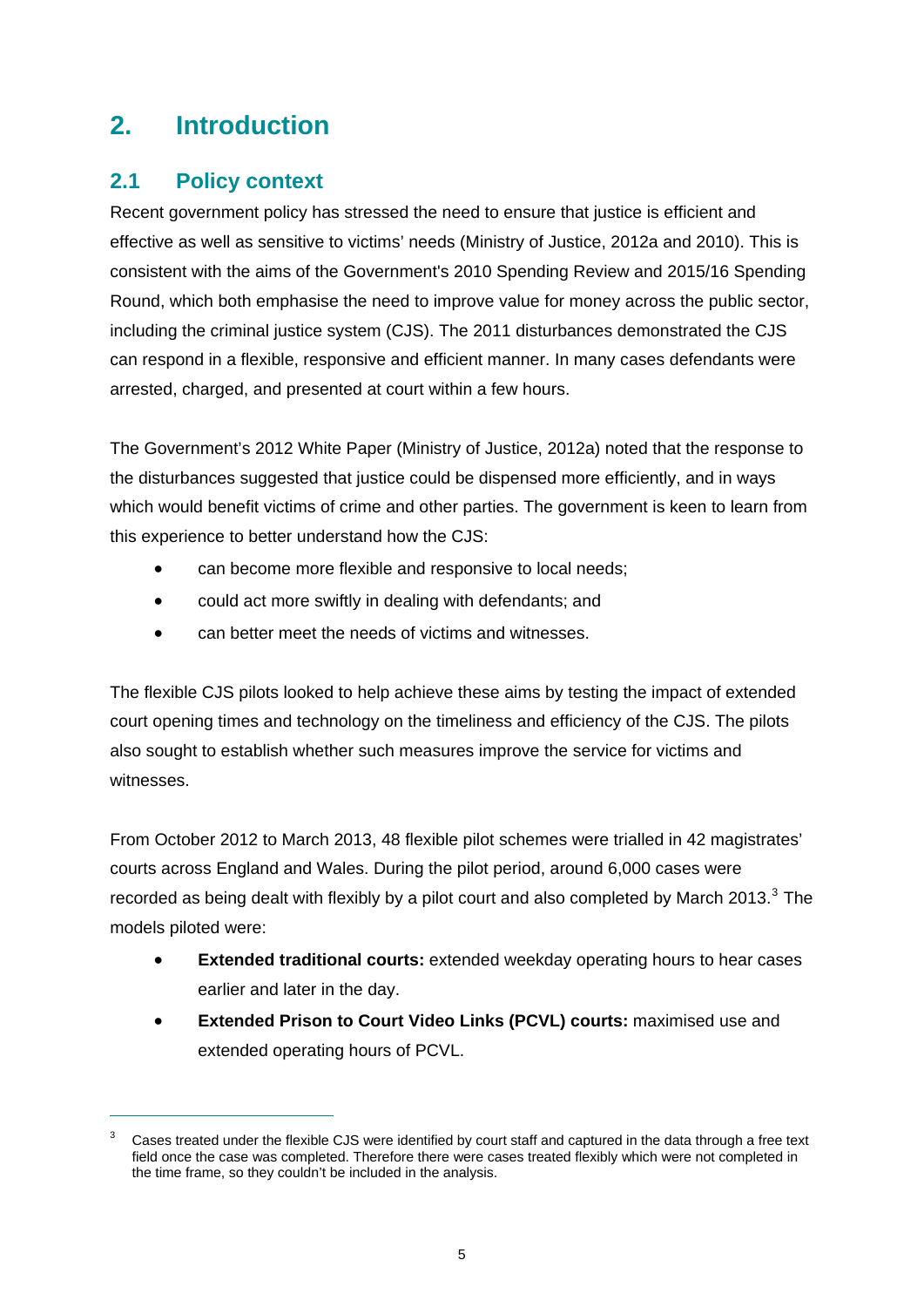- **Saturday courts:** maximised Saturday opening hours, including introduction of Saturday opening hours in some courts where they did not already exist.
- **Sunday courts:** enabled courts to open for the first time on a Sunday.
- **Extended video courts:** extended the operating hours of preliminary hearings held over video link where the defendant is located at the police station.
- **Regional video courts:** enabled preliminary hearings held over video link in the magistrates' court to be heard by a court in a different region.

# <span id="page-10-0"></span>**2.2 Research aims**

A qualitative process evaluation was commissioned by MoJ in order to:

- understand flexible CJS pilot implementation, including the choice of pilots, experiences of setting up and resourcing the pilots, and partnership working between different agencies;
- identify good practice and lessons learned; and
- explore the views of victims, witnesses and other stakeholders who had experienced a flexible model.

While it was beyond the remit of this research to measure the impact of the pilots, views were gathered about the ways in which they had affected the stakeholders involved, and are presented here. As this is a qualitative study, the prevalence of particular views and experiences cannot be estimated.

# <span id="page-10-1"></span>**2.3 Research design**

 $\overline{a}$ 

Nine sites were purposively selected<sup>[4](#page-10-2)</sup> (Ritchie and Lewis, 2003) from the 42 courts piloting flexible models across England and Wales. Between them, the nine sites represented six models, with between one and five being piloted per site (see Appendix A for further details). Regional diversity was also sought, and at least one court from each HM Courts and Tribunals Service (HMCTS) region<sup>[5](#page-10-3)</sup> was selected. London was not involved in the pilots, so another metropolitan area was included.

The flexible models included in the evaluation sample fell under four main pilot types, as illustrated by Figure 2.1. The models trialled under each pilot type varied in terms of hearing

<span id="page-10-2"></span><sup>4</sup> Sampling in this way involves selection based on dimensions that reflect key differences in the study population that are relevant to the research objectives. 5

<span id="page-10-3"></span>HMCTS has seven regions: North West, North East, Midlands, South West, South East, London, and Wales.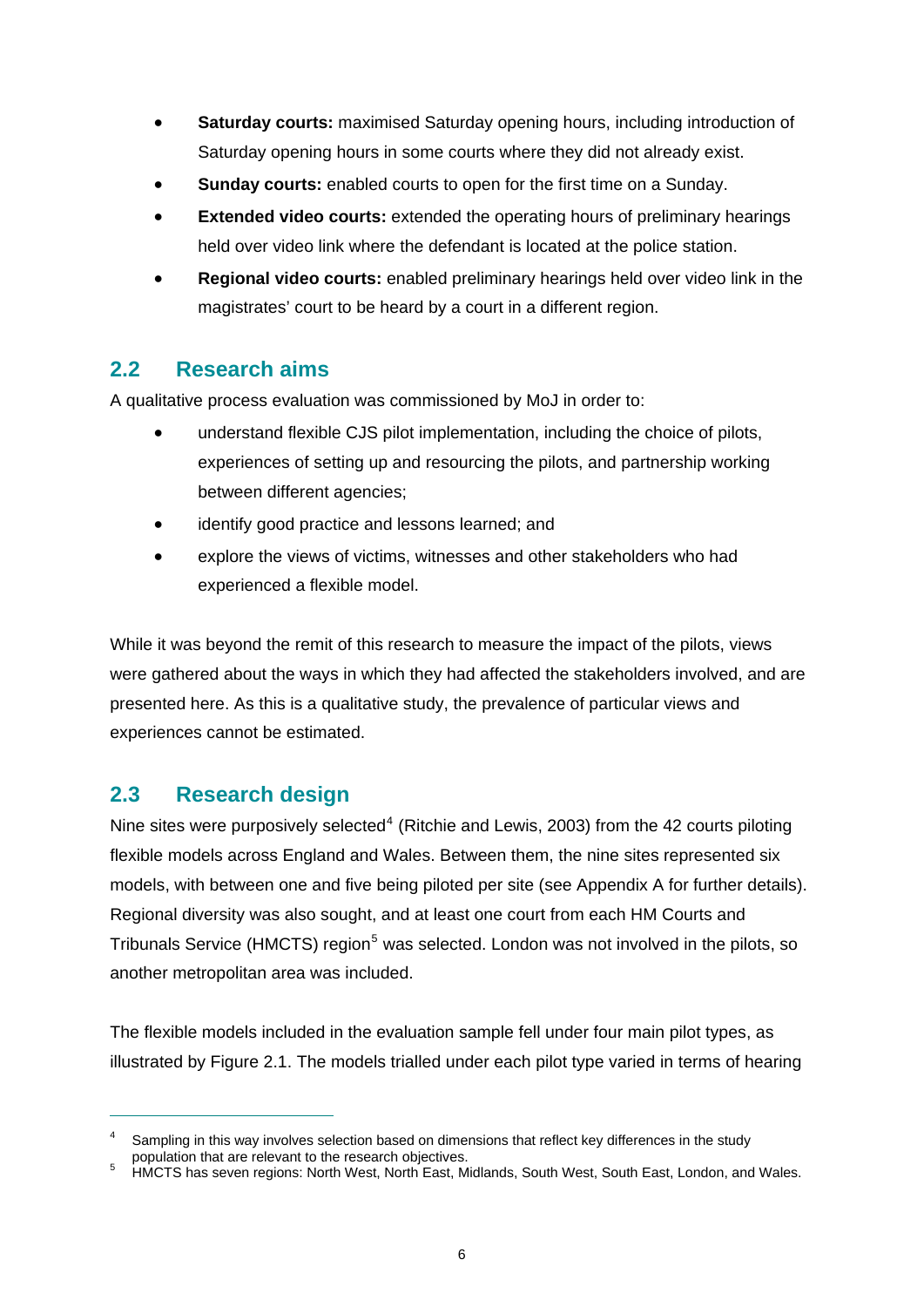type, offence type and pleas. $^6$  $^6$  Due to the range of flexible pilots that ran in the 42 pilot areas, the evaluation sample will not have covered all variations of each model.

A case study design was used to capture the range of stakeholder and user perspectives within each pilot site using qualitative in-depth interviews, group discussions, and observations of court proceedings. Topic guides and an observation pro forma were developed in collaboration with MoJ (see Appendix A for more detail).

<span id="page-11-0"></span>



 $\overline{a}$ 

A total of 92 interviews or group discussions (with 170 CJS personnel, five defendants and one victim) were conducted with individuals involved in the design and delivery of the pilots including – but not limited to – magistrates, defence and prosecution solicitors, court staff and police, as well as court users. It was not possible to interview all participant groups within each site; however, all key partner agencies were included across the sample as a whole. Between nine and 14 interviews were completed in eight of the sites. In the ninth site, four interviews were completed. A breakdown of research interactions and staff roles can be found in Appendix A.

<span id="page-11-1"></span><sup>6</sup> For example, courts may have only piloted remand cases, traffic cases, or Criminal Justice: Simple, Speedy, Summary (CJSSS) cases with guilty pleas in the first instance under the model being trialled.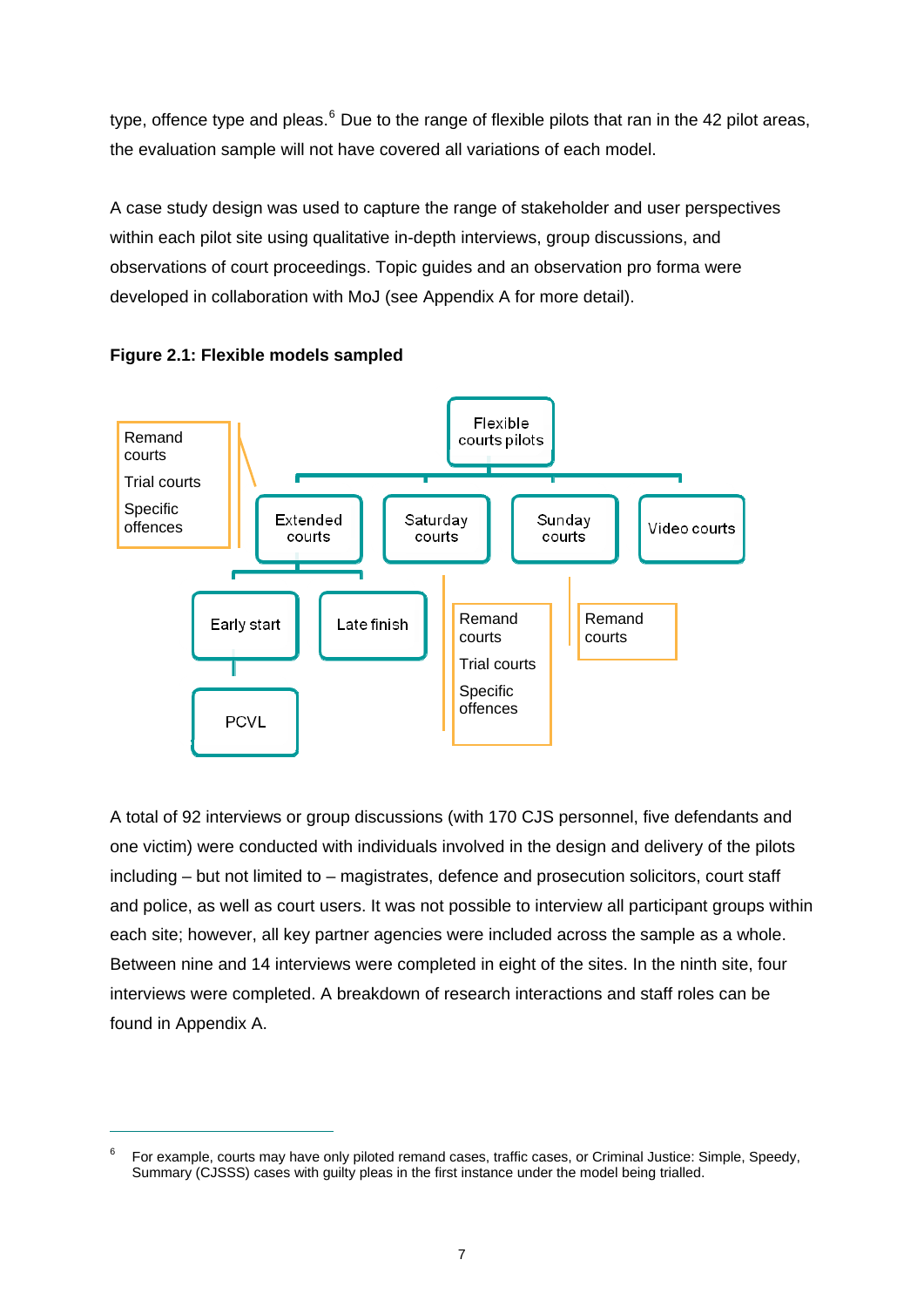#### **Methodological challenges**

While the research approach aimed to be as robust as possible there were some challenges, and so there are potential limitations to the findings.

It was not possible to interview defendants, victims and witnesses in every pilot site which limits what can be said about their experiences. Defendants were approached to take part in an interview after their hearings, but were not always willing or able to do so. At one site, it was not possible to interview defendants who were remanded in custody. Victims and witnesses had limited involvement in most of the case study pilots. The only flexible model in which they were directly involved and present in court for was later-finishing trials. However, witnesses generally gave evidence within the first hour of the trial, after which they could leave, and so few experienced the extended hours aspect of the pilots. None of the witnesses who were identified as being present during extended hours responded to invitations to take part in the evaluation.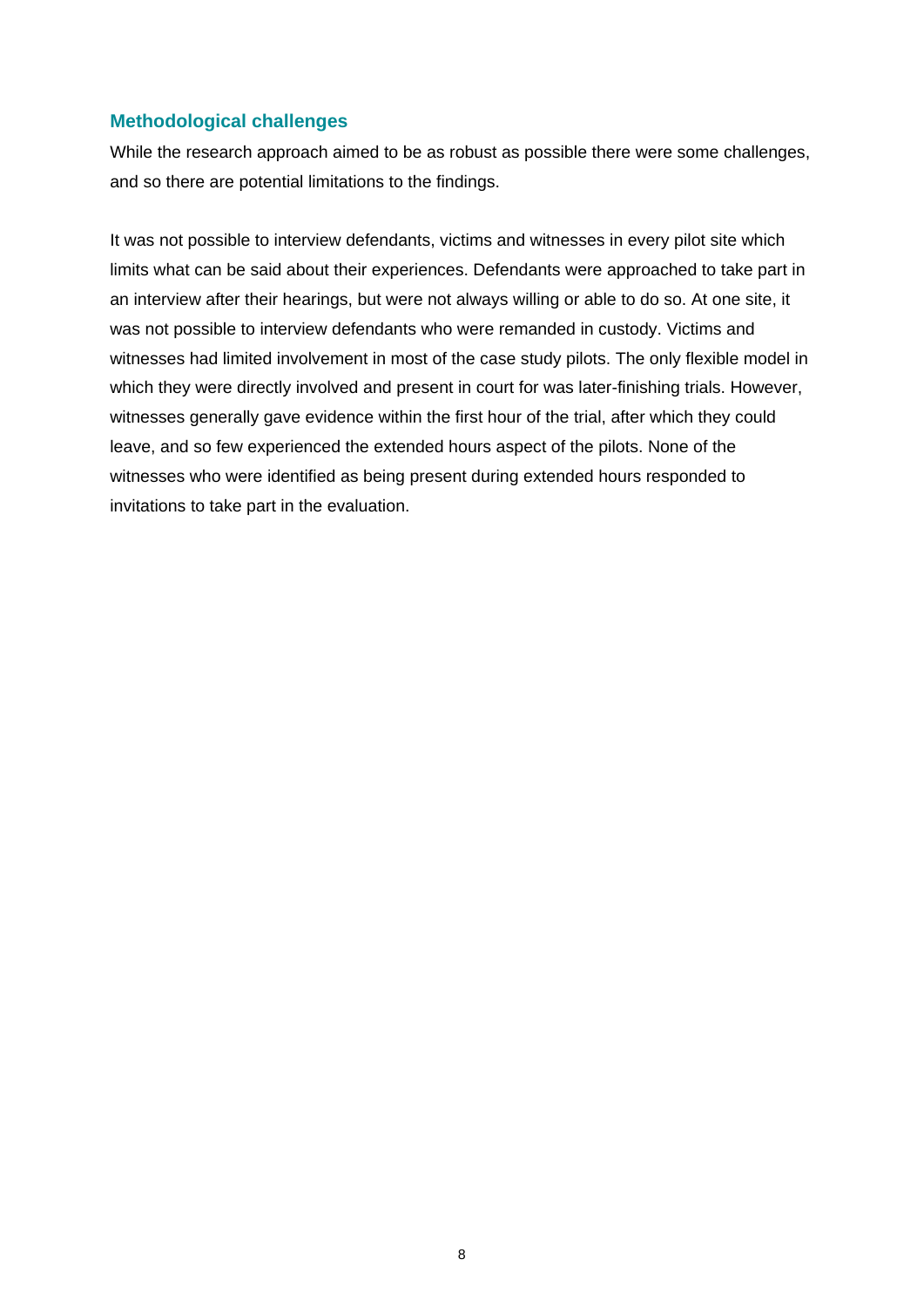# <span id="page-13-0"></span>**3. Pilot implementation**

This chapter explores how pilot sites and models were selected, as well as pilot set-up and implementation from the perspective of strategic and operational staff.

# <span id="page-13-1"></span>**3.1 Pilot selection**

In 2011, key strategic stakeholders such as HM Prison Service (HMPS), HMCTS, chief justice clerks, regional heads of crime (HoC) and police explored the feasibility of various models of flexible working in the CJS. Subsequent discussions in early 2012 formalised the policy, and HoCs were asked to establish which flexible models their regions would run. Strategic boards were convened to select pilot sites and model(s) in the case study sites.

Strategic staff described three factors underpinning pilot selection:

- **Fit with existing practices and resources**: High turnover and accessible courts with good transport links were considered particularly suitable for the pilots as they could attract and support sufficient case turnover to test the models. Available resources were also a consideration, given there was no central funding for the pilots. PCVL and video courts were only chosen if the required technology was already in place.
- **Engagement of local partner agencies and staff**: This shaped decisions around which pilots could successfully run. For example, one site did not choose a Sunday court due to opposition from various practitioner groups, particularly defence solicitors.
- **Direction from the centre:**<sup>[7](#page-13-2)</sup> Beyond the expectation that each Local Criminal Justice Board (LCJB) area would run a pilot there was diversity in how much direction staff reported coming from the centre. Some felt that their region had been steered towards certain pilot(s), while other sites reported being given autonomy. Staff described how direction from the centre to choose certain pilots meant that these were less attuned to local need, while pilots decided upon locally were felt to reflect local resources and circumstances.

<span id="page-13-2"></span>In some cases a wide range of partner organisations were included in pilot selection. In others, the pilot(s) had been selected with limited consultation. Operational staff were generally not consulted, and some felt that the pilots were disadvantaged as a result.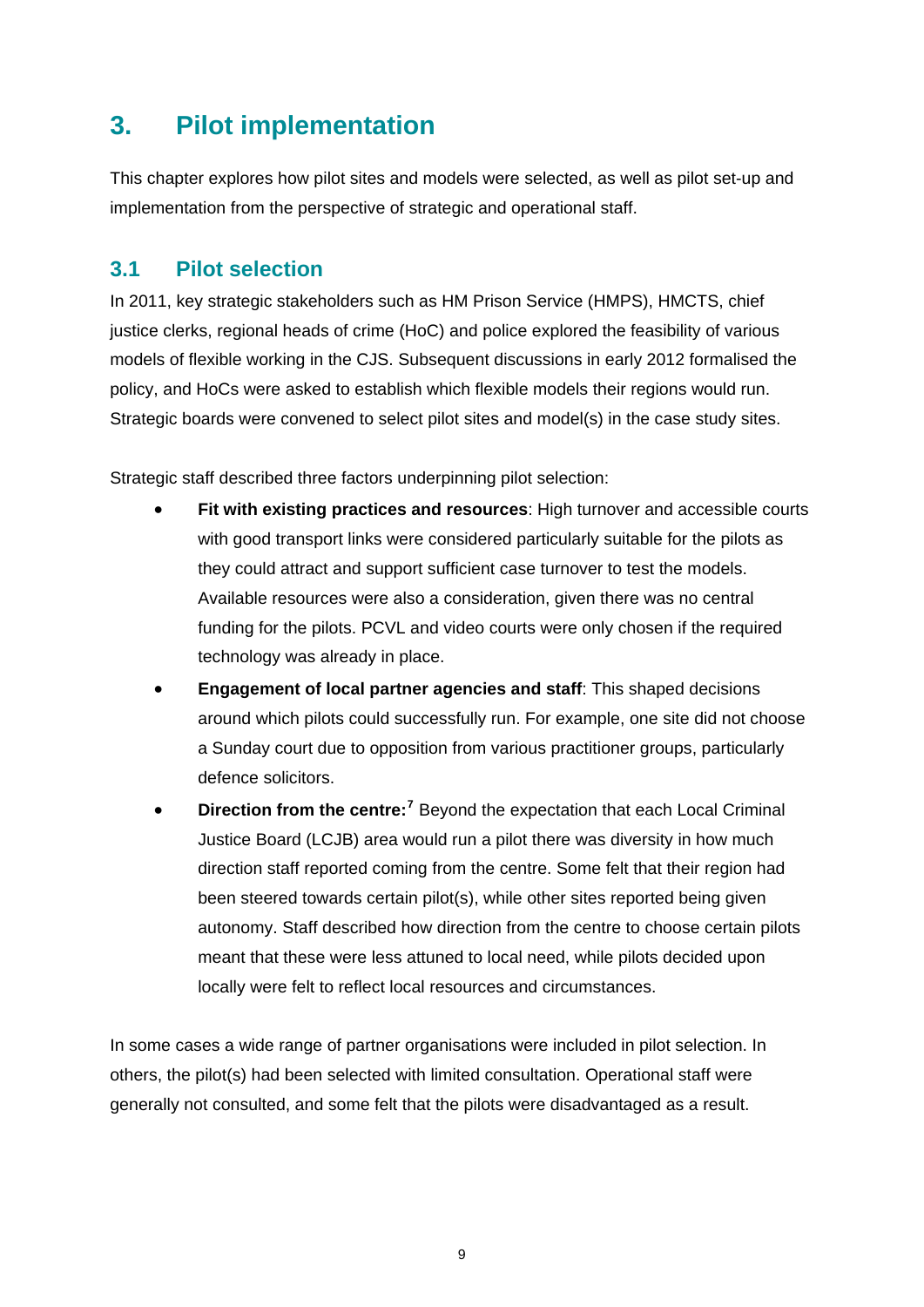## <span id="page-14-0"></span>**3.2 Pilot set-up**

 $\overline{a}$ 

The intention was for the pilots to commence in September 2012, but delays meant that some case study sites had three months to prepare their pilot before implementation, and others just one month. Once a decision had been made on which pilots were running, set-up tasks included: agreeing and communicating a shared protocol; organising staff; and preparing for the first hearing(s). Each of these is discussed below.

#### **Agreeing and communicating a shared protocol**

Local Implementation Teams (LITs) $<sup>8</sup>$  $<sup>8</sup>$  $<sup>8</sup>$  met regularly before implementation to inform and</sup> update partner agencies about the pilots and consult over practicalities. A broad range of agencies were involved, <sup>[9](#page-14-2)</sup> and membership varied by site and model(s) piloted. For example, an early start pilot or traffic court did not involve as many agencies as a Sunday court.

There were sometimes challenges to agreeing a shared protocol. For example, the defence community was particularly resistant to several of the pilots. Some solicitors felt they had not been sufficiently consulted and that the pilots were adverse to their interests. Negotiating with prisons also raised a number of challenges, in part due to the difficulties associated with altering prison regimes. For example, prisons are normally in lockdown<sup>[10](#page-14-3)</sup> on Sundays, meaning that defendants remanded to custody during the pilot could not be transferred to the prison. As prisons did not normally accept detainees on a Sunday it was also necessary to put staff in place to receive new inductions from court, such as assessment and healthcare staff. Levels of engagement with the pilots varied between prisons. Some went to great lengths to accommodate the pilots, particularly after receiving direction from the National Offender Management Service (NOMS) and HMPS. Others considered the changes required to be unfeasible for the short pilot period, especially given low anticipated prisoner intake.

Once the pilots were chosen and protocols put in place, a crucial step was to communicate the changes to operational staff. Success of this varied, with one suggestion being that a central source of communication would have ensured clarity and a consistent message.

<sup>7</sup> This refers to strategic parts of the organisations involved that have a national remit, such as HMCTS head office, the MoJ, or relevant ministers.

<span id="page-14-1"></span>LITs are the groups that formed in each area after the pilot(s) had been chosen, with the aim of facilitating implementation. The format and membership of these varied between sites, but generally included strategic staff from the agencies and partners involved in the pilots. They met regularly before implementation and some continued to meet once the pilots had been established.

<span id="page-14-2"></span>This included but was not limited to: HMCTS, probation, Crown Prosecution Service (CPS), HMPS, police, Criminal Justice Units (CJUs), Youth Offending Service (YOS), Legal Services Commission (LSC), G4S, Serco, National Health Service (NHS), victim support (and Witness Service), Prisoner Escort and Custody Service (PECS), National Offender Management Service (NOMS), local prisons and local charities.

<span id="page-14-3"></span><sup>10</sup> Lockdown is where movement of inmates around the prison is temporarily restricted.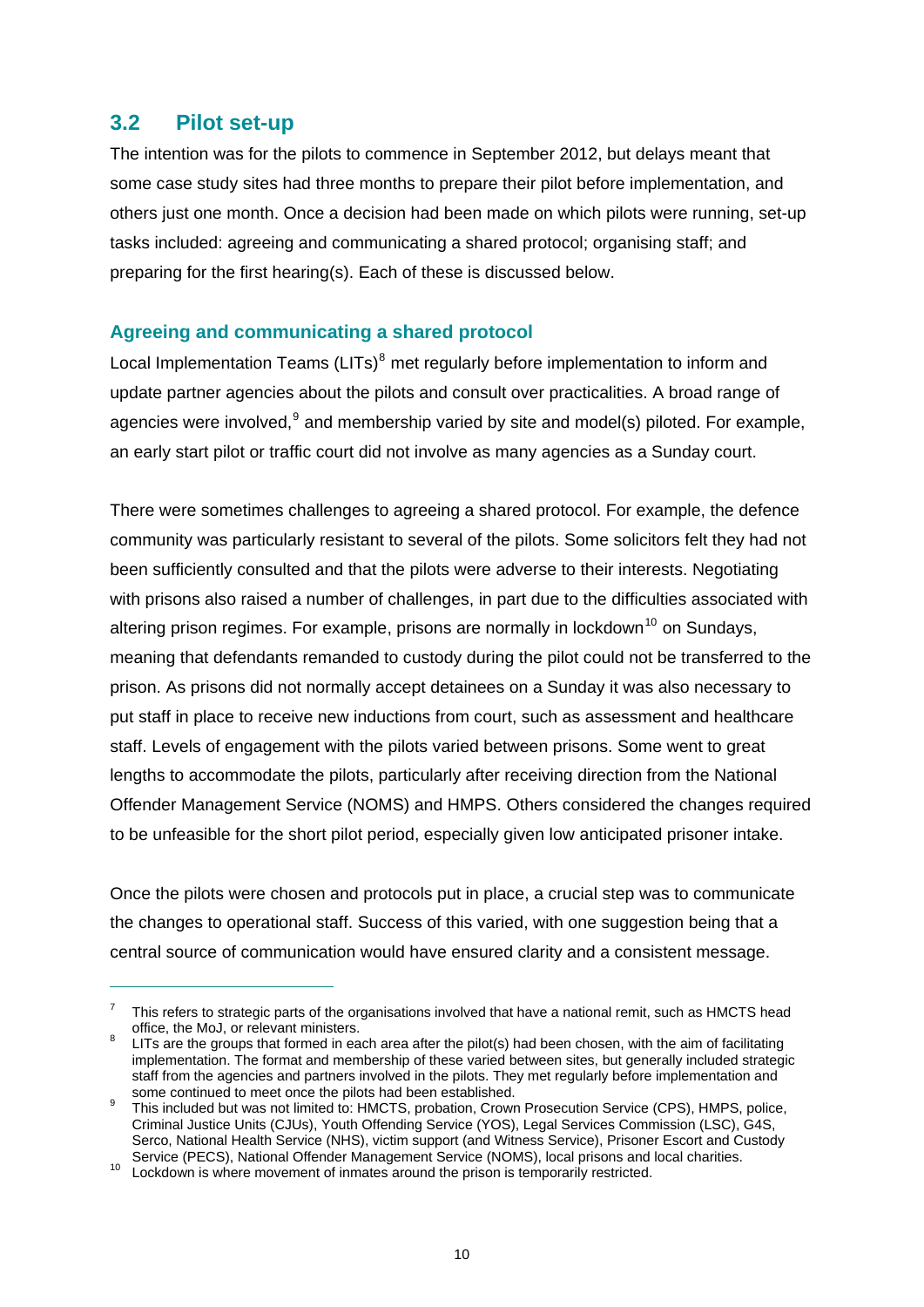#### **Organising staffing changes**

The organisation of staff resources was a priority across models. While individuals' participation in the pilots was largely voluntary, experiences of staffing the pilots depended on the stakeholder group and pilot model. For example, partner agencies with smaller teams implemented involuntary staff rotas, while some agencies such as the police did not need to engage volunteers since their employees were already on six- or seven-day contracts.

Each of the case study sites had sufficient staff to run the pilots, but some found resourcing more challenging than others. At one extreme there were staff groups, such as the magistracy, where there were so many volunteers that some were not able to work under the pilots. At the other, some managers had to staff pilots themselves due to a lack of volunteers, or the feeling that it was too much of a burden to place on staff. Five factors were identified as affecting staff engagement in the pilots:

- **Financial incentives**: This was felt to be a key motivation and both operational and strategic staff were clear that the pilots could not have gone ahead without premium pay. For HMCTS, a widespread approach to incentivising staff was to offer one and a half to two and a half times the standard rate. There was a preference for overtime rather than time off in lieu (TOIL), with the exception of some staff who felt particularly overworked. Part-time staff were sometimes excluded from the pilots as they could not claim overtime due to not meeting the minimum hours. At the partner/agency level, solicitors firms felt they could not participate in many of the pilots as they would not be adequately compensated. Crown Prosecution Service (CPS) budget constraints were also evident and they did not participate at all in one of the case studies.
- **Accommodating flexible working**: For some staff, flexible working fitted in well with aspects of their lifestyle. Others did not want to take part in extended hours or weekend courts due to caring responsibilities or a feeling that this impacted on 'family time' or their work-life balance. Some staff felt they were already overworked and so were not willing to take more on, especially those regularly working a six-day week due to being on call or working at existing Saturday remand courts. Agencies such as the police, Public Defender Service (PDS), and some private contractors found this easier as they were used to working flexibly.
- **Catchment area**: City courts were generally easier to staff than rural courts, and pilots that drew from a wide range of courts saw more volunteers than those using only local staff.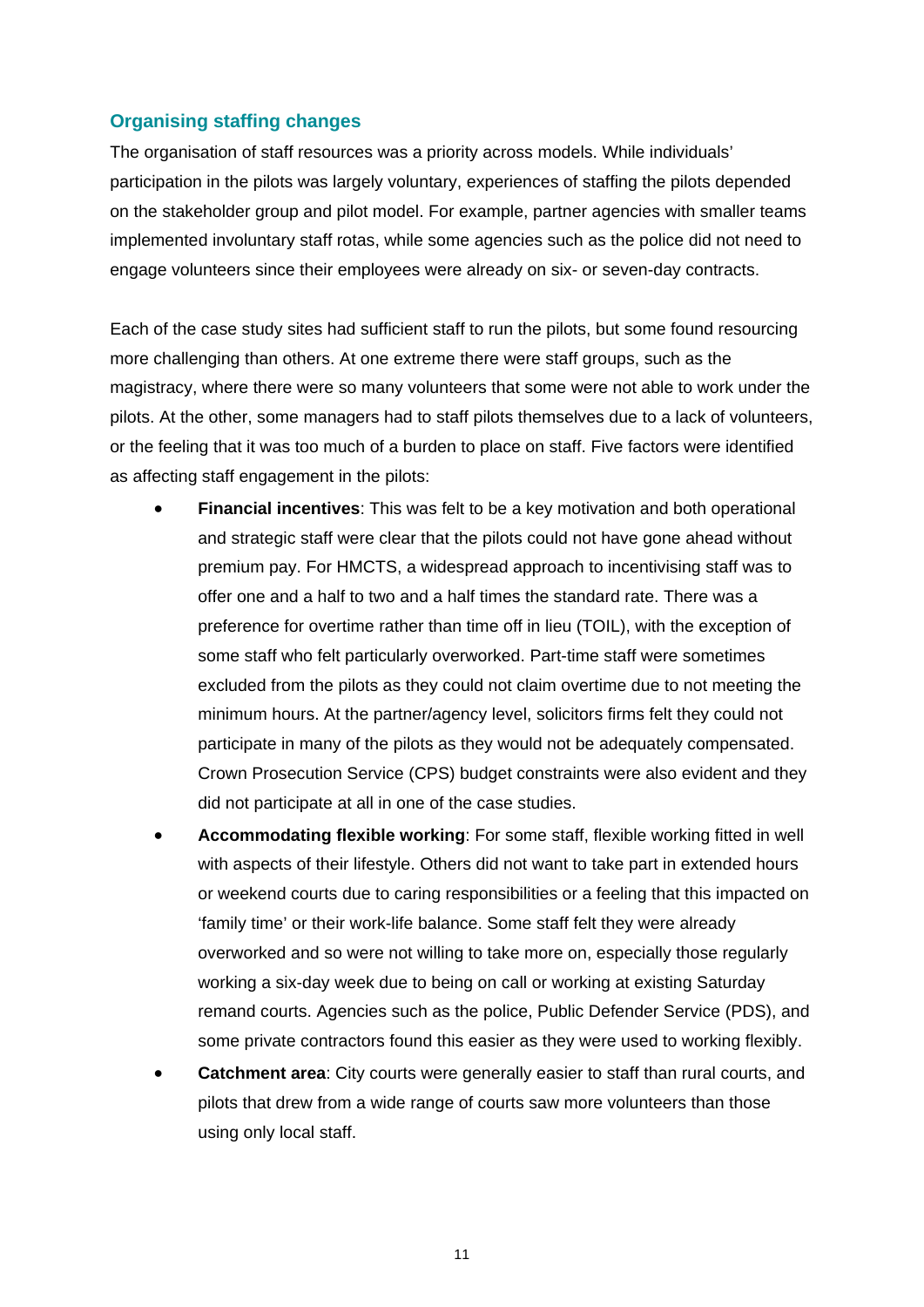- **Motivation and sense of duty**: A 'give it a go' attitude was described by some staff, who welcomed the opportunity to participate in something new for a limited period. Others felt pressure after colleagues volunteered, or believed that volunteering would be beneficial for their career in the longer term.
- **Understanding of pilot aims**: A lack of clarity over pilot aims was felt by some to have dissuaded volunteers.

*"If I'd have known the reasons behind why they [HMCTS] were doing it, maybe I could have sold the idea to them [staff] a bit more."* (Operational staff 01)

### **Preparing for the first hearings**

There was variation in the time each site had to prepare for the pilots. Sites with early implementation dates had less time to prepare, while for some sites delays made timely preparation difficult. Sunday pilots were particularly likely to be pushed back due to the scale of change. However, some staff felt that not much needed to be done to prepare for the first hearings since the pilots looked very similar to traditional court sessions. Again, this depended on the stakeholder group and pilot model.

Perhaps reflecting the importance of existing resources in pilot choice, additional training and support was not widely required. However, where needed it was important this was factored into timescales. Guidance that staff found particularly useful included policies on overtime for HMCTS staff and on communicating with defence solicitors. The former meant that sites could avoid protracted negotiations with staff and unions, while the latter helped with what was described as a challenging relationship. Some staff would have liked more guidance, but others were keen for the models not to be so prescriptive as to preclude organic development.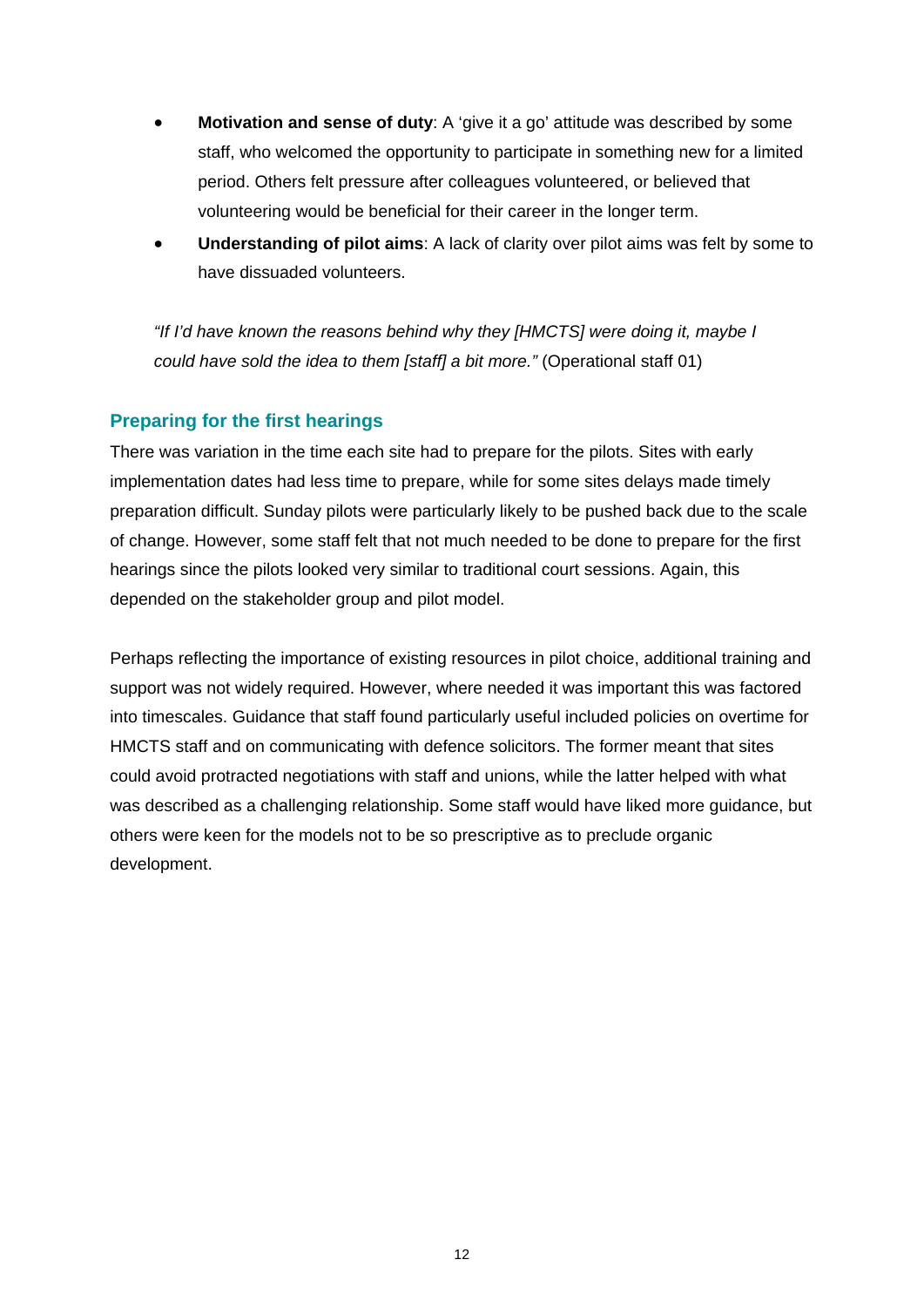# <span id="page-17-0"></span>**4. Extended courts**

This chapter explores experiences of delivery and the perceived effects of the extended court pilots, which included: all-day, earlier starts, and later-finishing trial courts:

- **All-day extended courts** started earlier and continued later into the afternoon. At one site, this model had been used to fit three traditional days of Criminal Justice: Simple, Speedy, Summary (CJSSS)<sup>[11](#page-17-2)</sup> cases into two extended davs per week which ran from 8.30am to 5pm, rather than the traditional hours of 10am to 4–5pm. At another site, all drug and alcohol cases were allocated to an extended court day, which ran once a week.
- **Earlier starts** began half an hour to an hour earlier than traditional courts, and included twice-weekly PCVL courts and daily remand courts starting at 9.30am instead of 10am.
- **Later-finishing trial courts** comprised longer trials listed for weekday afternoons, for those expected to last three hours rather than two.

# <span id="page-17-1"></span>**4.1 Experiences of delivery**

Practitioners' views on delivering the extended court models were affected by caseload, case type, resourcing issues, partnership working, and support staff, as discussed below.

### **Sufficient caseload**

 $\overline{a}$ 

In practice, all-day extended courts and later-finishing trial courts tended to finish no later than they had pre-pilot (between 4–5pm). This was due to: insufficient caseload in all-day extended courts; trials 'cracking'<sup>[12](#page-17-3)</sup> early in the afternoon; or other courts taking on the later-finishing trial court's workload. It should be noted that cracked trials happen in traditional courts as well, but courts over-list cases to account for this. This did not happen to a great enough extent in the extended court pilots. In addition, courts were already flexible in how work hours were organised prior to the pilot and would work later if they had sufficient caseload. This further minimised perceived differences between traditional courts and the later-finishing models.

<span id="page-17-2"></span><sup>&</sup>lt;sup>11</sup> These courts hear cases that are anticipated to be simple, such as anticipated guilty pleas. Grouping these cases together means they can be dealt with efficiently.

<span id="page-17-3"></span>cases together means they can be dealt with efficiently.<br><sup>12</sup> A cracked trial means that the defendant has pleaded guilty to enough of the charges or the prosecution are offering no evidence against the defendant, so that the defendant is acquitted (XHIBIT, Justice).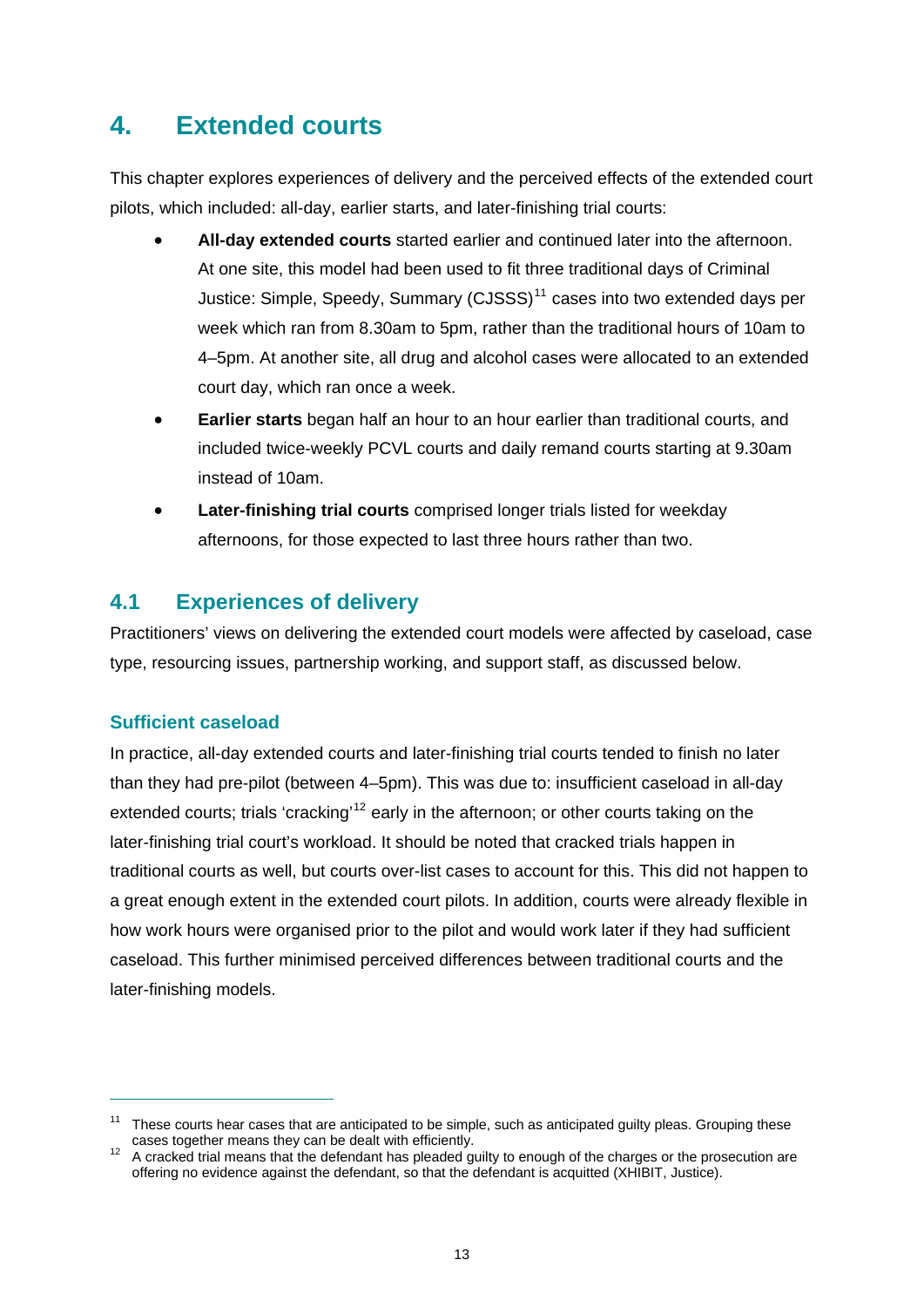Insufficient caseload affected earlier start courts, particularly PCVL courts at sites where the abolition of court committal hearings<sup>[13](#page-18-0)</sup> had come into effect during the pilot and considerably reduced caseloads.

#### **Case type**

Certain case types were found to be more suitable for extended courts than others – namely those that were more predictable regarding the time they would take to hear, and required less preparation on the hearing day. For these reasons, PCVL cases worked well in earlier start courts as solicitors were likely to have already met their client before the day, could prepare in advance of the hearing, and proceedings were unlikely to overrun. Similarly, motoring offences with a guilty plea were a largely administrative exercise and did not require the presence of solicitors, so were scheduled for the first hour of earlier start and all-day extended courts. In contrast, remand cases required more preparation from partner agencies on the morning of the hearing, including paperwork completed by the police and instructions taken by defence solicitors, who are likely to have had less time to prepare than in PCVL cases due to the short time between charge and appearing at court. Consequently, the chance of delays to the court start time were greater.

#### **Resourcing**

 $\overline{a}$ 

Resourcing earlier start courts was largely found to be easier than later-finishing courts, with some staff more willing to start work earlier than stay later. A number of volunteers from HMCTS and other partner agencies stressed that they had volunteered for a short-term pilot out of goodwill, and were unlikely to volunteer on a permanent basis.

#### **Partnership working**

Although partnership working under the pilot models was generally viewed positively, model success depended on each partner agency adjusting their practices so that all parties were available at the earlier start time.

*"We can be as flexible as the agencies who work within [the CJS]… It's only as flexible as the least flexible agency."* (Strategic staff 01)

<span id="page-18-0"></span><sup>&</sup>lt;sup>13</sup> Committal hearings are a procedural part of the court process used to officially transfer a case from the magistrates' court to the Crown Court. They were abolished in 2001 for indictable only offences, and from 5 November 2012 were also abolished for 'either way' offences in a number of justice areas, including Manchester and Salford, South Cheshire and West Cheshire (Green, 2012).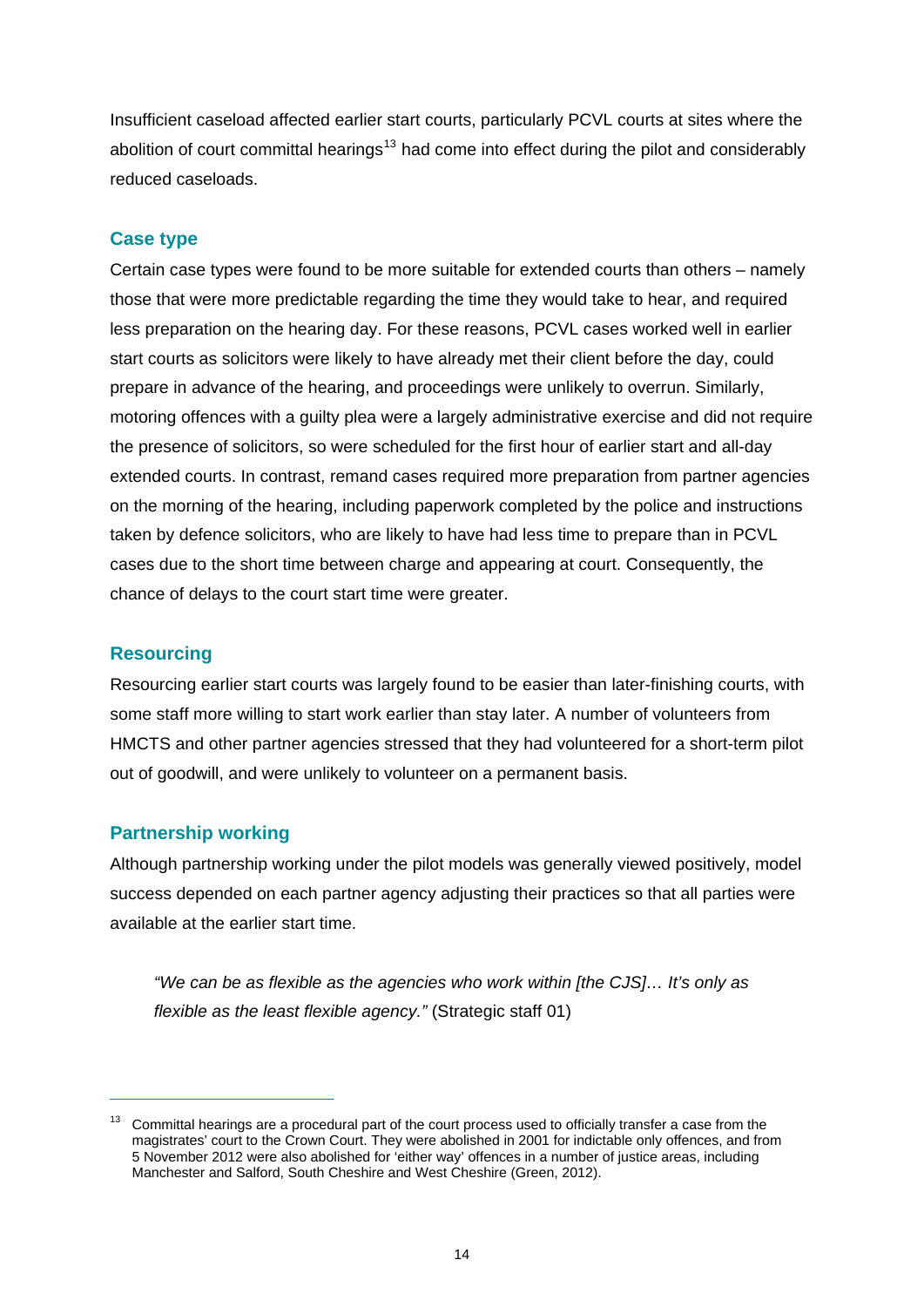Delays led to a sense of frustration and disillusionment in the value of the pilot, as partner agencies felt it was not worth the inconvenience of arriving early if they were kept waiting for others to arrive. Delays were felt to be particularly common in all-day extended courts and earlier starting remand courts.

#### **Support staff**

A lack of administrative and managerial support for staff working earlier in the morning meant that if, for example, a solicitor needed advice from a manager, or a member of court staff needed to call in sick, there was no one available to contact. Over time this issue had been addressed by some agencies putting this support in place, which had helped to prevent delays in earlier start and all-day extended courts. However, this extra resource was noted as an additional cost for the respective partner agency.

It appeared that, in practice, extended courts made little difference to the operating hours in the courts where they were piloted. Earlier courts had the most impact, but their success relied on all parties attending court at the correct time, and appropriate cases being allocated to the earlier sitting.

### <span id="page-19-0"></span>**4.2 Perceived effects on courts and efficiencies**

The perceived effects of the extended court model on court processes and efficiency were specific to each model, discussed below.

#### **All-day extended courts**

Perceived benefits of all-day extended courts included more time for probation staff to produce pre-sentence reports (PSRs), which increased the likelihood of the report being returned to magistrates and sentencing taking place on the same day as the initial hearing. Some magistrates also noted increased use of oral reports in all-day extended courts, which was perceived to be more efficient.

However, some probation staff felt that the higher volume of cases during an all-day extended court put their resources under greater pressure. This meant they had less time to interview defendants and carry out in-depth assessments for their PSRs, which led to concerns about the quality of reports produced. The higher volume of work in an all-day extended court also led to greater variation to caseload during the rest of the week, as cases put into all-day extended courts took work away from other weekdays. It was felt that these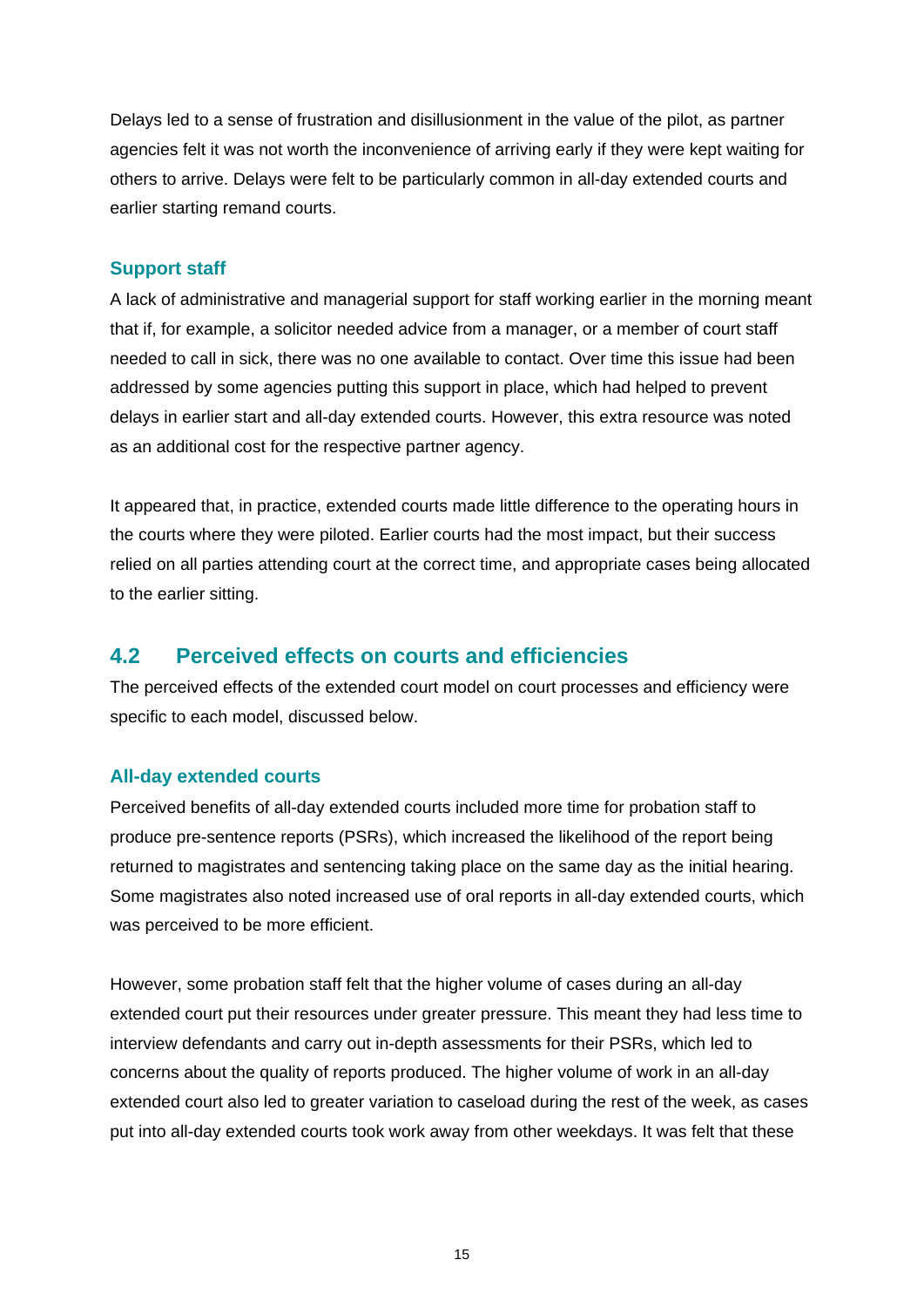quieter days became less efficient, and that over the week there was ultimately no change to case throughput.

#### **Earlier starting courts**

Low caseloads impacted on efficiency as cancellations were sometimes not communicated to magistrates in a timely manner, and as a result they arrived earlier to find no cases listed. Similarly, if only one hearing was listed it might finish before 10am, leaving staff without any work to do until the traditional court started. Despite these issues, various benefits were identified. For example, earlier start PCVL courts were better aligned with prison regimes and freed up more time in the afternoons for other courts to link to the same prison. At one site, motoring offences had been centralised and the earlier start allowed the increased caseload to be dealt with in one court without having to open another. Earlier starting courts were also perceived to have a positive impact on listing, as work from other court rooms could be absorbed, therefore increasing overall throughput and efficiency.

#### **Later-finishing trial courts**

Although later-finishing trial courts rarely finished later than traditional courts, the pilot had enabled courts to list longer trials in the afternoon which had added flexibility to the listings. Prior to the pilot, longer trials would only have been listed in the mornings.

### <span id="page-20-0"></span>**4.3 Perceived effects on staff and partner agencies**

#### **Morale and workload**

Staff experiences of the pilot were linked to any incentives they had been given to work in extended courts, with defence solicitors at one end of the spectrum dissatisfied as they felt they were working extra hours without compensation, and CPS solicitors at the other who were happy to have one day off each fortnight as TOIL for the weekly all-day extended court. Differences in incentives offered to staff within the same agency also caused discontent.

The impact of earlier start courts on HMCTS staff was mitigated by the fact that staff were often in work early anyway. However, under the pilot they and other partner agencies, such as the police, were under extra pressure to prepare for court before court started. It was noted that where staff were working flexitime to cover the earlier start, they left work earlier in the afternoon, which left their department under-resourced. Prisons described how the earlier start of remand courts made no difference to their establishments as prisoners were ready to leave prison in advance of the earlier start time anyway.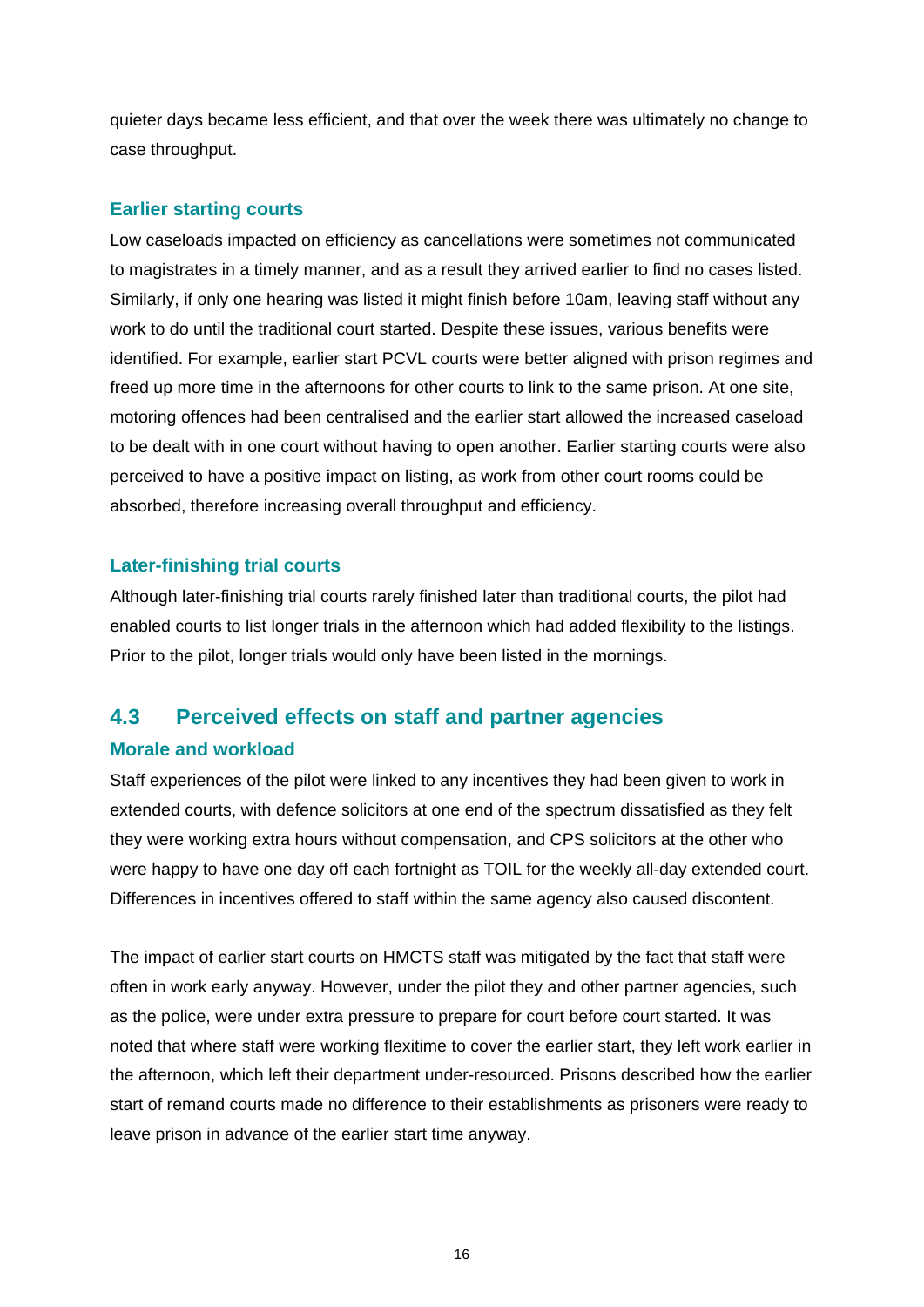#### **Impact of fatigue**

Many magistrates, legal advisers, solicitors and ushers reported increased fatigue due to the longer working day, and concerns were raised about how the model, if implemented long term, would impact on staff effectiveness.

*"My view is that [the early start traffic court] is too much for a bench to do. It may not be academically challenging, but it's exhausting work and I've had a number of issues where magistrates say they just find it too much."* (Operational staff 02)

This impact was also linked to how far away staff were based, with longer journey times exacerbating the perceived burden of earlier start and all-day extended courts.

## <span id="page-21-0"></span>**4.4 Perceived effects on court users**

#### **Defendants**

Views on effects on defendants came largely from staff, who perceived that earlier or later sitting hours could be a benefit or drawback depending on defendants' own circumstances and needs. For example, people with substance misuse could find early sittings difficult to attend, especially if they were receiving treatment that was administered in the morning. Conversely, defendants who were employed during traditional work hours were felt to welcome the opportunity to attend court early. In practice, attendance at early start courts was found to be good, and some unemployed defendants interviewed felt the earlier start time had no real impact on them. Those who were appearing in court for the first time were not aware that the earlier start was a change from the norm and accepted it as a time they had to attend.

*"Time-wise, whether it's ten o'clock in the morning or eleven o'clock at night, you gotta be in."* (Defendant 01)

However, the inability of police software to identify specific defendant types in order to allocate them to earlier court times was considered problematic. Listing staff in all-day extended courts reported a high number of calls from defendants whose case had been allocated to an earlier slot requesting that it be changed to a later time. These requests were accommodated where possible.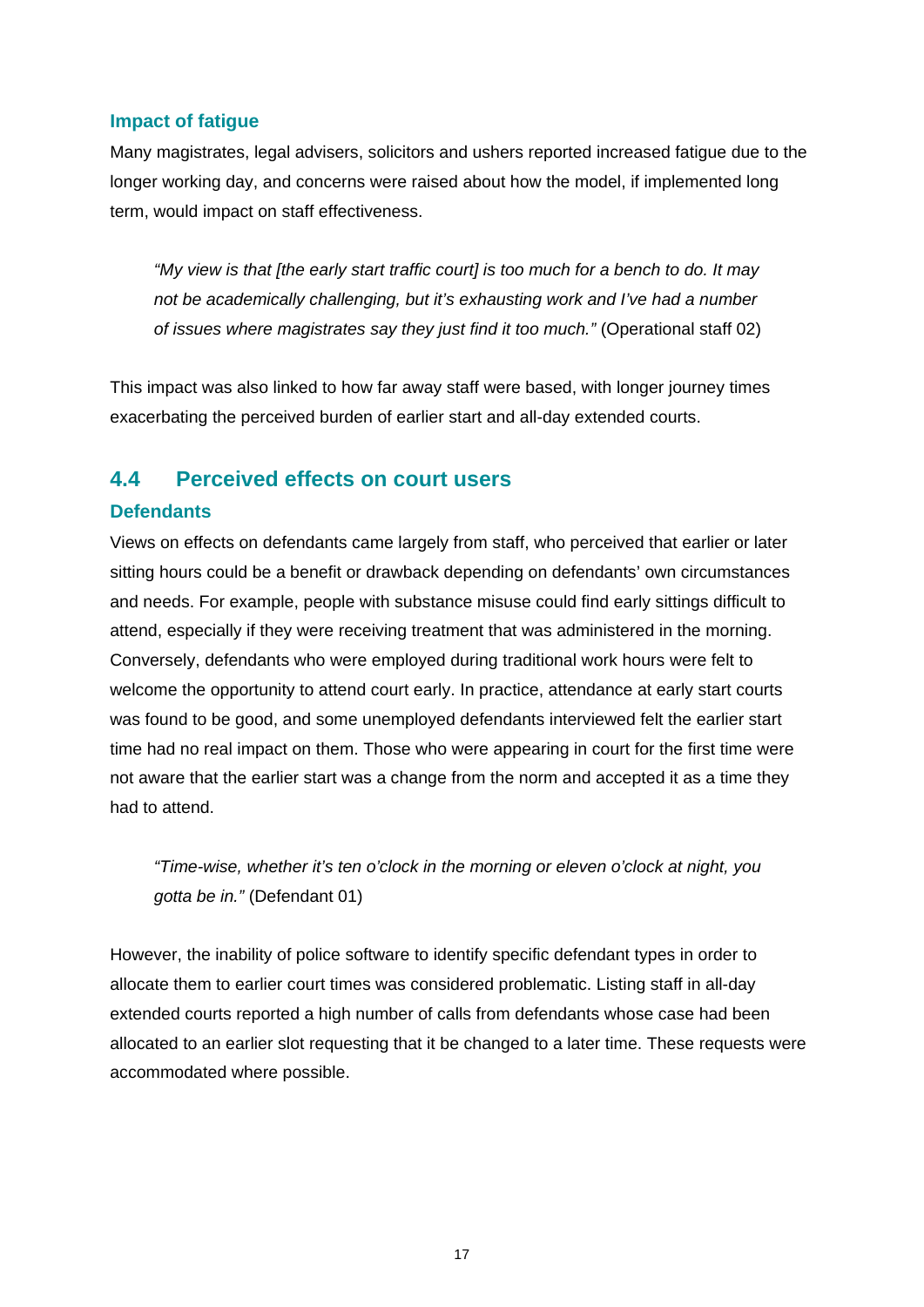#### **Victims and witnesses**

Victims and witnesses were generally not involved in the type of hearings that featured in extended court models, though they could attend later-finishing trials if necessary. However, as trials did not tend to finish later than normal, and prosecution witnesses gave evidence within the first hour, they were not affected in practice. Nevertheless, staff speculated that an extended court was more likely to conclude a case quicker, and so would benefit victims and witnesses as they would not have to return to court on another day.

*"[If] I can get my evidence dealt with and… leave at 5pm rather than then have to come back, I would think they would see that as a benefit… Most victims and witnesses want it dealt with on that day."* (Strategic staff 02)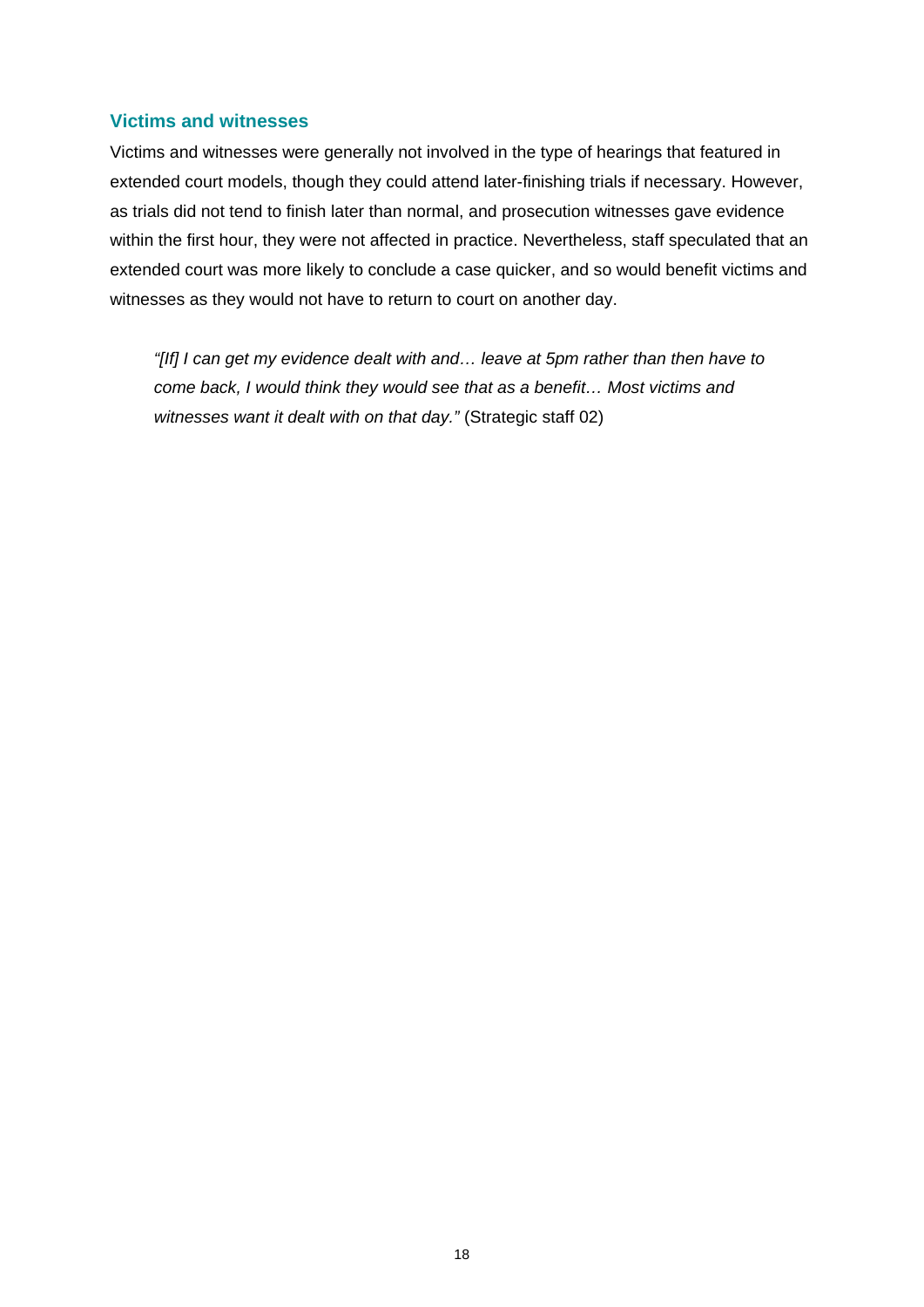# <span id="page-23-0"></span>**5. Saturday courts**

This chapter focuses on the delivery and perceived effects of Saturday courts. Two of the models were trialled for the six-month pilot period. They included a weekly Saturday remand court that sat for longer and accepted detainees until later in the day than a standard Saturday remand court, and a dedicated traffic court held every third Saturday. The third model consisted of three, one-off Saturday courts held over a one-month period which included youth trials, adult traffic trials and breach of community order courts.

## <span id="page-23-1"></span>**5.1 Experiences of delivery**

Experiences of delivering Saturday courts were underpinned by the following factors.

#### **Case volumes**

The one-off Saturday trial and breach courts were reported to have had insufficient case volumes and, as a result, were felt by CJS practitioners to waste resources and court time. A lack of appropriate cases led to the cancellation of a one-off Saturday court for youth community order breaches. In another pilot site originally intended for inclusion in this qualitative evaluation, there was not enough throughput in the Saturday court for researchers to gather sufficient data, and so an alternative site was selected. Few trials could be listed because defendants, witnesses or police were unavailable, and trials that were listed finished early due to defendants entering a guilty plea. In contrast, traffic courts saw high case volumes and were therefore considered worthwhile.

#### **Staffing levels**

The wide range of staff and partner agencies working on pilot Saturdays (compared with traditional Saturdays) was thought to have enhanced pilot delivery and impact. For example, the presence of probation officers at Saturday remand courts was considered critical to finalising more cases. One participant explained the situation prior to this.

*"You weren't able to progress any case that would need the involvement of probation, particularly for sentencing reports, so the only cases that you would complete would be where the offence was relatively low level."* (Strategic staff 03)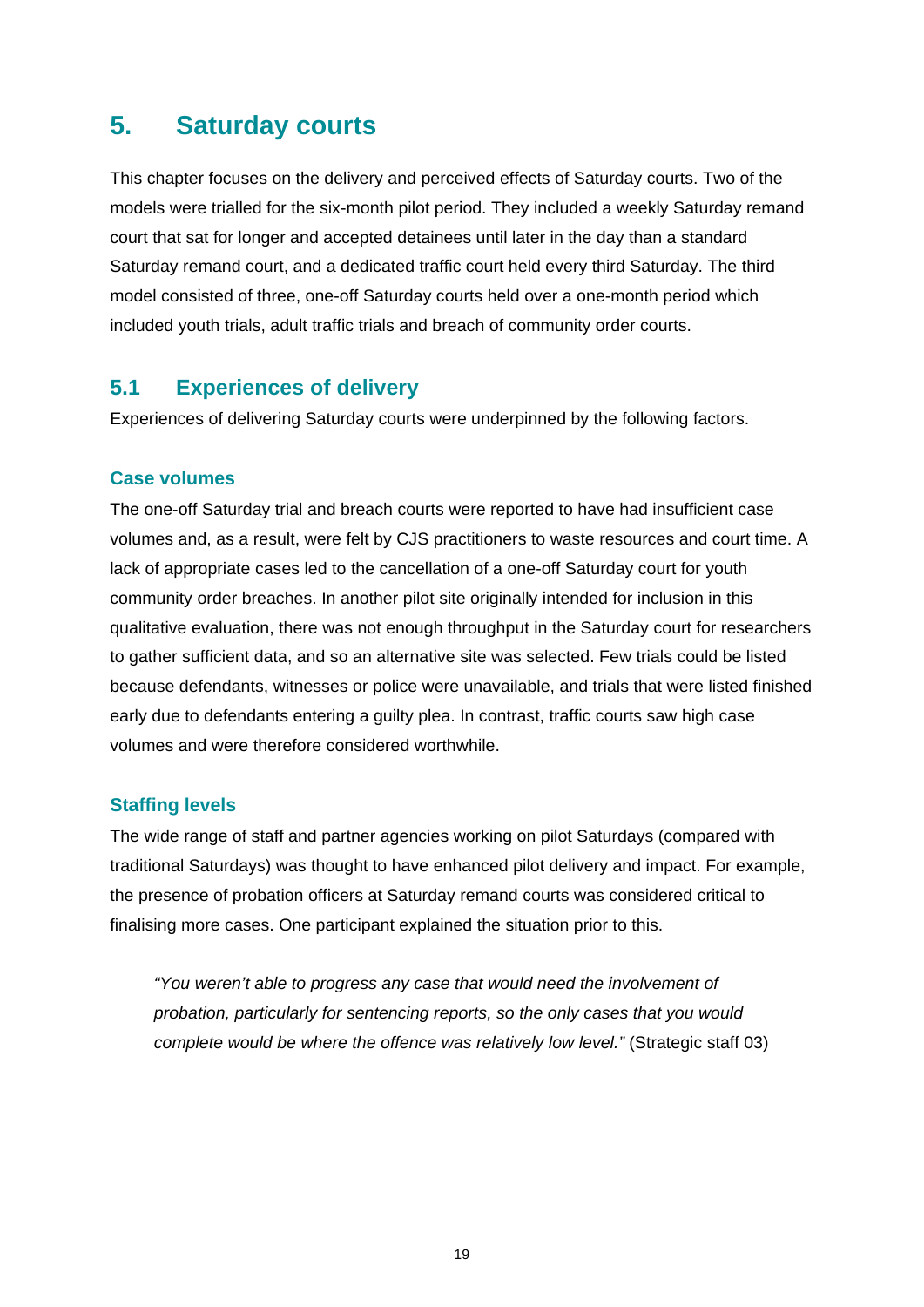Despite this, Saturday pilots were not staffed as fully as weekday courts and this was reported to have had some detrimental effects. For example, due to funding restraints, back office CPS staff in one site did not work on Saturday and therefore could not send over missing files and information. This could lead to delays and adjournments.

#### **Access to information**

Access to comprehensive documentation and IT systems facilitate the smooth running of court. It was therefore important for staff to be available on the day to deal with any problems regarding access to information. Insufficient time and resources to prepare the necessary documentation, for example at police stations, could lead to papers being delivered late. While such issues arose on weekdays too, they were more significant to court staff and solicitors on Saturdays because time was considered to be more precious because of the impact on work-life balance. In addition, as other courts were closed on a Saturday it was not possible to access certain information (for example, outstanding warrants) and these cases had to be adjourned to a weekday.

During the pilot, later-finishing traffic and remand courts were occasionally affected by maintenance works to Libra<sup>[14](#page-24-1)</sup> (the system was unavailable over the weekend).

#### **Partnership working**

 $\overline{a}$ 

Effective partnership working was essential to smooth pilot delivery, and was underpinned by strong existing relationships and regular cross-agency meetings. Where courts already opened on Saturdays, protocols and working relationships were already well established, providing a sound basis on which to build. Pilot delivery also relied on partner agencies adjusting their practices in line with the pilot model. Failure by some partner agencies to do so could cause delays and affect the overall cooperation.

### <span id="page-24-0"></span>**5.2 Perceived effects on courts and efficiencies**

Improving timeliness and efficiency within the CJS were key aims of the flexible CJS pilots. The extent to which the Saturday pilots were felt to do so was shaped by the factors below.

<span id="page-24-1"></span><sup>&</sup>lt;sup>14</sup> The case management IT system used nationally in magistrates' courts.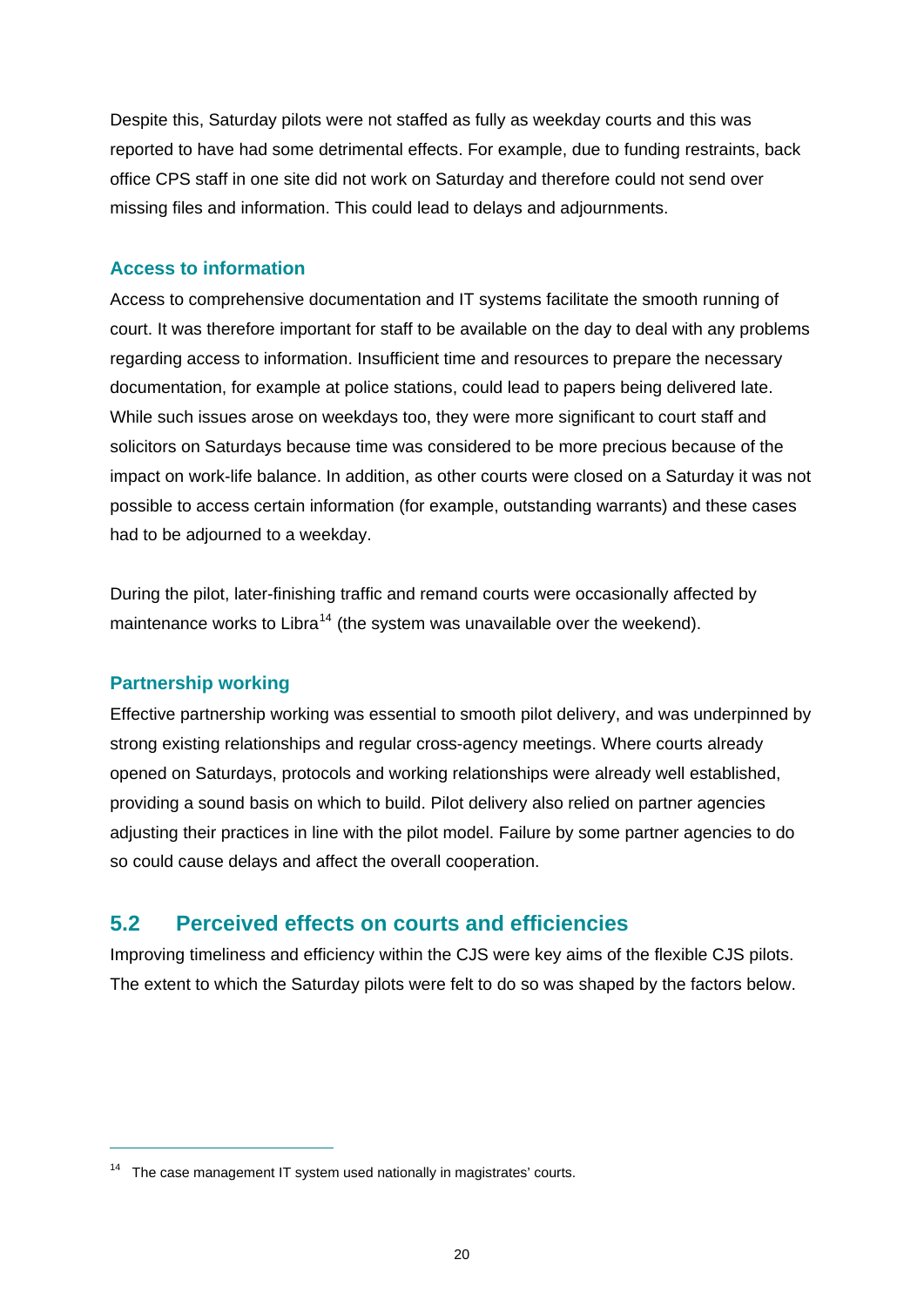#### **Alleviation of weekday scheduling or turnover issues**

The pilots were viewed as bringing greater efficiency only if they provided a solution to difficulties with existing weekday scheduling or turnover. For example, weekday youth trials had not been considered problematic, so the Saturday youth trial model was not thought to have added value. In contrast, Saturday traffic courts were valued for removing high-volume, low-level offences from weekday lists, enabling greater and more efficient throughput of these cases on a Saturday.

Pre-pilot Saturday remand courts were described as causing a 'Monday bulge' in remand cases by the LIT in the case study site. This was because few Saturday cases were finalised and were therefore adjourned to Mondays, or because detainees were not ready for court by 9am on Saturdays and were remanded in custody. Solicitors suggested that increasing the number of courtrooms open (i.e. reopening weekday courtrooms closed down before the pilots due to low case volumes) would address the 'Monday bulge' issue more cost-effectively than Saturday opening.

#### **Ability to progress and resolve cases**

Despite the issues above, flexible Saturday remand courts were felt to resolve significantly more cases than standard Saturday courts due to the presence of more court staff and partner agencies, and the later acceptance of defendants by the court.

## <span id="page-25-0"></span>**5.3 Perceived effects on staff and partner agencies**

#### **Partnership working**

Saturday models were felt by some to enhance collaborative working. Probation officers, for example, explained that with fewer courtrooms open they did not need to split their time between rooms and found it easier to communicate with other partner agencies such as the bench. The presence of administrators in the courtroom was useful for magistrates and legal advisers, who welcomed drawing on their knowledge. However, as discussed above, the failure or inability of one partner to adapt their practices in line with the pilot model could counteract potential benefits and increase costs and workload for other agencies.

#### **Agencies**

Understandably, the pilots had more of an impact on partner agencies involved in models lasting all six months of the pilots, rather than on one-off Saturdays. Cost was a common concern across the agencies involved.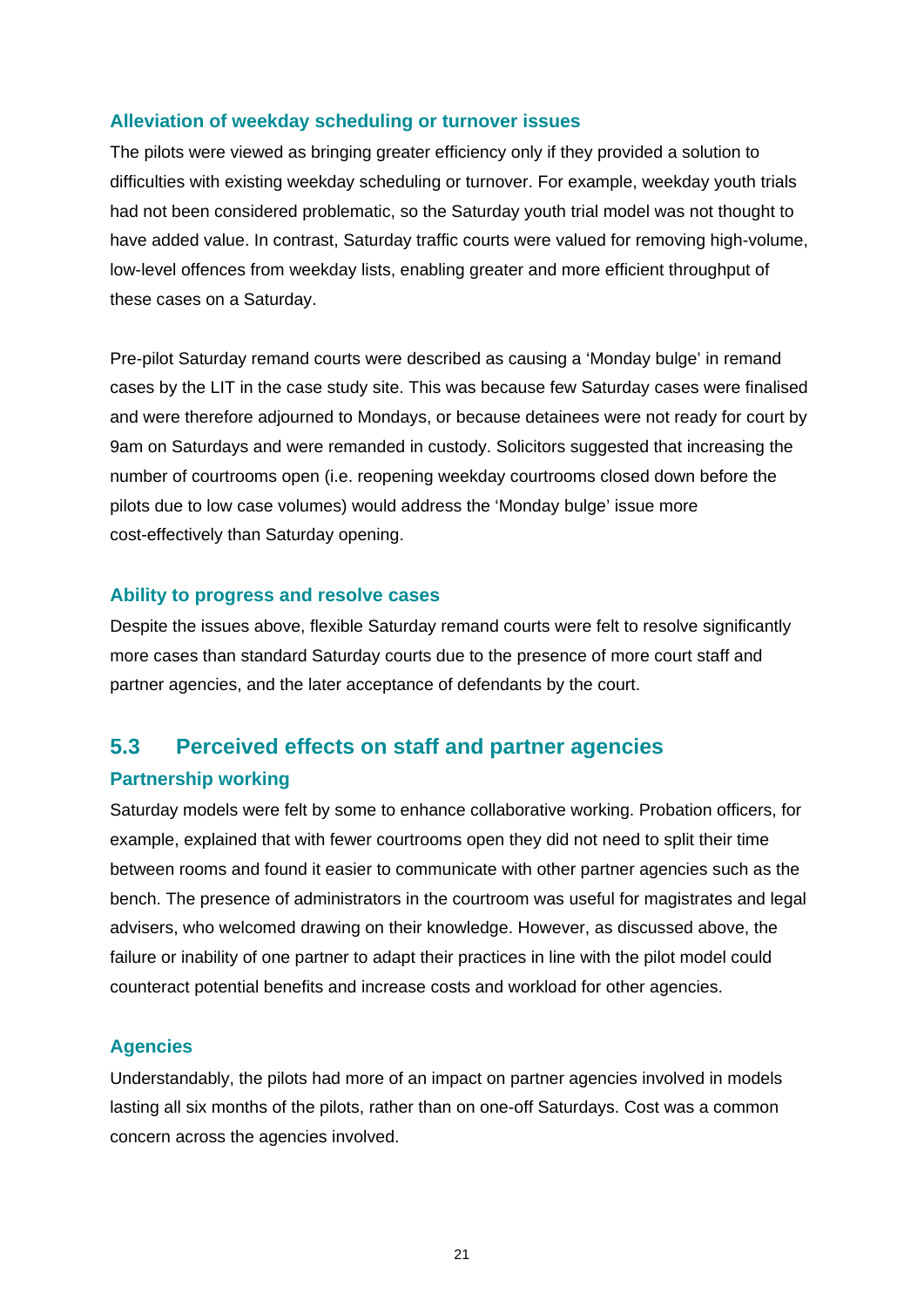- **Defence firms:** Saturday working was reported to have had detrimental effects on firms' finances because they absorbed additional costs without generating more in fees. Furthermore, legal aid applications were not being processed due to a lack of administrative resource at one site. Concerns were also raised about the welfare of staff who were doing substantial amounts of overtime, as well as being on call, and therefore working unpredictable and unsocial hours on some weekdays. Exacerbating this problem, TOIL arrangements could not be honoured if resources were needed in the week.
- **CPS:** The Saturday pilots did not present the CPS with any staffing issues because a large enough pool of volunteers had come forward, possibly as a result of TOIL.
- **Police:** More police cells were freed up through the later acceptance of defendants by the Saturday remand court. However, the police could also incur additional costs of transporting and accommodating defendants.

#### **Personnel**

#### **Fulfilment from work**

Administrators serving Saturday remand courts and traffic courts carried out 'resulting' work (processing of case outcomes) inside the courtroom. Compared to the standard practice of a team of administrators resulting in a separate room, administrators reported that they found in-court resulting more interesting and efficient. However, if Libra closure interfered with resulting on a Saturday, dealing with the subsequent backlog of cases on Mondays could be stressful. Administrators also reported having to carry out additional preparatory work for Saturday courts on Fridays.

Some HMCTS staff thought the atmosphere in traffic courts was calmer and more enjoyable due to fewer people being present. Saturday traffic courts were also favoured by ushers because they no longer had to manage tensions on the waiting concourse

<span id="page-26-0"></span>Some magistrates enjoyed models such as remand courts because they found the broad spectrum of cases stimulating. Case variety was also considered better for developing skills by providing exposure to different case types needed particularly for wingers<sup>[15](#page-26-0)</sup> to progress in the appraisal system. In contrast, all-day traffic matters were felt to be monotonous and magistrates preferred the traditional system of listing these in mixed weekday lists. Concerns were also raised about the potential for 'case hardening' and harsher sentencing due to case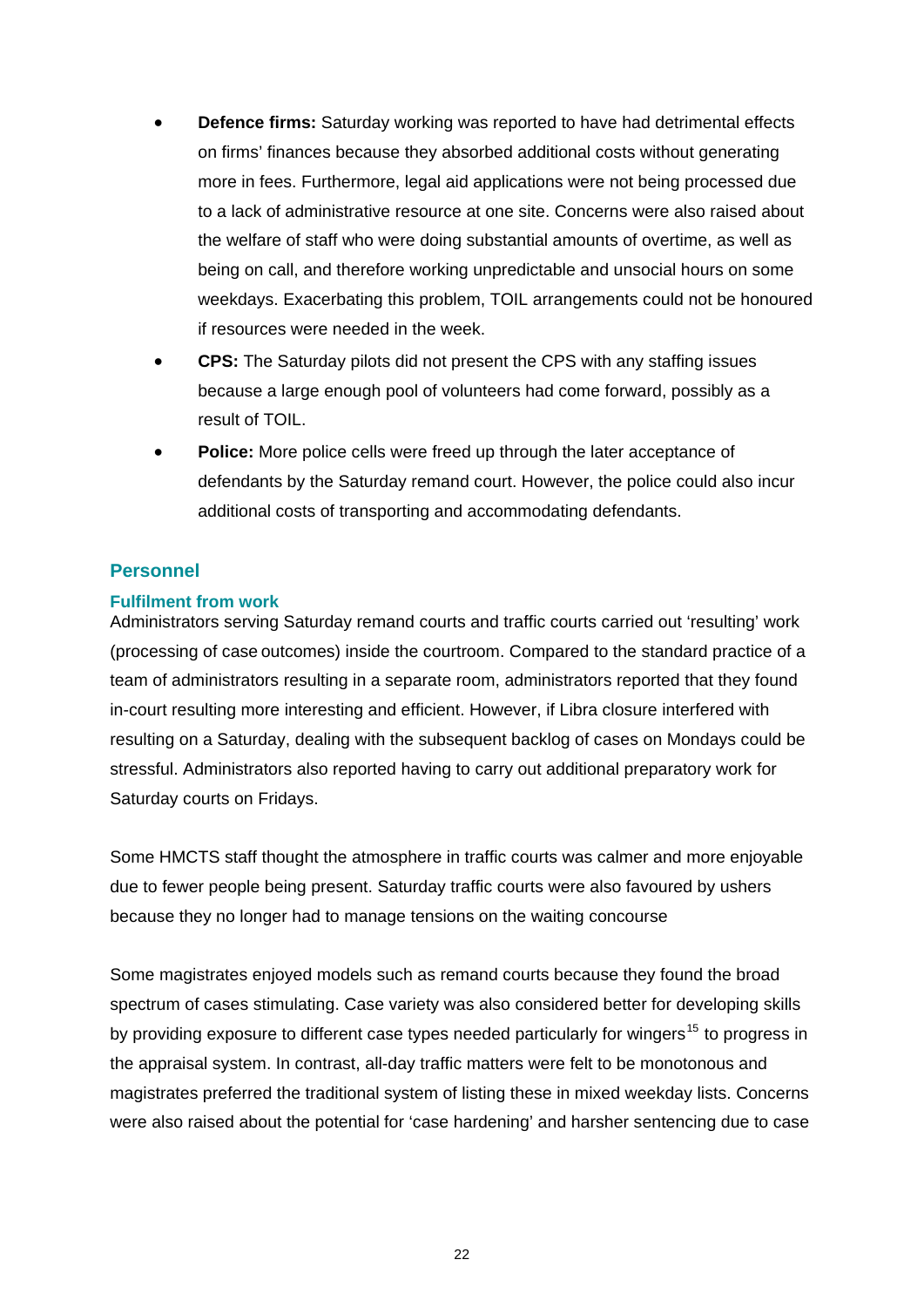monotony. These negative experiences of dedicated traffic courts were described as significant barriers to magistrates volunteering to work under this flexible model in the future.

#### **Work-life balance**

Saturday courts did not appear to have had a significant impact on the work-life balance of personnel, apart from some of the defence solicitors for the reasons discussed above. The impact on work-life balance for those who did not already work on Saturdays was dependent on how large the pool of volunteers was, or how convenient it was for particular staff types.

# <span id="page-27-0"></span>**5.4 Perceived effects on court users**

#### **Defendants**

 $\overline{a}$ 

Views around the potential effects on defendants were mixed, particularly as some defendants were not listed to appear in their local court.

Saturday remand courts and traffic courts were thought by some personnel to benefit defendants by bringing about swifter justice. Saturday remand courts were valued for the earlier release of defendants who were bailed. Employed defendants appearing in traffic courts benefitted from not requiring time off work to attend (unless they did not work traditional hours) and from shorter waiting times. Ushers and legal advisers considered shorter waiting times for these defendants to be fairer because they usually waited considerably longer to be seen on weekdays, compared to defendants of more serious crimes. While some members of the LIT and magistrates did not think making processes more convenient for defendants should be a priority, some magistrates did praise models that enabled swifter punishment, thinking this would benefit defendants in the long run.

Negative impacts of Saturday courts were that it reportedly took longer to confirm accommodation places for young offenders because agencies outside of the court tended to have fewer available staff. This meant that these defendants experienced longer waiting times. As noted above, some prisons could not accept defendants later than their agreed time due to regime schedule, and for some this meant spending another night in police custody. On a related point, Saturday remand courts did not always mean defendants would appear in court and be sentenced earlier. If defendants who had breached bail conditions were delivered to court later than the locally agreed time for listing, they could not be accepted and had to be released again because they could not be kept in custody for more than 24 hours.

 $15$  The two magistrates who sit either side of the Chair of the magistrates' bench in court.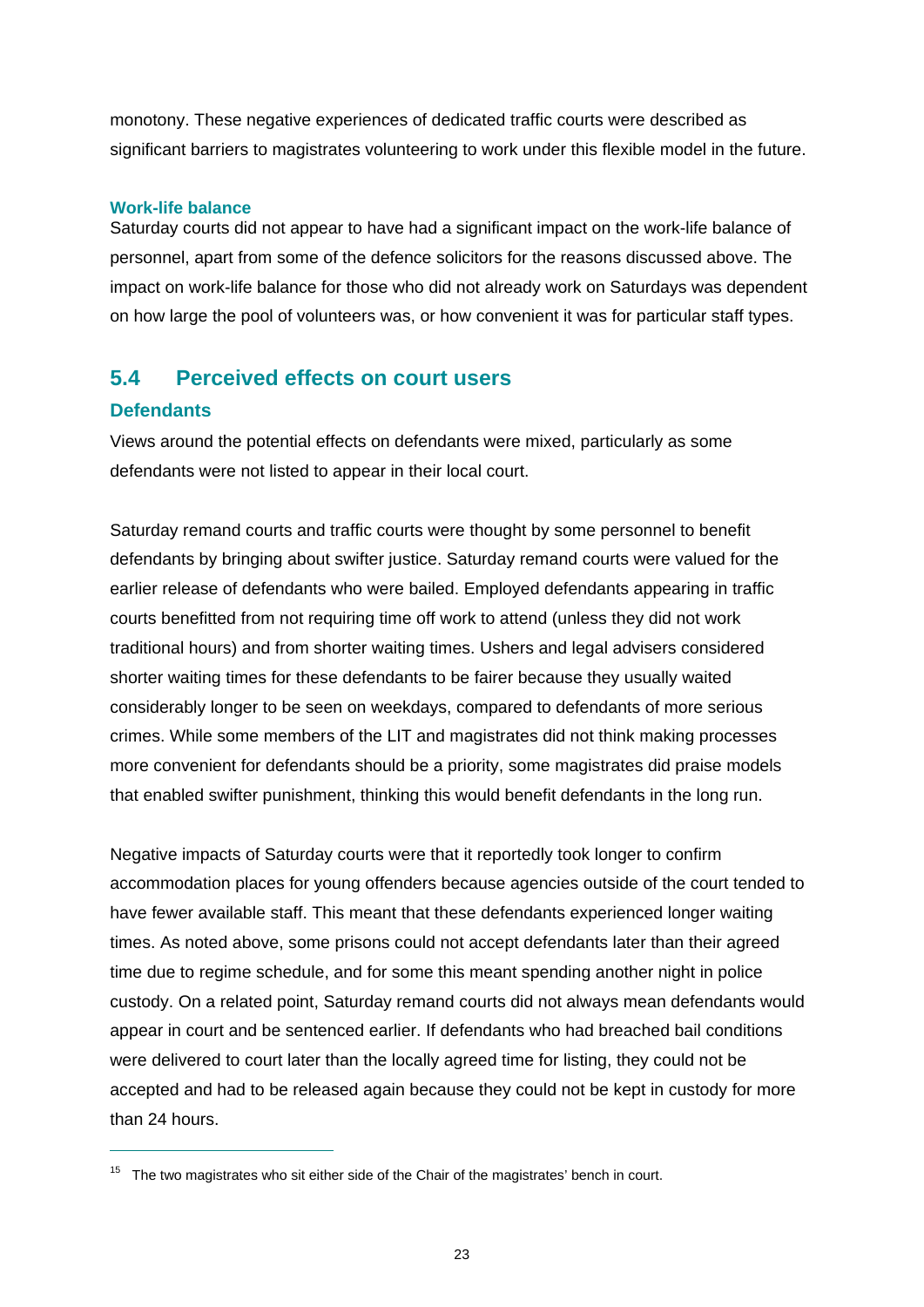The one-off Saturday trials and breach courts that took place were considered beneficial for defendants because they brought about an earlier court date, and therefore earlier resolution. However, these cases were centralised with one court servicing the whole county, and this meant that local justice was not necessarily provided. Centralisation made travel to and from court by defendants (as well as friends and family) lengthier and more costly, particularly for users of public transport. Travel issues were noted as particularly problematic for young defendants.

#### **Victims and witnesses**

Saturday remand courts and traffic courts did not involve victims and witnesses directly, so they were not interviewed. Staff speculated that victims and witnesses of remand cases may have benefitted from faster resolution of cases to help them to achieve 'closure' and move on from the experience.

Victims and witnesses identified as having been present in Saturday trial courts did not respond to invitations to take part in the research. Among staff interviewed, there were mixed views about the benefits of Saturday trial courts for victims and witnesses. It was thought that parents benefited from not having to take time off work to attend a Saturday youth trial and that young victims and witnesses (as well as defendants) did not have to miss school. However, these benefits were felt to have been offset by the extra distance that had to be travelled due to weekend courts being centralised, and therefore not necessarily taking place in a court local to victims and witnesses.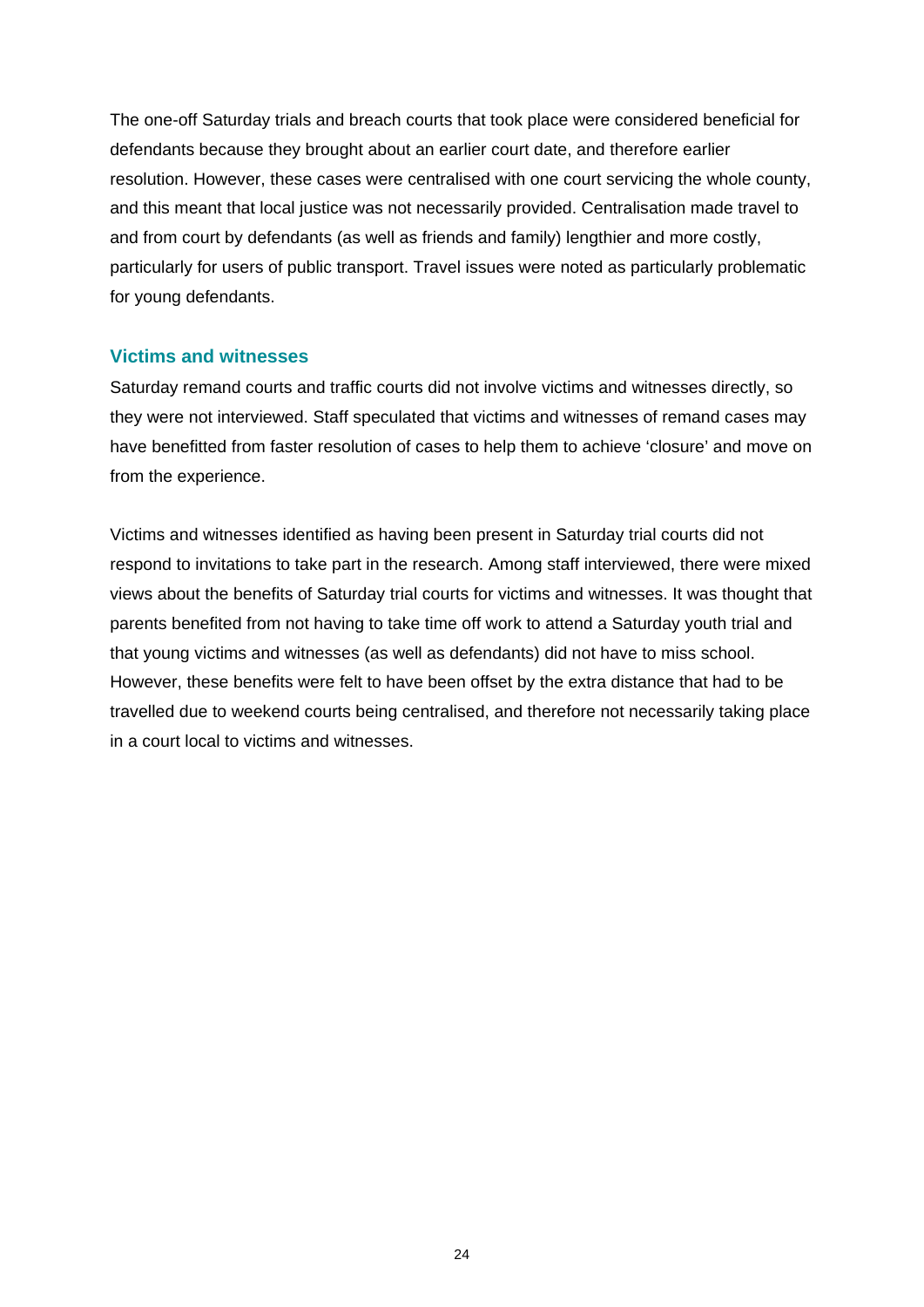# <span id="page-29-0"></span>**6. Sunday courts**

This chapter presents experiences of delivery and perceived effects of Sunday courts. The models piloted were all remand courts tested over the six-month pilot period, with some variations between the three models. The first two models were held weekly and utilised two courtrooms, with one model taking cases from a wider catchment area than on a traditional day. The third was held fortnightly, with one courtroom, and took cases from two police stations rather than one. Remand courts began between 9.30 and 10am, and ran until all cases were processed – generally half a day, but sometimes a full day. Saturday remand courts were already running in each of the pilot sites.

## <span id="page-29-1"></span>**6.1 Experiences of delivery**

Regular Sunday remand courts were implemented for the first time under the pilot. Courts had not opened on a Sunday before, and so delivering these pilots was more challenging than the other models. This was exacerbated by some partner agencies' refusal to participate in the Sunday court pilots. Similar to Saturday courts, experiences of delivery were shaped by the adequacy of staffing, access to IT systems and paperwork, the quality of partnership working, and infrastructure.

#### **Staffing levels**

Staff attending from the necessary agencies, and with the right knowledge and experience, were required for the successful delivery of Sunday courts. This could not always be achieved due to a lack of engagement from some stakeholders or volunteers. For example, courts relied on a small pool of duty and PDS solicitors where local defence firms had withdrawn from the pilots. These solicitors described delays and adjournments due to unmanageable caseloads and because defendants sometimes only wanted to speak to their own solicitors. If Sunday court staff were drawn from other courts, progress could be slow while they familiarised themselves with local systems and processes. It was also difficult to deal with issues and emergencies without surplus or support staff who would usually be available on weekdays. For example, a prosecutor had not reported for work; and since no CPS office staff were working, no one knew who to call.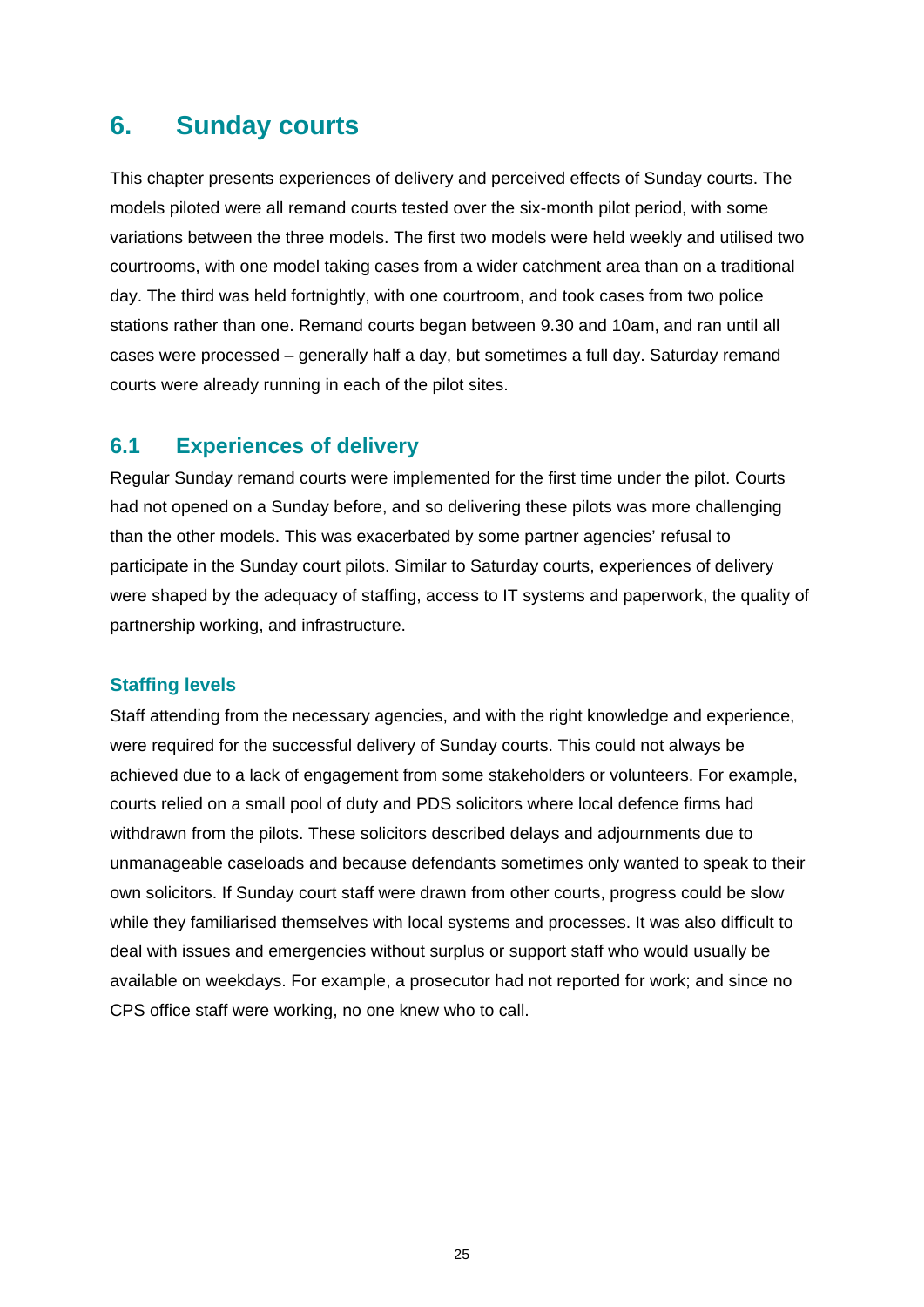#### **Access to information**

As discussed in section 5, the Libra system was sometimes unavailable on Sundays due to maintenance work. This meant information had to be recorded elsewhere and then entered into Libra on Mondays by administrators, causing duplication of work.

Weekday adjournments occurred if it was not possible to access the information necessary to progress cases to completion on a Sunday. For example, there was greater sharing of caseloads by different staff from the same agency on Sundays, and staff could not always access the necessary case information stored on their colleagues' electronic databases. Sunday remand courts also took cases that would usually be dealt with by other local courts, and without access to other courts' diaries it was not possible to set trial dates.

Finally, paperwork such as charge sheets<sup>[16](#page-30-0)</sup> and basic court papers was reported to arrive late, causing delays. This was thought to have occurred more often on Sundays than on weekdays because detainees were transported from further afield. In addition, paperwork from Sunday remand courts that had to be sent to defendants' local courts was sometimes not delivered in time. If it was not quickly recovered, the CPS had to release some defendants, depending on the length of time they could be kept in custody.

#### **Partnership working**

Partnership working and communication between pilot participants was felt to be effective. This may, however, have been influenced by a 'pilot effect' whereby partner agencies worked collaboratively knowing it was just for a short period. Early on in the pilots a lack of communication did lead to difficulties. For example, some partner agencies were not initially aware that courts were operating on a Sunday, which in turn led to absences or delayed arrival of paperwork, prisoners and staff.

#### **Infrastructure**

 $\overline{a}$ 

Problems relating to infrastructure arose due to restricted access to courthouses on a Sunday. At one site, disabled access to the court was unavailable on that day. In addition, the electronic passes for certain types of court personnel, such as defence solicitors, were deactivated. This made it difficult for them to access buildings and courtrooms and also to consult with clients in private.

<span id="page-30-0"></span> $16$  A charge sheet sets out the details of the crime the defendant is being charged with.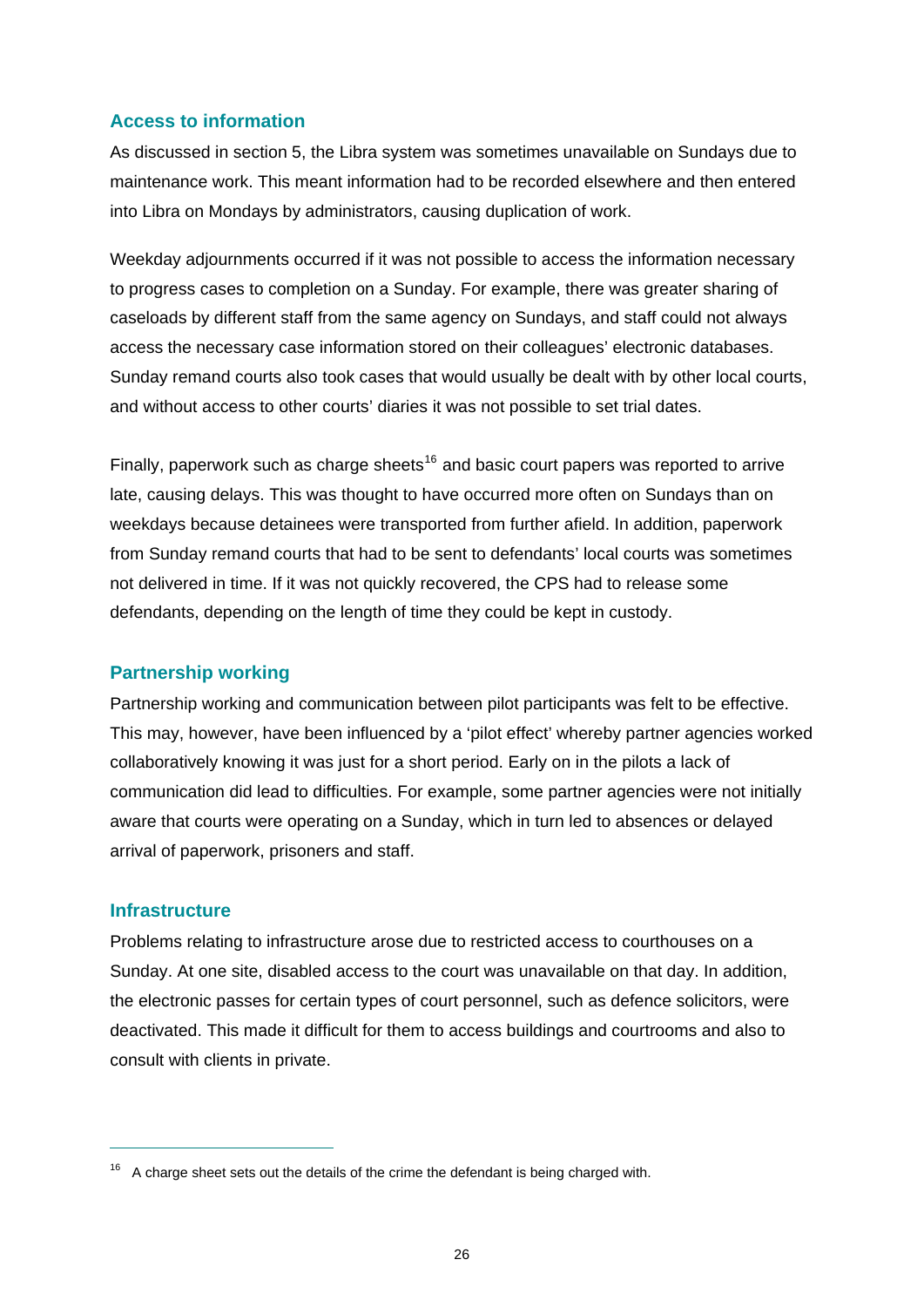## <span id="page-31-0"></span>**6.2 Perceived effects on courts and efficiencies**

Sunday court models were the most negatively received of the pilot models. Rather than creating efficiencies, the pilots were felt to cause delays to cases, exacerbate weekday scheduling issues, and be costly to implement.

#### **Delays to cases**

Sunday operation was felt to inhibit case progression, leading to more adjournments than would occur on weekdays.<sup>[17](#page-31-2)</sup> This was because all the necessary agencies, such as the police, probation service and psychiatric assessment teams, were not always present or contactable for reports and information.

#### **Exacerbated weekday scheduling and turnover issues**

Across pilot sites Sunday remand courts were felt to have exacerbated weekday scheduling and turnover issues, and at greater expense, particularly among participants who had not perceived any significant scheduling or turnover difficulties prior to the pilots. The impact on Monday workloads varied between sites. In quieter sites magistrates did not like having less work to do because this was not felt to be an efficient use of their time. Courts that remained busy on Mondays (if not busier) attributed this to the large number of cases that were adjourned on Sundays pending a weekday hearing.

# <span id="page-31-1"></span>**6.3 Perceived effects on staff and partner agencies**

#### **Partnership working**

 $\overline{a}$ 

Despite there being little positive impact reported on court efficiencies, the Sunday court pilots were felt to have improved partnership working. Participants valued the pilots for bringing them into contact with personnel from different areas of the CJS. This was reported to have enhanced understanding and appreciation of the work carried out by others.

*"I think it's been very, very good for partnership working to be honest. That doesn't mean that everyone agrees with it or that [they] didn't have some real concerns moving forward about the sustainability of it, but in terms of all of the*  agencies pulling together and seeing how we could operate a pilot then I think it *has been a really good example of partnership working."* (Strategic staff 04)

<span id="page-31-2"></span><sup>&</sup>lt;sup>17</sup> Analysis of management data would be needed to verify this.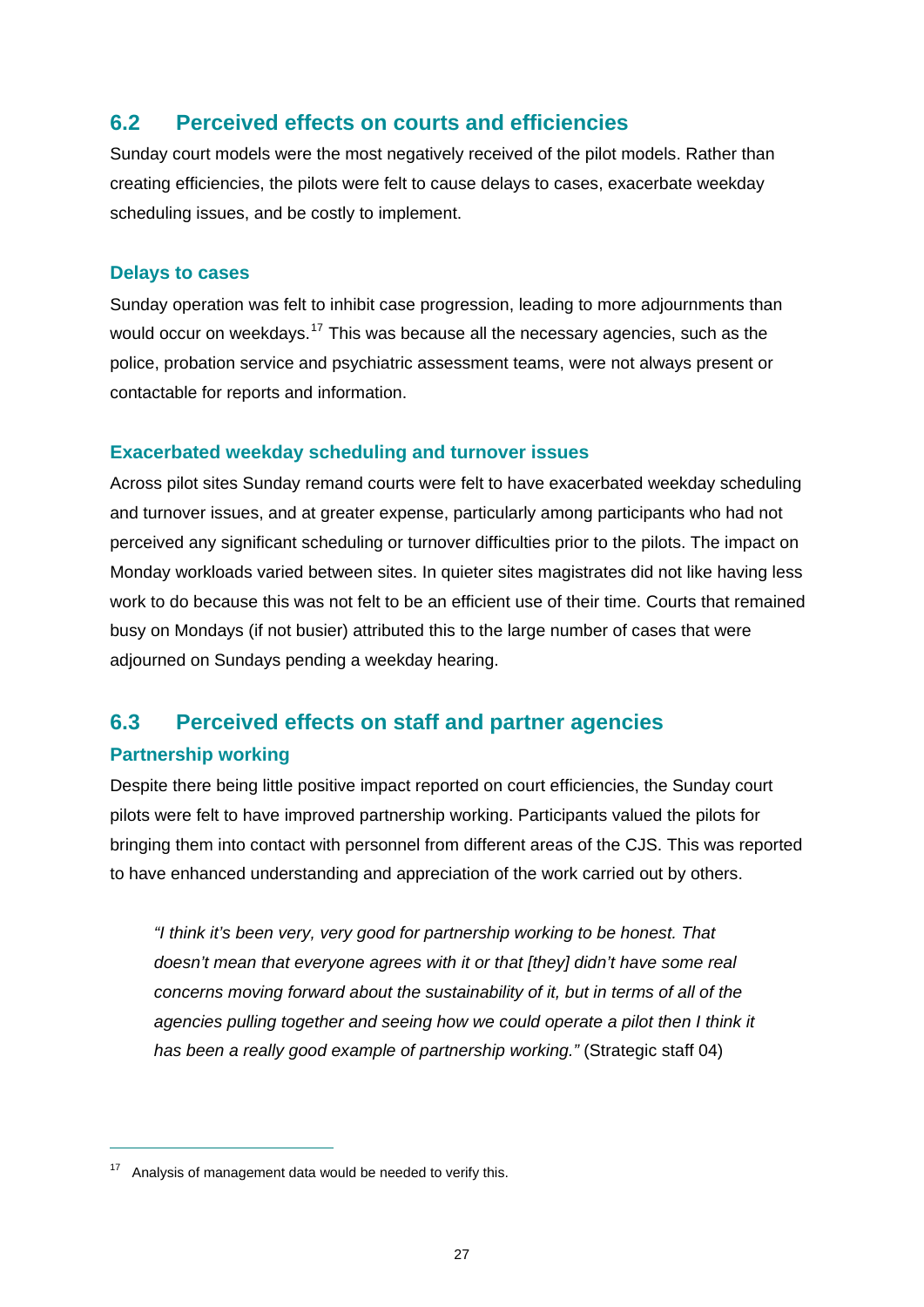Where multi-agency meetings continued throughout the pilot they were considered helpful by allowing partner agencies to discuss experiences and challenges.

## **Agencies**

While Sunday courts impacted on partner agencies in different ways, the implications for staff resources and the perceived operational costs (set against perceived benefits) were common themes.

- **Police:** The police service was considered to benefit most across the case study sites. From their perspective, the pilots allowed them to clear their cells on Sundays, enabling custody officers to concentrate on other work rather than oversee detainees. However, compounded with Libra downtime, the pilots placed additional pressure on police staff responsible for preparing court files and updating records.
- **Defence solicitors:** Participating defence firms reporting incurring heavier costs because their fee structure worked on a 'per case' basis, which meant they received the same fee regardless of how many times they appeared at court. Therefore it was difficult to cover the additional staff costs of Sunday working, and it was considered particularly unhelpful if Sunday cases were adjourned to later in the week.
- **PDS:** As discussed, PDS solicitors experienced significant workload pressures. They also reported that their efforts were duplicated because they were not informed about which defence firms were participating. This meant private solicitors sometimes arrived to represent defendants that they had spent time consulting. PDS solicitors also reported pressure from private defence firms to withdraw from the pilots, which affected morale.
- **CPS:** The use of agents to cover Sunday work was reported to be costly, particularly when agents (who were generally less experienced) required CPS solicitors to be on call to provide support. The pilot was also thought by CPS managers in one site to have led staff to drop out of working on Saturdays, due to concerns about being asked to work on Sundays as well as, or instead of, Saturdays.
- **Prisons:** Prisons had to put resources in place to accept detainees on a Sunday. Across sites, the costs of Sunday opening were not thought justifiable. This was because intakes were significantly lower than expected. This was particularly the case for female prisons whose numbers were already low, and led a female prison to withdraw from the pilot.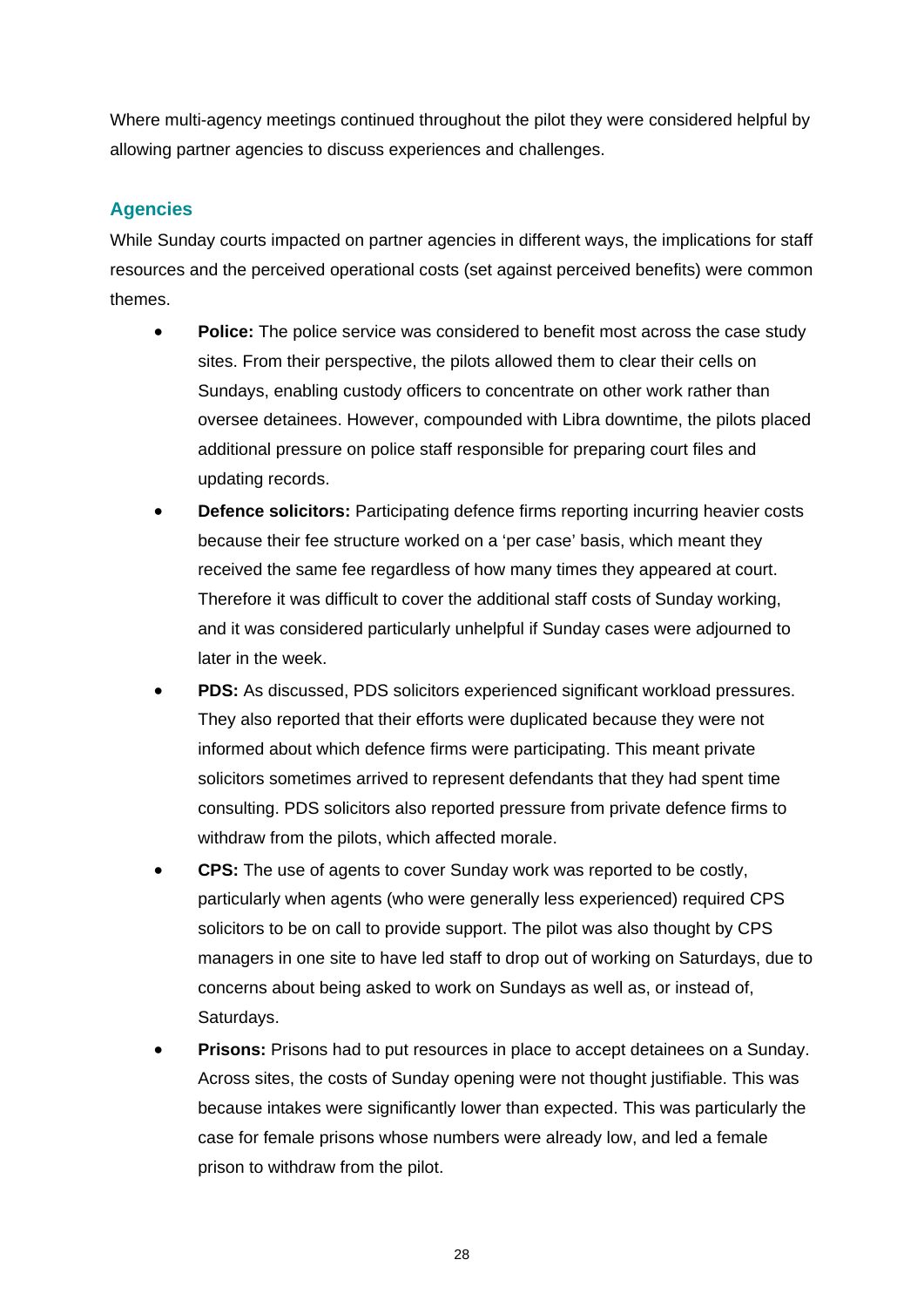**Transfer companies:** Experiences of delivering detainees varied between sites. At one end of the spectrum few operational issues were reported, with no problems delivering detainees on time and no issues with staffing. At the other, the pilots were described to have put a strain on already demanding operations and created logistical difficulties with staff rotas and hours. The operating costs for transfer companies, although paid for by MoJ, were considered higher per prisoner on a Sunday than on a weekday due to the low prisoner throughput.

#### **Personnel**

#### **Fulfilment from work**

A positive impact reported was that some court staff and personnel received the opportunity to take on new roles and develop skills in different areas because of the lower level of staffing. However, this came with increased workloads for some, such as solicitors, magistrates, probation officers and court administrators. Perceptions of higher rates of adjournments and duplication of tasks due to Libra system downtime also meant some teams reported higher weekday workloads. Also, the usual facilities for staff were not available on a Sunday in some courts, such as refreshments or canteens, which affected morale.

#### **Work-life balance**

Some staff felt their pilot pay arrangements were inadequate compensation for the impact of Sunday working on their work-life balance. Defence solicitors also considered themselves to be disproportionately affected in this regard, although the impacts varied according to size of the firm. Even staff who had maintained a good work-life balance expressed concern about Sunday working on a long-term basis.

### <span id="page-33-0"></span>**6.4 Perceived effects on court users**

#### **Defendants**

#### **Time in police custody**

Defendants generally valued spending less time in police custody as a result of appearing at court a day earlier, even if they were subsequently remanded in prison, because conditions in prison were considered better than in police custody. Staff were generally supportive of defendants being released from police custody earlier, particularly vulnerable defendants such as those with mental health issues. However, the benefits of an earlier court date for this group were seen to be counteracted by the lack of psychiatric support where this was not available on Sundays.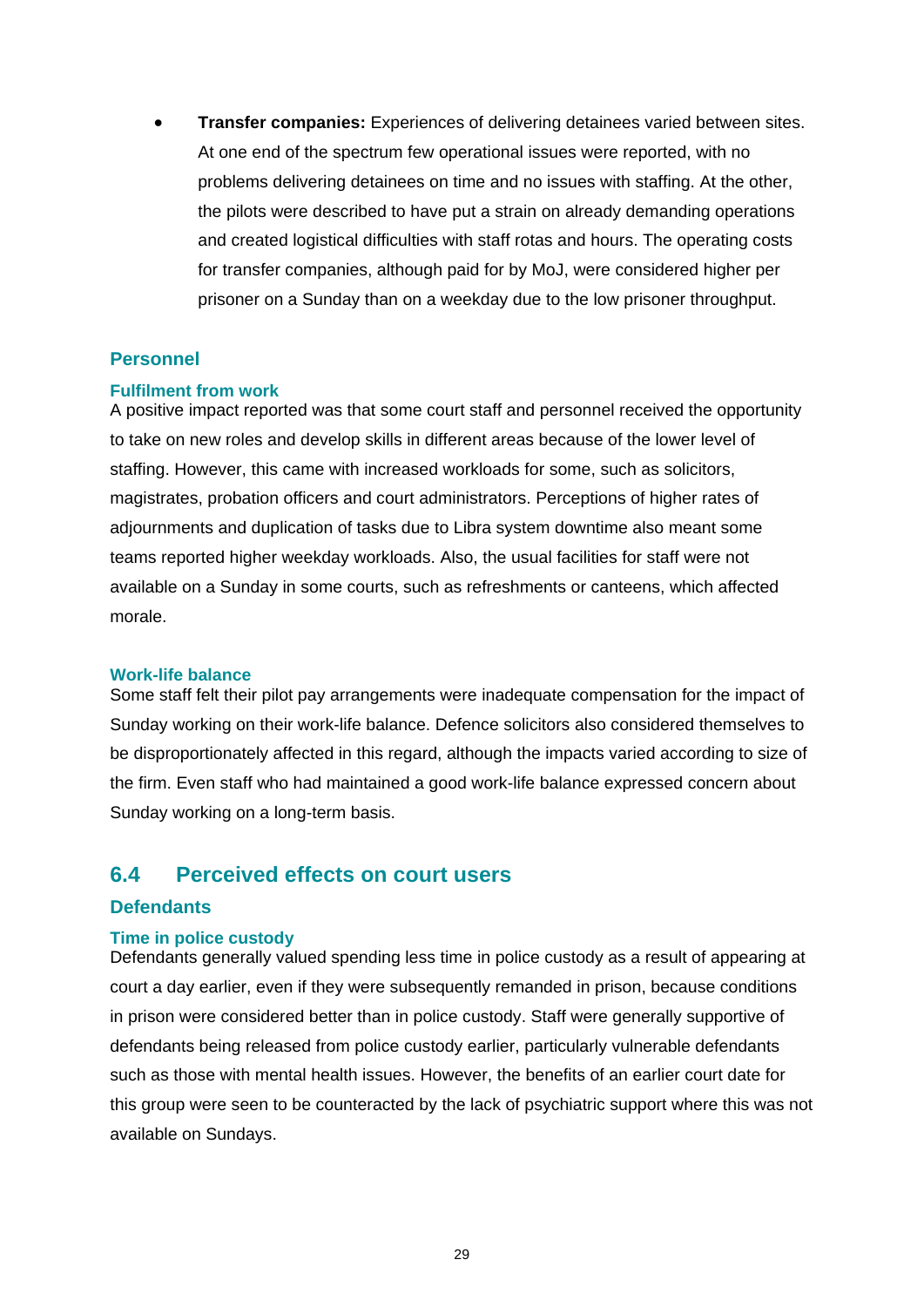#### **Swifter justice**

Staff across partner agencies felt that the Sunday pilots did not achieve swifter justice due to the number of cases considered to result in adjournment to a weekday court.

#### **Representation**

Solicitors and magistrates were concerned that defendants being represented by PDS or duty solicitors (who were not as familiar with their cases as their own solicitors) were sometimes disadvantaged, for example with regard to bail decisions.

#### **Practicalities**

 $\overline{a}$ 

Difficulties were reported in arranging suitable accommodation for youth and adult defendants on a Sunday. Bail hostels and support services were also unavailable. The Sunday pilots also posed travel problems for defendants due to less frequent public transport. This was a particular problem for defendants who did not live locally.

#### **Victims and witnesses**

Sunday remand courts were not thought to have had a direct impact on victims and witnesses as they were not required to attend court. One victim who chose to attend a Sunday remand court was interviewed as part of this evaluation<sup>[18](#page-34-0)</sup> and would have preferred a weekday court to avoid interference with weekend plans.

Where Witness Care Units (WCU) provided a service on Sundays for the pilots, staff felt victims and witnesses benefited from hearing outcomes a day earlier as it relieved anxiety. However, victim support (VS) officers interviewed thought victims and witnesses would prefer to come in on weekdays due to potential childcare and travel issues at the weekend.

<span id="page-34-0"></span> $18$  The findings from this single interview cannot be generalised to the wider victim population.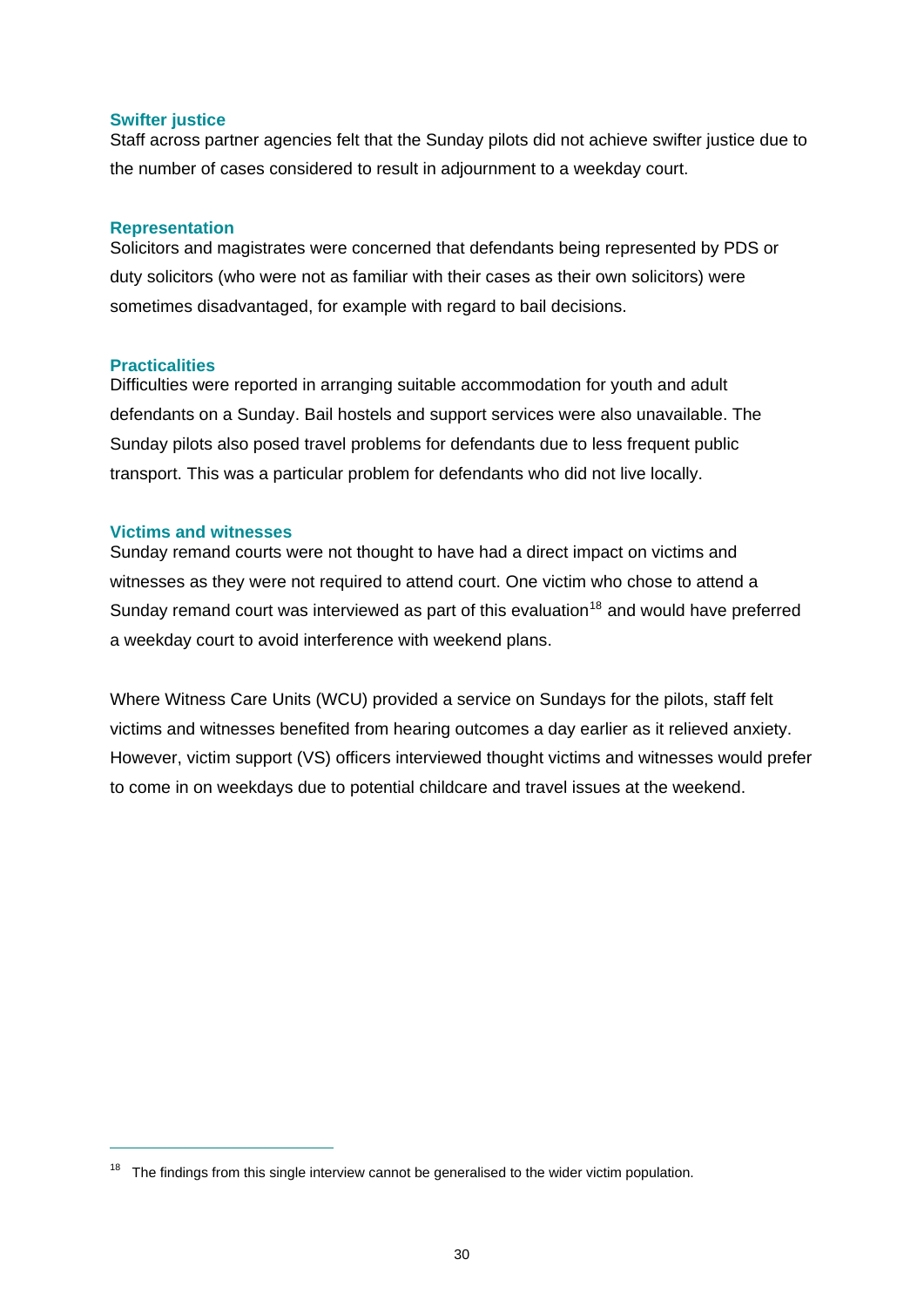# <span id="page-35-0"></span>**7. Video courts**

Sunday video courts were remand courts and took place on three consecutive Sundays in January 2013 within different courts in one county. Although video courts had been running on weekdays in these courts since November 2011, for this pilot each video court linked one court to three different custody suites, whereas previously each court had connected to just one police station. This proof of concept was part of a longer term plan to implement a Regional Video Court. In addition to this Regional Video Court, another court participated in the pilots by extending the use of their existing video court. However, this was not included in the qualitative evaluation as the pilot ceased to operate due to a lack of throughput.

# <span id="page-35-1"></span>**7.1 Experiences of delivery**

The video court equipment and technology worked well on the three days the pilot ran. The technology was tested in the week leading up to the pilot, and on the day links were easy to complete and did not cause delays. However, the nature of some cases meant they could not be heard over video link and defendants had to be brought to court in person, which slowed proceedings considerably. This applied to cases with multiple defendants, a youth defendant, or defendants with mental health problems or other vulnerabilities, and was noted as a permanent issue for video courts dealing with remand cases.

Some solicitors and probation staff noted delays with consulting clients due to the lack of detention officers specifically allocated to assist with video links at custody suites. Each court house had one consulting room to enable solicitors to interview their clients, but delays increased where there was more than one solicitor as well as probation or Youth Offending Service (YOS) staff needing to interview their client.

Sunday video courts also experienced many of the delivery issues faced by other Sunday courts, discussed in more detail in section 6.1.

## <span id="page-35-2"></span>**7.2 Perceived effects**

Linking to more than one custody suite from each court caused no delays to court processes. However, delays related to the specific nature of the case meant that on the first Sunday eight defendants who were remanded to prison had to be kept in police custody on the Sunday night. This video court pilot had the same impacts of a Sunday court on defendants, efficiencies and staff, and again these are discussed in section 6.1.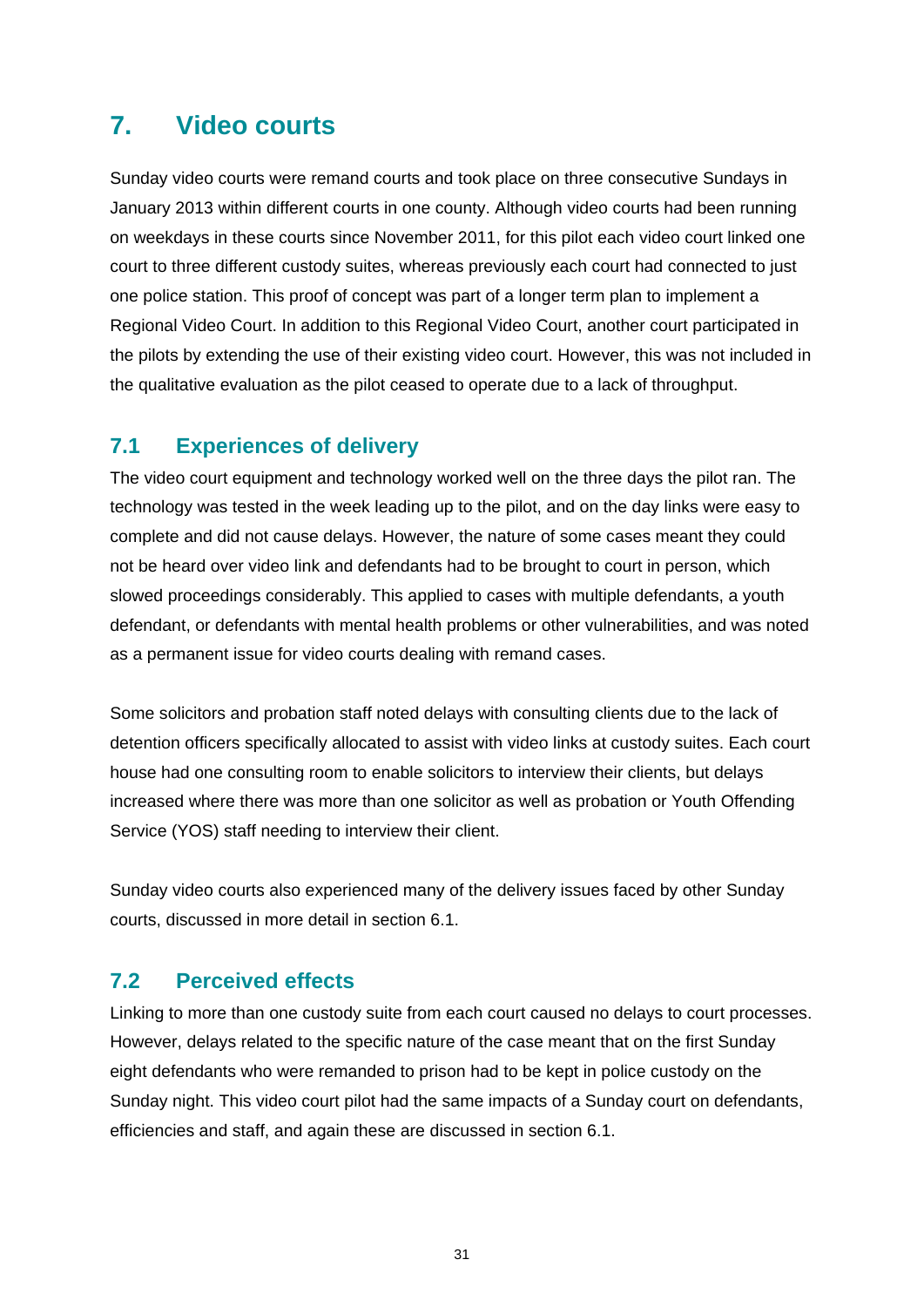# <span id="page-36-0"></span>**8. Conclusions and recommendations**

In this concluding chapter the key findings and recommendations from the research are presented. Before doing so, two caveats are necessary. First, due to the nature of the specific models piloted, the intended beneficiaries of flexible justice – victims and witnesses – could not be included in this research to a large extent. The way in which they could benefit from flexible court models has therefore not been fully examined. However, when CJS practitioners were asked about the likely benefits for victims, witnesses and defendants, a number of advantages were identified.

Second, assessing professional stakeholders' reactions to the pilots at an early point in implementation is likely to generate a less positive response, as participants react to 'teething problems', some of which appeared to be addressed over time. The amount of notice provided prior to implementation (as little as one month in some instances) might have underpinned any dissatisfaction. The findings should be considered with this context in mind.

# <span id="page-36-1"></span>**8.1 Pilot implementation**

There was some ambivalence about the net benefits of flexible courts, although there was variation in responses to the different models. While there was a consensus that flexible models were feasible, and that local partnerships had worked effectively to ensure they worked well, there was less agreement about their necessity. Defence firms saw particular difficulties in implementing some flexible models on a wider or permanent basis.

Recruiting personnel with the appropriate skills was key to case completion and crucial to pilot success, but was identified as a challenge across pilots. The long-term sustainability and cost-effectiveness of pilot arrangements around pay and working hours was also questioned.

A recurrent theme was that, while flexible courts accelerated the administration of justice, improvements in efficiency could instead be made in the current day-to-day administration of the courts.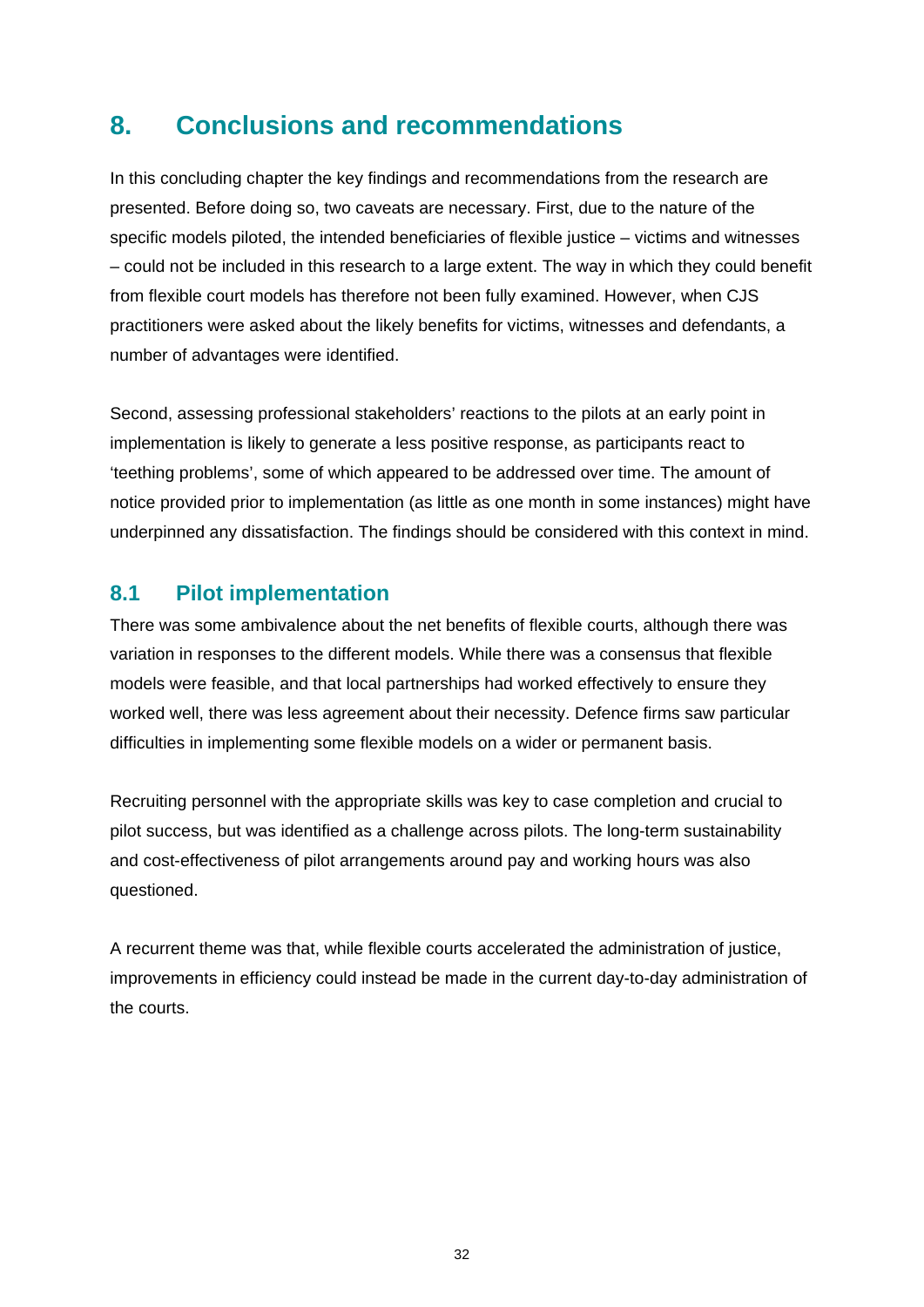## <span id="page-37-0"></span>**8.2 Specific pilot models**

#### **Extended courts**

The benefits of extended courts are less clear than the other pilots since, in practice, the all-day extended and later-finishing courts ended no later than they had pre-pilot. This was possibly due to listing practices not matching the extended court capacity. In addition, benefits varied in nature and extent across the different extended court models. Earlier starting courts appeared easier to implement than the other extended models.

As with the other flexible pilots, partnerships had functioned effectively across the sites. However, concerns were expressed about the impact of extended sitting hours on staff morale and energy levels. Sufficient case volumes were seen as an important factor in justifying the case for extended hours, without which courts finished at traditional times. The higher volume of work in an all-day extended court could, however, place greater pressure on some staff and create weekday scheduling problems by taking work away from other days.

#### **Saturday courts**

While the pilots demonstrated the feasibility of Saturday courts, personnel suggested that whether they were to prove a net benefit would depend on a number of factors, including the demand for additional sittings and whether there was evidence that Saturday courts would increase the likelihood of parties attending. If demand was high, and victims, witnesses and defendants were more likely to attend, then the argument for Saturday courts becomes more compelling. These benefits would have to be offset against any complications, such as prisons being unable to accept defendants detained in custody on the weekend.

#### **Sunday courts**

The Sunday courts appeared to be the least popular pilot, both because the benefits appeared less compelling and because they represented the most marked departure from current practice, as many courts already sit on Saturday but not Sunday. In addition, practical problems were more likely to be present on Sundays compared to weekdays. For example, IT systems were subject to disruption and travel to courts by public transport was more challenging. If Sunday courts were rolled out on a permanent basis, staff anticipated that this would provoke opposition from trade unions, particularly if participation was compulsory and not voluntary.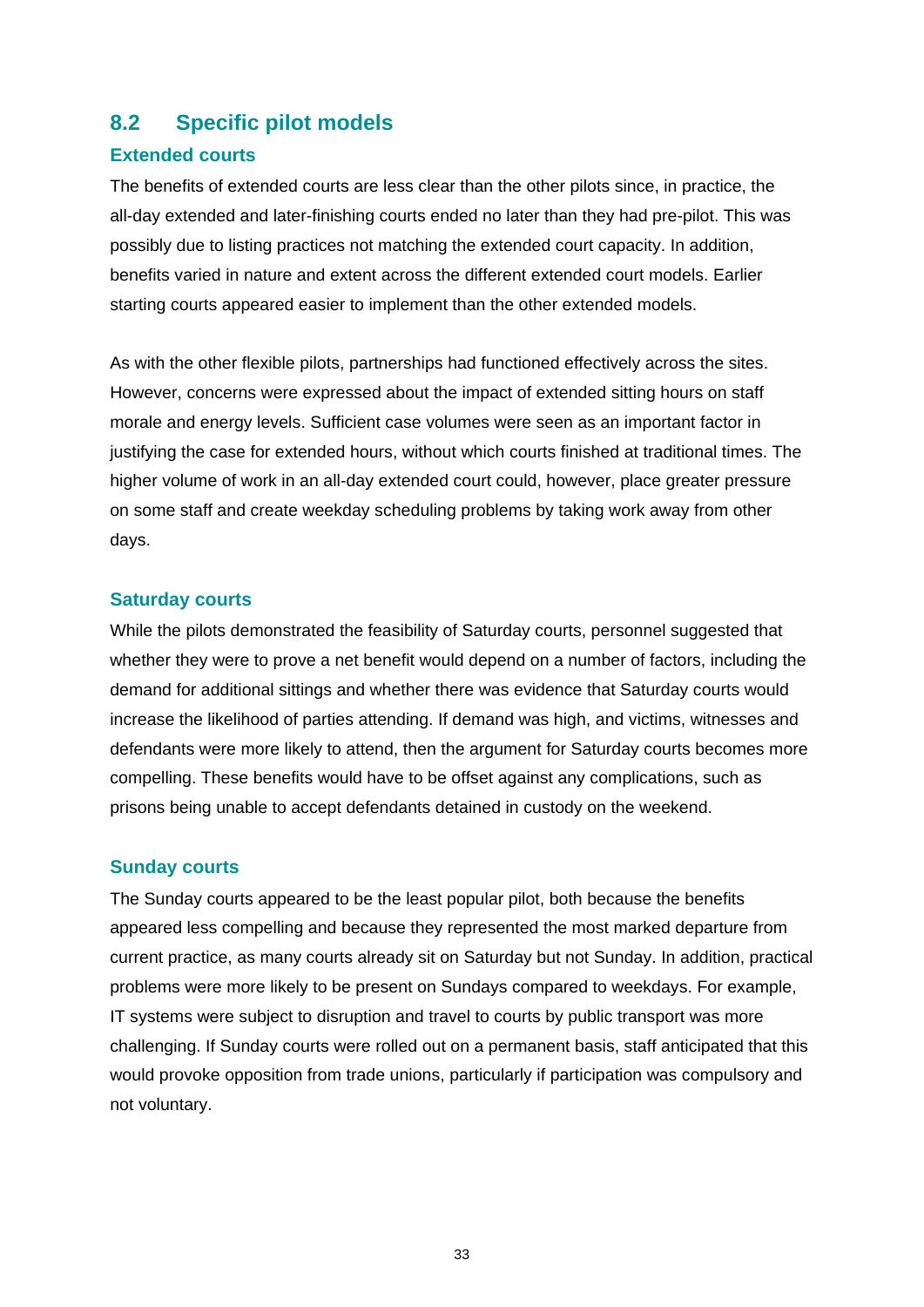# <span id="page-38-0"></span>**8.3 Recommendations and lessons learned**

#### **Consulting with key partner agencies**

In some sites, pilot models had been selected before all partner agencies had been consulted. The research highlights the need to include a wide range of partner agencies in implementation planning from the outset.

#### **Reflecting and accommodating local variation**

A key lesson is that the implementation of flexible models needs to be sensitive to local variation in terms of caseloads, partnership working, timetabling, resources, and other features of local justice. This variation will need to be accommodated if flexible justice is to achieve maximum benefits in terms of cost-effective criminal justice.

#### **Information sharing**

If flexible models were implemented more widely it would be helpful to share ideas and gather feedback from sites piloting the same scheme, as implementation barriers may well be common and solutions can be adopted.

#### **Communicating the rationale for flexible models**

Some participants expressed scepticism with respect to the benefits and need for more flexible court arrangements. If future research were to evidence benefits such as higher attendance rates, lower costs, or enhanced victim and witness satisfaction levels, it would be important to communicate this in order to facilitate staff engagement.

#### **Working conditions**

Support for flexible models is contingent upon changes in the working environment – for example, weekend courts adversely affecting the remuneration or work-life balance of staff involved. The benefits of flexible justice need to be weighed against the burdens on professionals of administering a more flexible system. It is also important to ensure a degree of parity across different types of staff.

#### **Impact on traditional court arrangements**

The impact of redistributing cases should be monitored to ensure that Saturday or Sunday courts do not lead to underutilisation of resources during the week.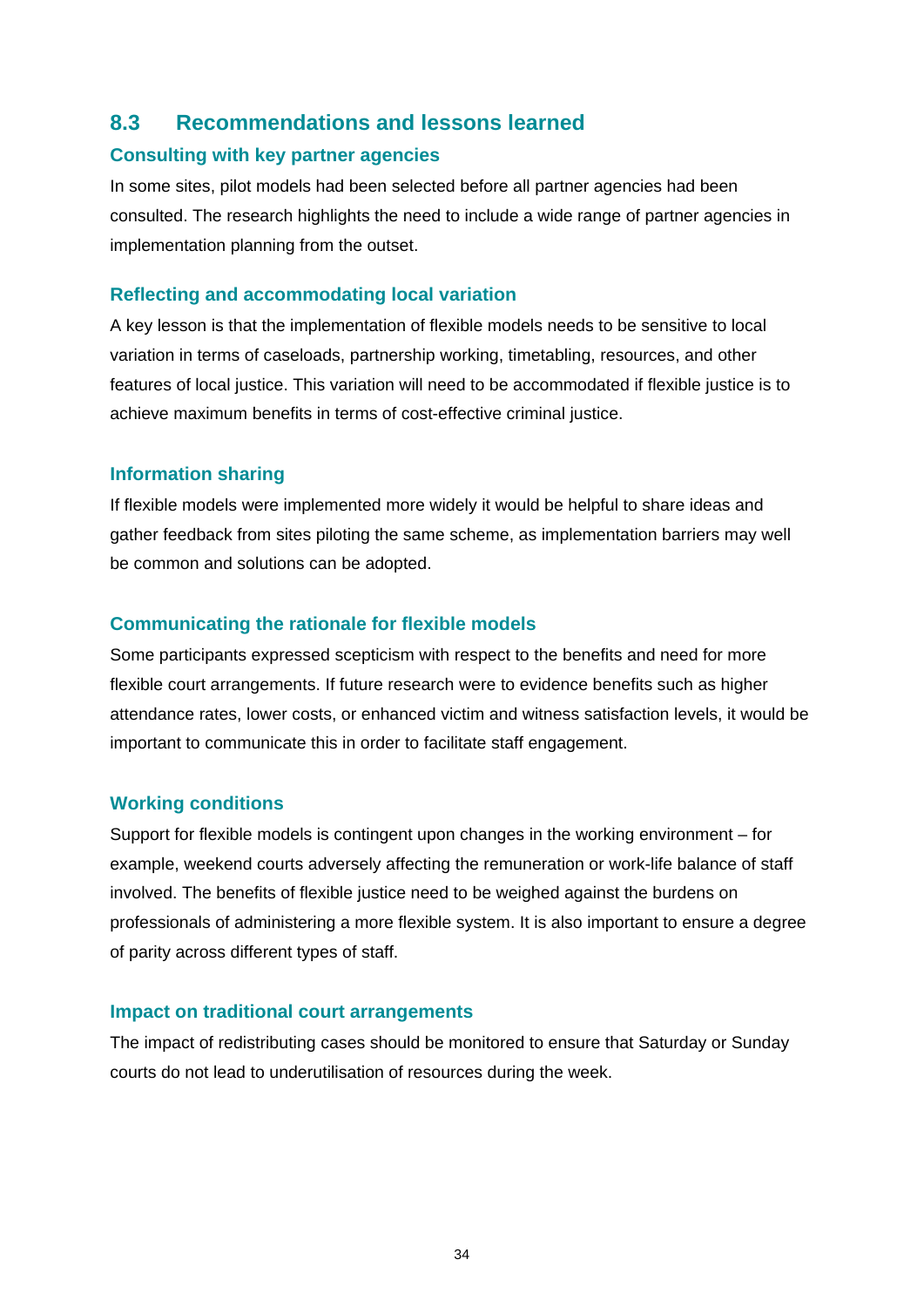## **Delivering flexible CJS effectively**

The experiences of case study sites point to a number of elements that are essential to the delivery of flexible courts, and that should be considered under any future roll-out:

- **Partnership working:** Strong relationships, regular contact and effective protocols for case management and information sharing are clearly important, as are well-coordinated agencies (for example, timely delivery of prisoners to court).
- **Flexibility:** Local variation is important, and models need to be allowed to develop organically over time and to take account of local contexts and needs.
- **Appropriate case assignment:** Flexible models should target the most appropriate type of cases in order to maximise benefits to court users.
- **Case volume:** It is vital to ensure that case volumes are high enough to justify implementation of a flexible model such as Saturday or Sunday courts. Low volumes may eliminate cost savings and will have an adverse effect on staff morale if they feel their time is not being used effectively.
- **Access to information:** If case volumes do justify extended hours of court sittings, then it is important to ensure adequate access to information, either through IT systems or the effective delivery of relevant papers.
- **Staffing and incentives:** Almost all pilot models operated under voluntary participation. If utilised more widely, flexible models would require an adequate supply of staff and an equitable scheme of incentives for personnel who participate in a specific model. Personnel stressed that the greater the change required by the model, the more attractive incentives needed to be.

The pilots illustrate that flexible arrangements, such as the use of video technology or Saturday courts, are possible and can be effective. However, they also posed a number of challenges around implementation which have to be considered alongside the potential benefits of each model. Most importantly, flexible courts depend upon dedicated partnership working, cohesive planning, and strong communication within and across agencies.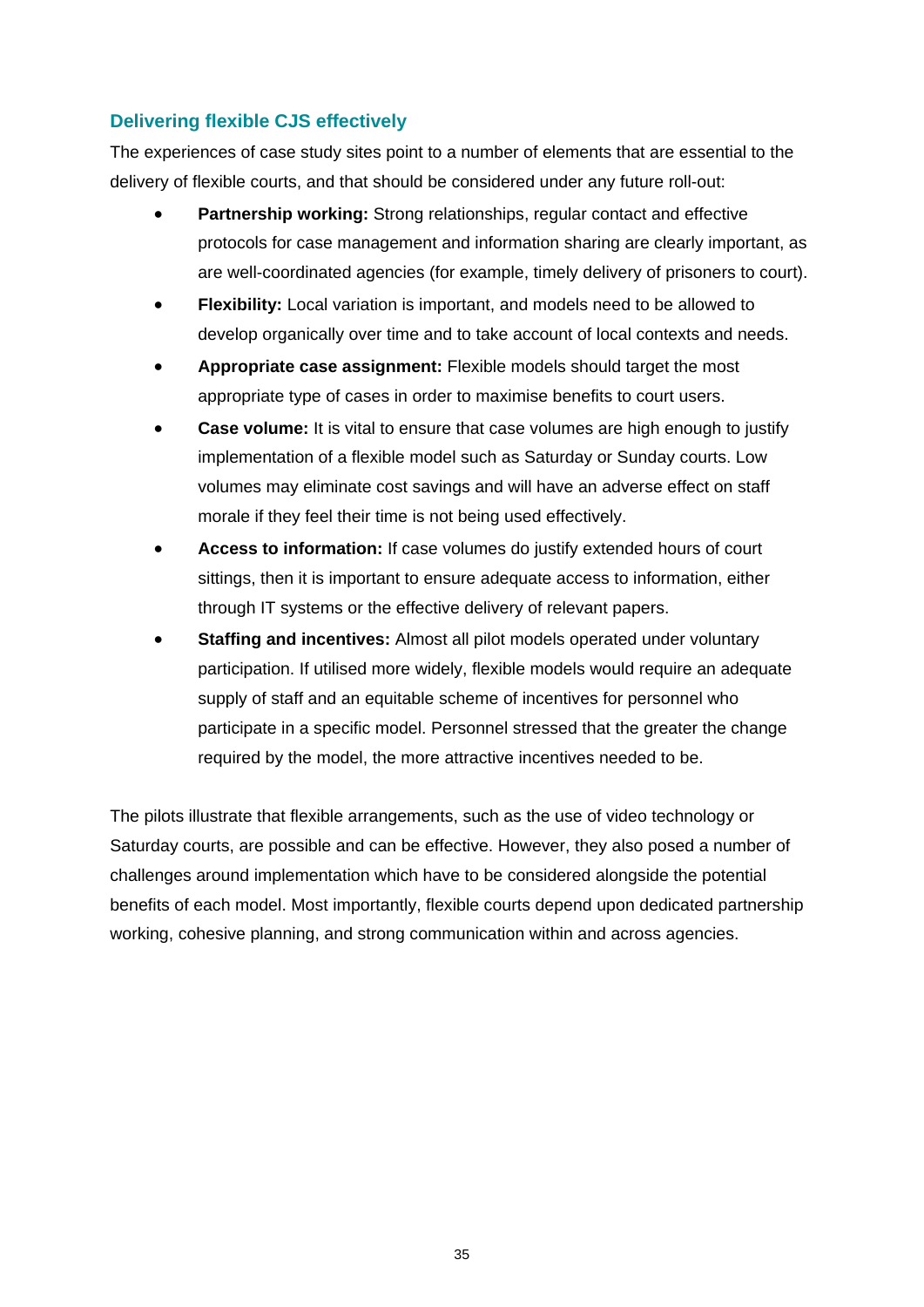# <span id="page-40-0"></span>**References**

**Green, The Rt Hon Damian (MP)** (2012) *Making the Criminal Justice System more Efficient*, Ministry of Justice press release (5 November 2012) [<https://www.gov.uk/government/news/swifter-justice-as-more-committal-hearings-are](https://www.gov.uk/government/news/swifter-justice-as-more-committal-hearings-are-abolished)[abolished](https://www.gov.uk/government/news/swifter-justice-as-more-committal-hearings-are-abolished)> 17 April 2013.

**Ministry of Justice** (2012a) *Swift and Sure Justice: The Government's Plans for Reform of the Criminal Justice System*. London: Ministry of Justice.

**Ministry of Justice** (2012b) *Flexible Courts to Open in Dozens of Areas*, Ministry of Justice press release (11 October 2012) <http://www.justice.gov.uk/news/pressreleases/moj/flexible-courts-to-open-in-dozens-of-areas> 14 January 2013.

**Ministry of Justice** (2010) *Breaking the Cycle: Effective Punishment, Rehabilitation and Sentencing of Offenders*. London: Ministry of Justice.

**Ritchie, J. and Lewis, J.** (2003) *Qualitative Research Practice. A Guide for Social Science Students and Researchers.* London: Sage Publications Ltd.

**XHIBIT, Justice**, *Glossary of Terms – Court Events* [website] [<http://xhibit.justice.gov.uk/xhibit/statusdescription.html](http://xhibit.justice.gov.uk/xhibit/statusdescription.html)> 17 April 2013.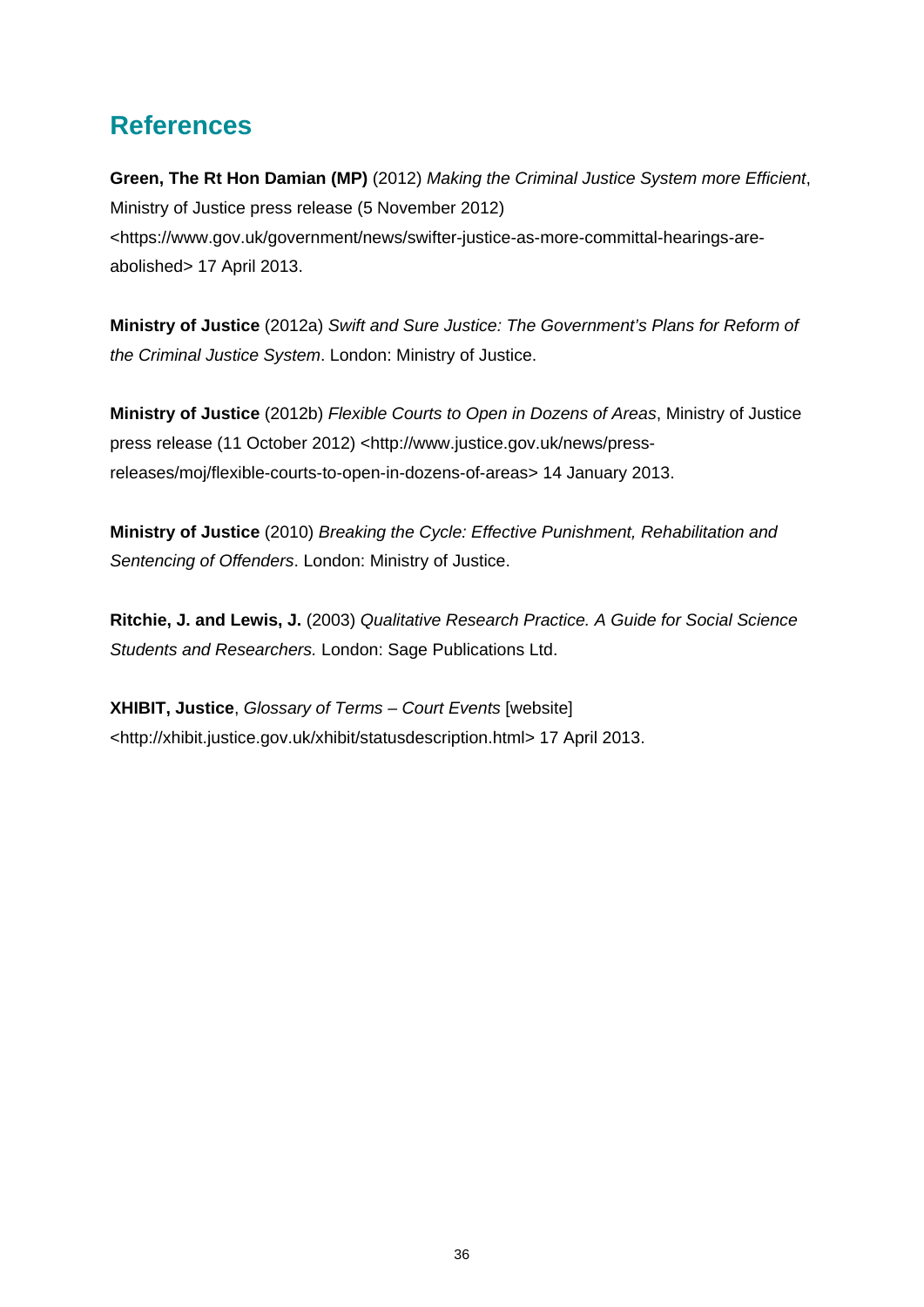# <span id="page-41-1"></span><span id="page-41-0"></span>**Appendix A Sampling and recruitment**

This section provides more information about the sample design and the recruitment of participants.

#### **Site selection**

 $\overline{a}$ 

From the 42 magistrates' courts piloting flexible court models across England and Wales, nine case study sites were selected for the evaluation. All pilot sites selected had adopted at least one of the six flexible courts models, and between them represented all six models. Sites were purposively selected to ensure regional diversity and variation across model types. At least one court from each HMCTS region was selected. As London was not involved in the pilots another metropolitan area was included. The achieved sample of case study sites and models piloted is set out in Table A1.

|        | Extended<br>traditional | Extended<br>video $19$ | Regional<br>video | <b>PCVL</b> | Saturday   | Sunday     |
|--------|-------------------------|------------------------|-------------------|-------------|------------|------------|
| Site 1 | <b>Yes</b>              | <b>No</b>              | Yes               | Yes         | <b>No</b>  | <b>No</b>  |
| Site 2 | Yes                     | <b>No</b>              | <b>No</b>         | Yes         | <b>No</b>  | <b>Yes</b> |
| Site 3 | Yes                     | <b>No</b>              | <b>No</b>         | No          | Yes        | <b>No</b>  |
| Site 4 | Yes                     | <b>No</b>              | <b>No</b>         | Yes         | Yes        | <b>No</b>  |
| Site 5 | <b>No</b>               | <b>No</b>              | <b>No</b>         | Yes         | <b>No</b>  | <b>Yes</b> |
| Site 6 | <b>No</b>               | <b>No</b>              | <b>No</b>         | <b>No</b>   | <b>No</b>  | Yes        |
| Site 7 | Yes                     | <b>No</b>              | <b>No</b>         | No          | <b>No</b>  | <b>No</b>  |
| Site 8 | <b>Yes</b>              | <b>No</b>              | <b>No</b>         | <b>No</b>   | <b>No</b>  | <b>No</b>  |
| Site 9 | <b>No</b>               | <b>No</b>              | <b>No</b>         | <b>No</b>   | <b>Yes</b> | <b>No</b>  |

#### <span id="page-41-2"></span>**Appendix Table A1: Flexible courts pilots by case study site**

A brief description of the flexible models can be found in section 1.1 of the main report.

<span id="page-41-3"></span><sup>&</sup>lt;sup>19</sup> While extended video courts were one of the pilot models, the court which originally intended to pilot them later pulled out, and so the model could not be evaluated.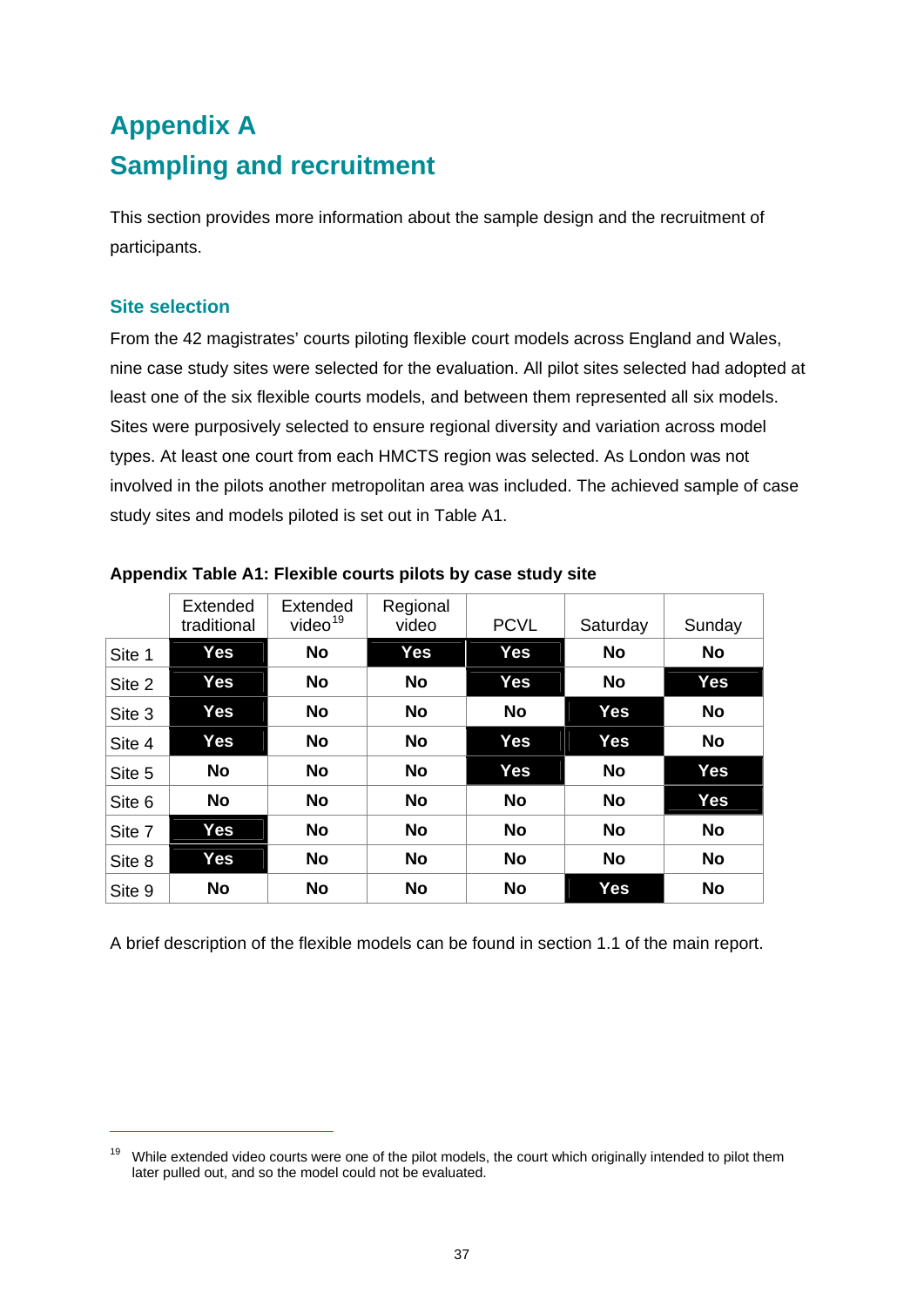#### **Sampling and recruitment of personnel**

Following the selection of case study sites, the MoJ provided the NatCen research team with the contact details of a coordinator for each pilot site who had agreed to assist with the evaluation. The coordinator was responsible for identifying key personnel for participation and assisting with the organisation of research observations of a flexible court proceeding.

Key personnel consisted of representatives from the CJS partner agencies involved in the design or delivery of the pilots. Once a list of key personnel had been established, introductory letters and information leaflets were sent to coordinators to pass onto nominated personnel. On agreeing to participate, personnel were contacted to arrange a suitable time and place for the interview or group discussion. The total number of interactions and agencies included within each pilot site are shown in Table A2. This table also details whether participants had a strategic or operational role, or both.

| <b>Site</b>               | 1           | $\overline{2}$ | 3            | 4            | 5            | 6            | $\overline{7}$ | 8            | 9            |
|---------------------------|-------------|----------------|--------------|--------------|--------------|--------------|----------------|--------------|--------------|
| <b>Total interactions</b> | 11          | 13             | 9            | 9            | 11           | 14           | 9              | 12           | 4            |
| <b>HMCTS</b>              | <b>Both</b> | <b>Both</b>    | Op           | <b>Both</b>  | <b>Both</b>  | <b>Both</b>  | <b>Both</b>    | <b>Both</b>  | <b>Both</b>  |
| Magistrates               | Op          | Op             | Op           | Op           | Op           | Op           | Op             | <b>Both</b>  | Op           |
| <b>CPS</b>                | Op          | <b>Both</b>    | <b>Both</b>  | Op           | <b>Both</b>  | Op           | <b>Both</b>    | Op           | <b>Strat</b> |
| Defence                   | Op          | Op             | Op           | Op           | Op           | Op           | Op             | Op           | <b>None</b>  |
| Police                    | <b>Both</b> | Op             | <b>Both</b>  | Op           | Op           | <b>Both</b>  | <b>Both</b>    | <b>Strat</b> | <b>Strat</b> |
| Probation                 | Op          | Op             | Op           | Op           | Op           | Op           | Op             | <b>Both</b>  | <b>None</b>  |
| <b>HM Prisons</b>         | <b>None</b> | <b>Both</b>    | <b>Strat</b> | <b>Strat</b> | <b>Strat</b> | <b>Strat</b> | <b>None</b>    | <b>None</b>  | <b>None</b>  |
| <b>YOS</b>                | <b>None</b> | Op             | <b>None</b>  | <b>None</b>  | <b>None</b>  | <b>Strat</b> | <b>None</b>    | <b>None</b>  | <b>None</b>  |
| GeoAmey                   | <b>None</b> | Op             | <b>None</b>  | Op           | <b>None</b>  | <b>Strat</b> | Op             | <b>None</b>  | <b>None</b>  |
| <b>PDS</b>                | <b>None</b> | Op             | <b>None</b>  | <b>None</b>  | Op           | <b>None</b>  | <b>None</b>    | <b>None</b>  | <b>None</b>  |
| VS/WS/WCU                 | <b>None</b> | Op             | Op           | <b>None</b>  | <b>None</b>  | Op           | <b>None</b>    | <b>None</b>  | <b>None</b>  |
| Serco                     | <b>None</b> | <b>None</b>    | <b>Strat</b> | <b>None</b>  | <b>None</b>  | <b>None</b>  | <b>None</b>    | <b>None</b>  | <b>None</b>  |
| G4S                       | <b>None</b> | <b>None</b>    | <b>None</b>  | <b>None</b>  | Op           | <b>None</b>  | <b>None</b>    | <b>None</b>  | <b>None</b>  |
| <b>MITIE</b>              | <b>None</b> | <b>None</b>    | <b>None</b>  | <b>None</b>  | <b>None</b>  | <b>None</b>  | Op             | <b>None</b>  | <b>None</b>  |
| <b>PECS</b>               | <b>None</b> | Op             | <b>None</b>  | <b>None</b>  | <b>None</b>  | <b>None</b>  | <b>None</b>    | <b>None</b>  | <b>None</b>  |
| Defendant                 | <b>None</b> | Op             | <b>None</b>  | <b>Op</b>    | <b>None</b>  | Op           | <b>None</b>    | Op           | Op           |
| Victim                    | <b>None</b> | <b>None</b>    | <b>None</b>  | <b>None</b>  | Op           | <b>None</b>  | <b>None</b>    | <b>None</b>  | <b>None</b>  |

#### <span id="page-42-0"></span>**Appendix Table A2: Coverage of partner agencies by site**

#### **Key**

| Operational | Op           |
|-------------|--------------|
| Strategic   | <b>Strat</b> |
| <b>Both</b> | <b>Both</b>  |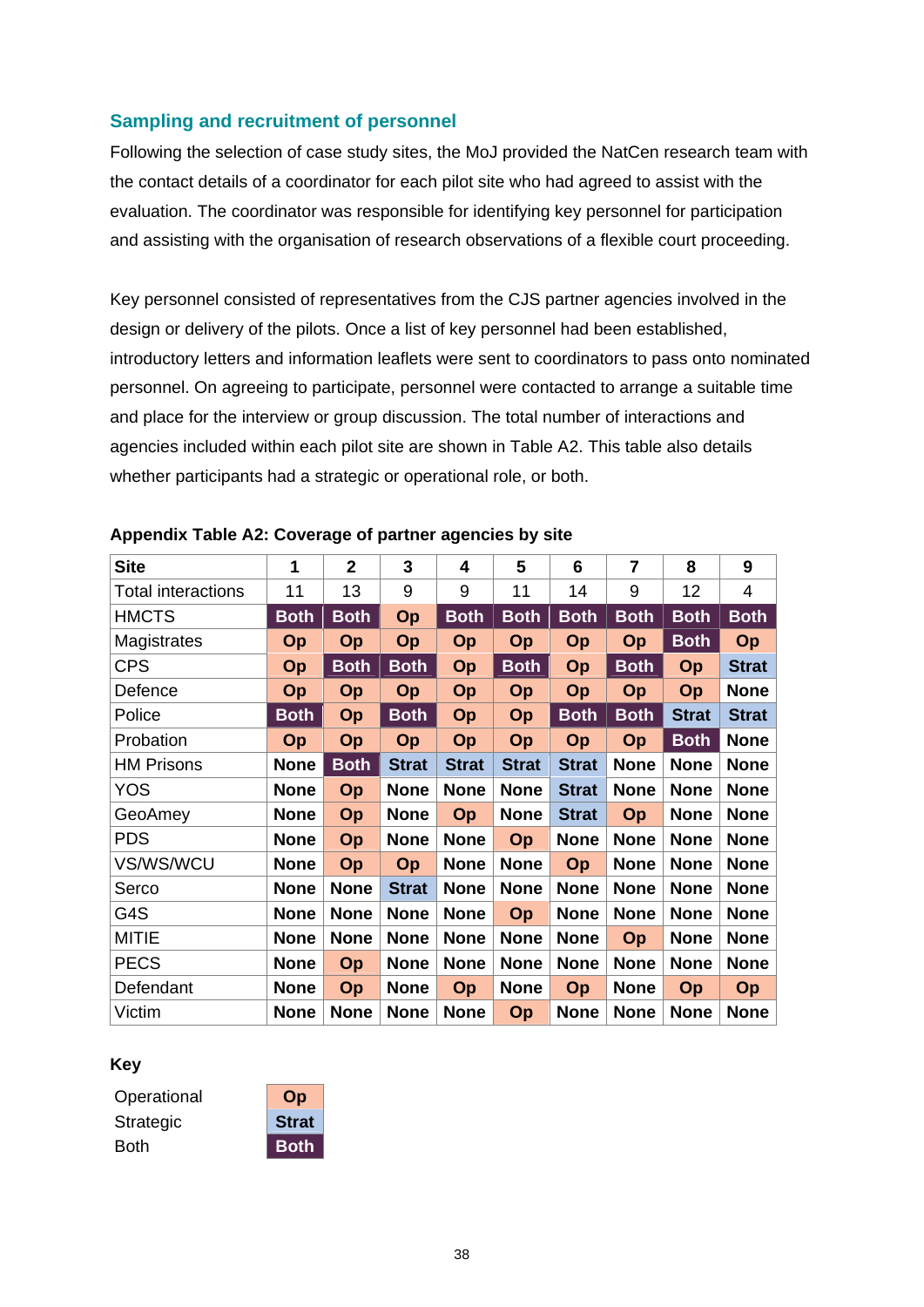A total of 86 interactions were conducted with personnel. This included 41 individual in-depth interviews, 15 paired in-depth interviews, 22 triad interviews, and eight group discussions of four to five participants. The achieved sample of participants, broken down by job role, is set out in Table A3.

Decisions to interview personnel in pairs and triads were led by participants' own views about how best to meet the needs of the evaluation where it was felt a more comprehensive picture could be offered in one session by two or three personnel with expertise on different aspects of the pilots. Participants' availability and efforts to minimise burden on agencies were also factors. Group discussions sought to bring together different personnel from the same or similar agencies. For example, a mix of HMCTS staff, or solicitors from CPS and defence firms, to explore similarities and diversity of experiences and views. Operational and strategic staff were rarely mixed in paired and triad interviews or discussion groups, except where this was the participants' preference. Reassurances were sought that views would not be inhibited as a result.

| <b>Agency</b> | Job role                     | <b>Total</b>   |
|---------------|------------------------------|----------------|
| <b>CPS</b>    | Manager                      | 4              |
|               | Prosecutor                   | 8              |
|               | Solicitor                    | $\overline{7}$ |
| Defence       | Solicitor                    | 17             |
| G4S           | Court security               | 2              |
| GeoAmey       | Operational manager          | $\overline{2}$ |
|               | Court representative         |                |
|               | Senior custody officer       | 1              |
| <b>HMCTS</b>  | Administrator                | 6              |
|               | Case progression officer     |                |
|               | Chief / Deputy justice clerk | 6              |
|               | Director / Head of Crime     | 3              |
|               | Resulter                     | 1              |
|               | Justice clerk                | $\overline{2}$ |
|               | Legal adviser                | 10             |
|               | Legal aid worker             |                |
|               | Legal manager                | 6              |
|               | Listings officer             | $\overline{2}$ |
|               | Post court team              | $\overline{2}$ |
|               | Security guard               | 1              |
|               | Manager                      | 8              |
|               | Usher                        | 4              |

#### <span id="page-43-0"></span>**Appendix Table A3: Number of participants by agency[20](#page-43-1)**

 $\overline{a}$ 

<span id="page-43-1"></span><sup>&</sup>lt;sup>20</sup> Some job roles/titles have been amended slightly or merged to protect anonymity where the numbers participating were small.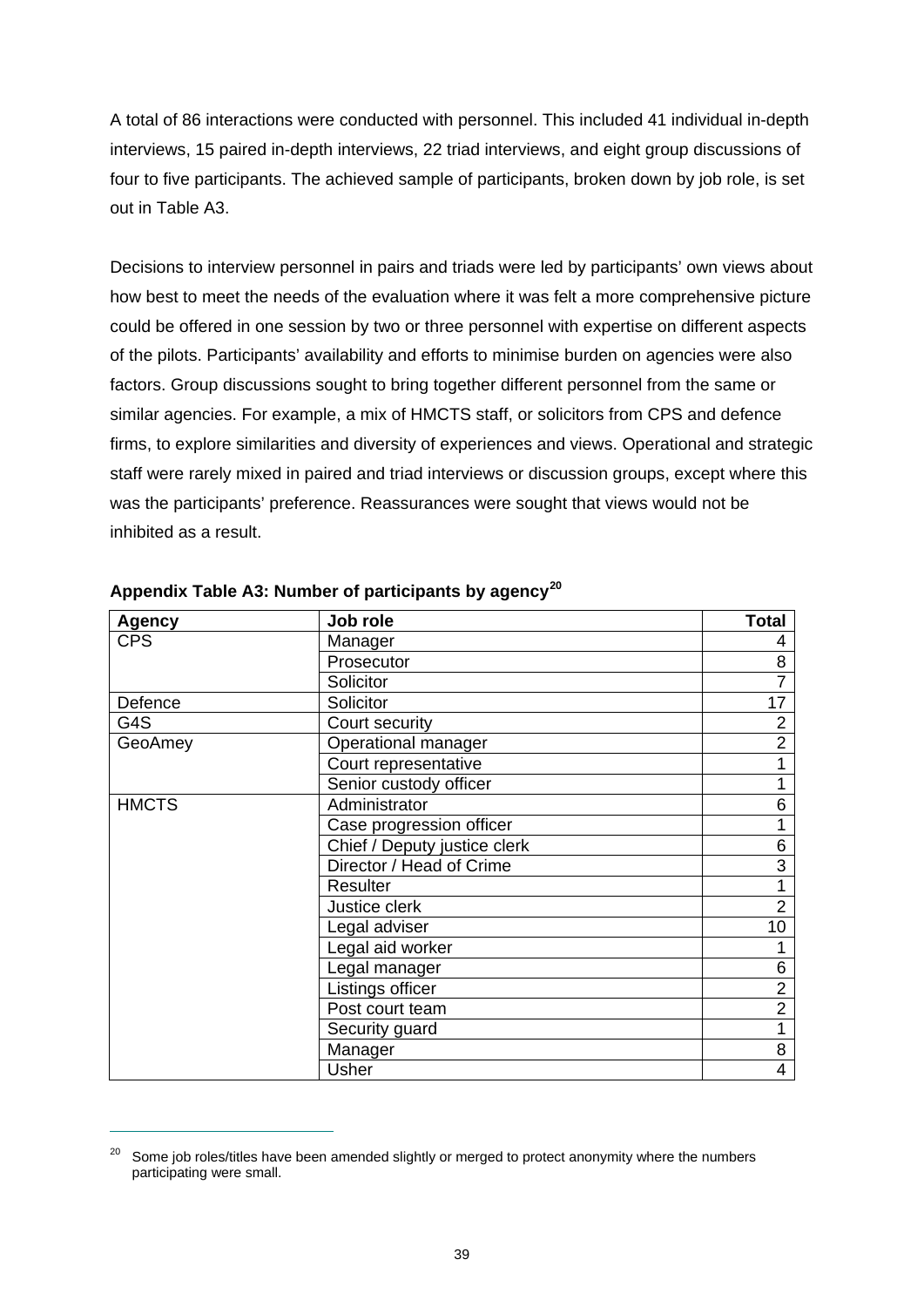| <b>Agency</b>                  | Job role                     | <b>Total</b>   |
|--------------------------------|------------------------------|----------------|
| <b>HMPS</b>                    | Operations                   | 3              |
|                                | Governor                     |                |
|                                | Reception                    | 1              |
| Magistracy                     | Magistrate                   | 26             |
| <b>Mitie</b>                   | Court security officer       |                |
| <b>NOMS</b>                    | Controller                   |                |
| <b>PECS</b>                    | Manager                      |                |
| Police                         | Chief superintendent         |                |
|                                | CJU manager                  | 4              |
|                                | Custody sergeant             | 5              |
|                                | Head role                    | 1              |
|                                | Inspector                    | $\overline{2}$ |
|                                | Manager                      | $\overline{2}$ |
|                                | <b>Traffic officer</b>       |                |
|                                | Project team officer         | 1              |
|                                | Sergeant                     | 1              |
| Probation                      | Manager                      | 3              |
|                                | <b>Probation officer</b>     | $\overline{3}$ |
|                                | Senior probation officer     | 4              |
| <b>Public Defender Service</b> | Solicitor (defence and duty) | 5              |
|                                | Head role                    | 1              |
| Serco                          | Courts manager               | 1              |
| Victim support                 | Delivery manager             | $\overline{2}$ |
| <b>Witness Care Unit</b>       | Witness care officer         | 1              |
| <b>YOS</b>                     | Court officer                |                |
|                                | Team manager                 | $\overline{2}$ |
|                                |                              | 170            |

#### **Sampling and recruitment of court users**

On the day of the research observations defendants appearing in flexible courts were provided with leaflets by the usher or a member of the research team informing them about the interviews being conducted as part of the evaluation. Those who were willing to be interviewed were approached by researchers after their hearings for a 20- to 30-minute interview. Defendants were also given the option of being interviewed at a later date over the phone, if they preferred. Five defendants were interviewed. The flexible models experienced by those defendants included Saturday courts, Sunday courts and extended courts. The defendants interviewed were being prosecuted for offences including drug possession, motoring offences, theft, domestic violence and homicide. It was not possible to interview defendants in every area because they were not always willing or able to take part. Defendants in two areas were willing to take part in a telephone interview at a later date, but ultimately were not contactable. At another site it was not possible to interview defendants who were remanded in custody.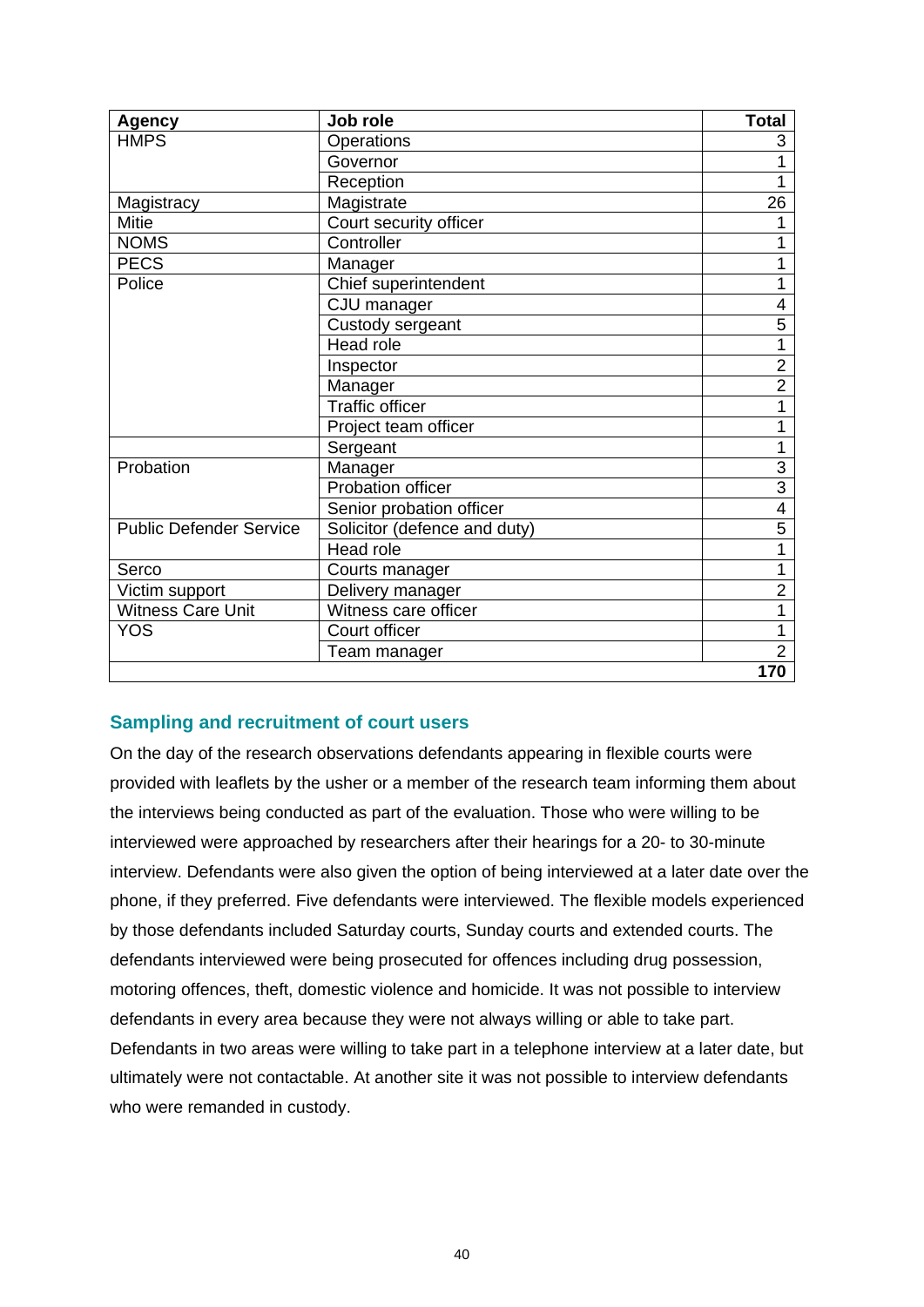It was only possible to carry out one interview with a victim. Victims and witnesses were difficult to identify and engage in the research because they had limited involvement in the pilots. The only flexible model in which they were directly involved and present in court was later-finishing trials. However, witnesses generally gave evidence within the first hour of the trial, after which they could leave, and so few experienced the extended hours pilots. None of the witnesses present during extended hours responded to invitations to take part in the evaluation.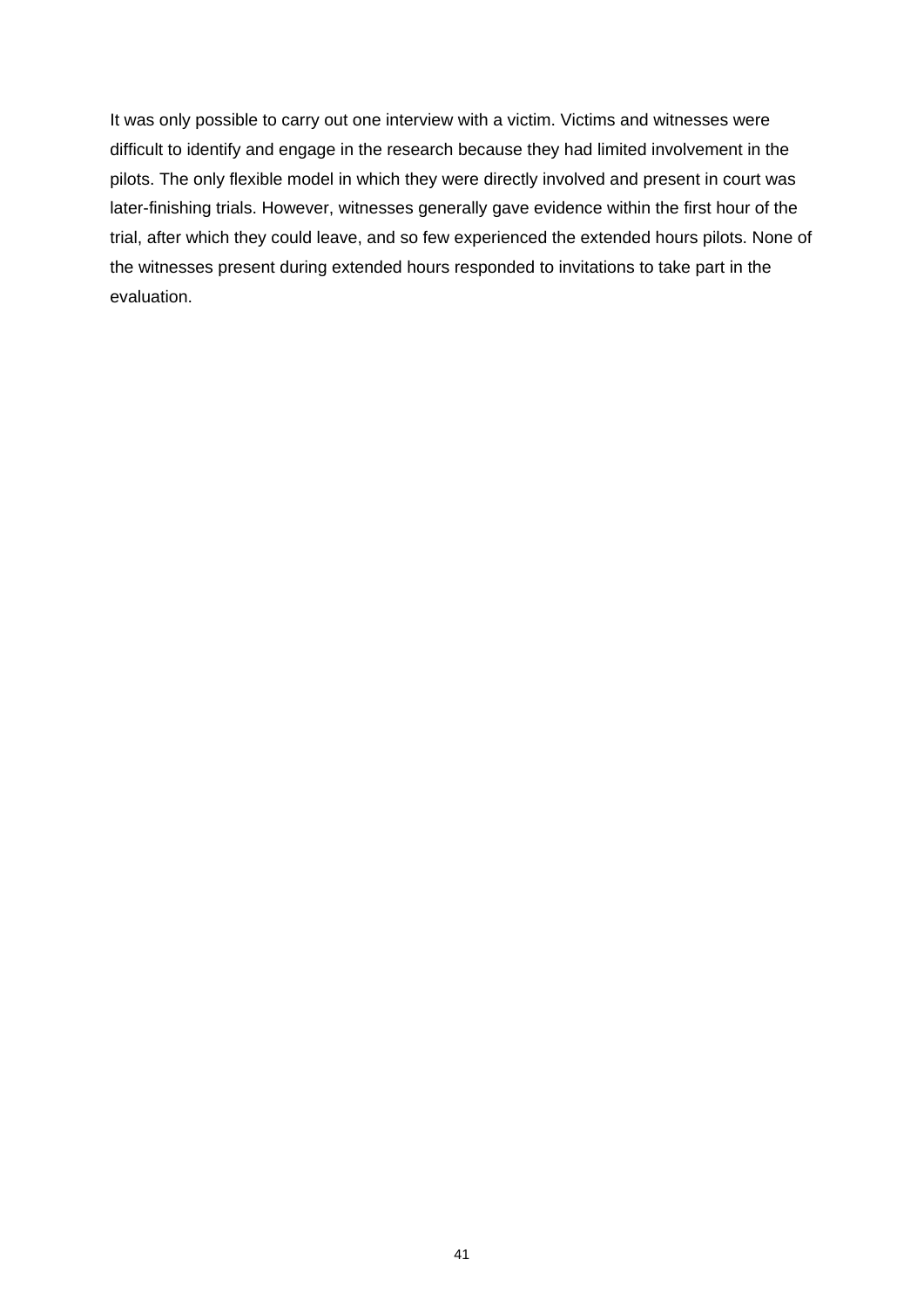# <span id="page-46-1"></span><span id="page-46-0"></span>**Appendix B Data collection**

Fieldwork took place between January and April 2013. At each case study site this consisted of observations of flexible court proceedings, interviews or discussion groups with personnel involved in the design or delivery of the pilots and, where possible, interviews with court users.

#### **Observations**

The following flexible models were observed:

- extended traditional courts;
- extended PCVL courts;
- Saturday courts: and
- Sunday courts.

The number of observations completed at each pilot site ranged from one to six. The length of hearings typically ranged from five to ten minutes, with some lasting between 35 and 40 minutes. An observation pro forma, developed in collaboration with MoJ, was used to capture data from observations. The pro formas were used to record:

- a summary of the offence and outcome;
- a description of the courtroom and how it was set out;
- the events of the hearing and how long each part of the process took; and
- any additional reflections and observations related to the pilot model.

#### **Interviews with personnel**

Interviews with pilot personnel took place face to face or by phone. They lasted between 30 and 90 minutes and were audio recorded digitally with the consent of participants, then transcribed verbatim. Interviews and group discussions were conducted using a topic guide which was developed in collaboration with MoJ. Tailored topic guides were developed for the following participant groups: the LIT, magistrates, solicitors, court staff, police, and victim and witness support services. The topic guides were used in every interaction with the relevant participant group to ensure consistency of topic coverage and approach across interviewers.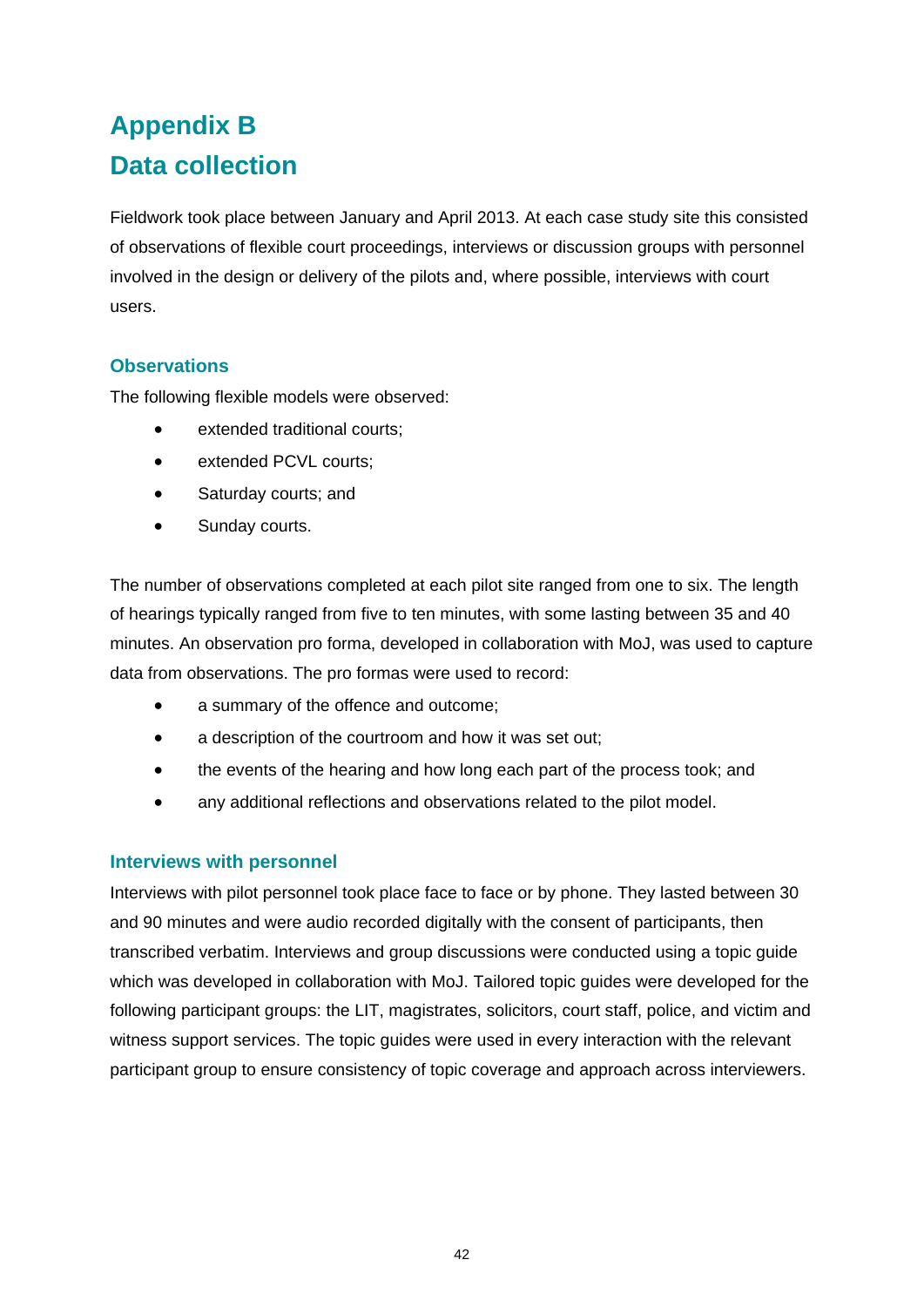The topic guides for magistrates, solicitors, court staff, police, and victim and witness support services covered the same five broad topic areas:

- Participants' professional **background** and their role in relation to the pilots.
- **Pilot set-up**, including participants' perceptions of the pilot aims, early engagement with partner agencies and set-up tasks.
- **Pilot delivery** and details of flexible courts in practice. (Specific examples of hearings under the flexible models were explored and how this contrasted with traditional operation.)
- Perceptions of **the pilot's impact** on participants, courts and partner agencies as well as court users.
- **Concluding thoughts** about pilot delivery and feelings about potential roll-out of the pilots.

In addition to the above sections, the topic guide for strategic staff explored the decision to become a pilot site and reasons for selecting specific models, as well as further detail on pilot set-up and experiences of timetables, resources and infrastructure.

#### **Interviews with court users**

Interviews with defendants took place after their hearings in interview rooms or in the court custody block. The interview conducted with a victim was conducted over the telephone. The topic guide for court users covered experiences of the pilots before hearings took place in terms of information provided about the flexible court, the length of time between the offence and hearing, and perceptions of how this impacted on their case. The guides also covered details about the flexible hearing, the impacts the flexible model had on participants, and their concluding thoughts.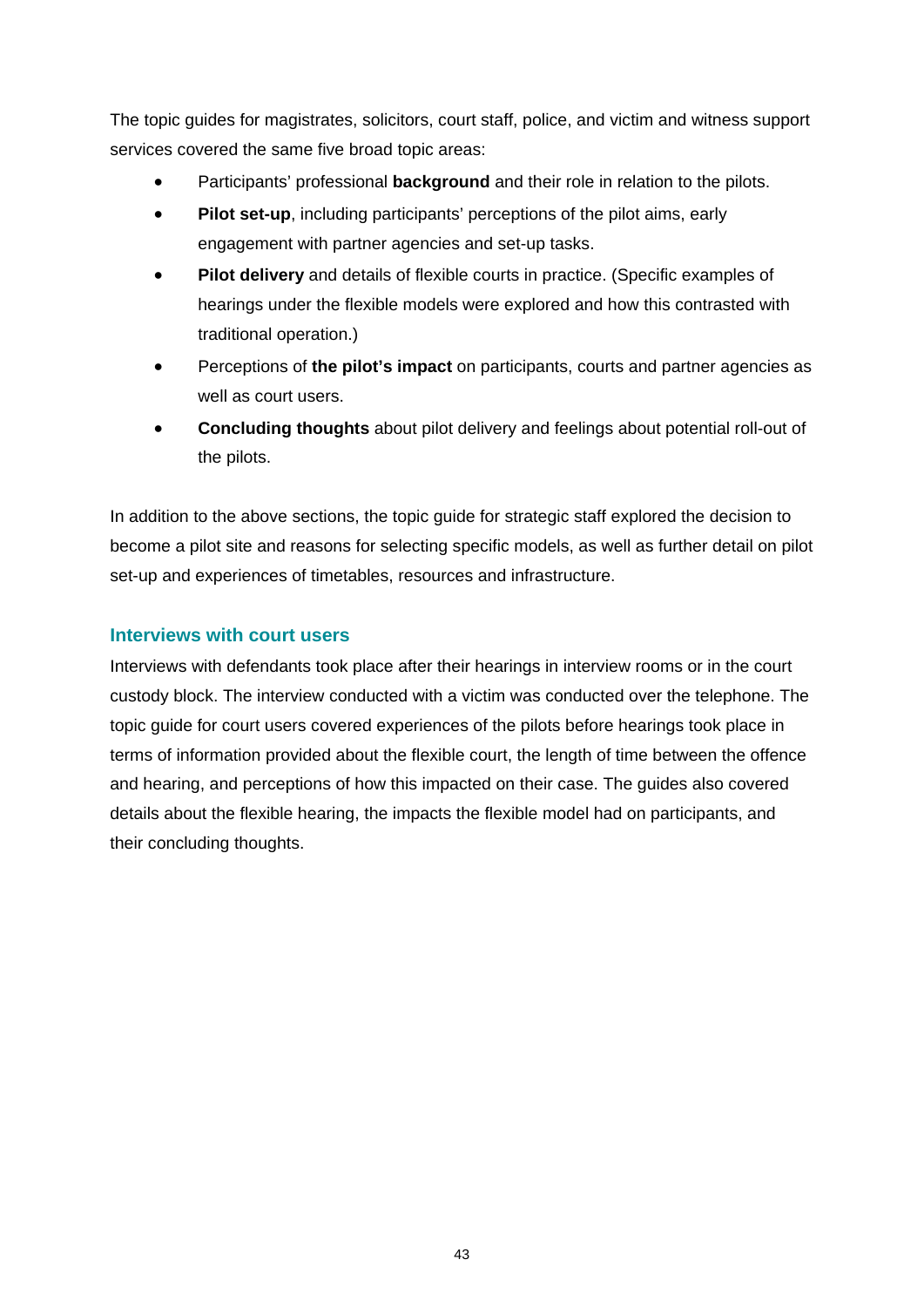# <span id="page-48-1"></span><span id="page-48-0"></span>**Appendix C Analysis**

Interviews were digitally recorded and transcribed verbatim. The interview data were managed and analysed using the Framework approach developed by NatCen (Ritchie and Lewis, 2003). Key topics which emerged from the interviews were identified through familiarisation with the transcripts. An analytical framework was then drawn up and a series of matrices set up, each relating to a different thematic issue. The columns in each matrix represented the key sub-themes or topics and the rows represented interviews or discussion groups with participants and the observations.

Data from transcripts were then summarised into the appropriate cells. The Framework method has recently been embedded into NVivo version 10. This software enabled the summarised data from the research to be linked to the verbatim transcript. This approach meant that each part of every transcript that was relevant to a particular theme was noted, ordered and accessible. The final analytic stage involved working through the charted data, drawing out the range of experiences and views, identifying similarities and differences, and interrogating the data to seek to explain emergent patterns and findings. Verbatim interview quotations are provided in this report to highlight themes and findings, where appropriate.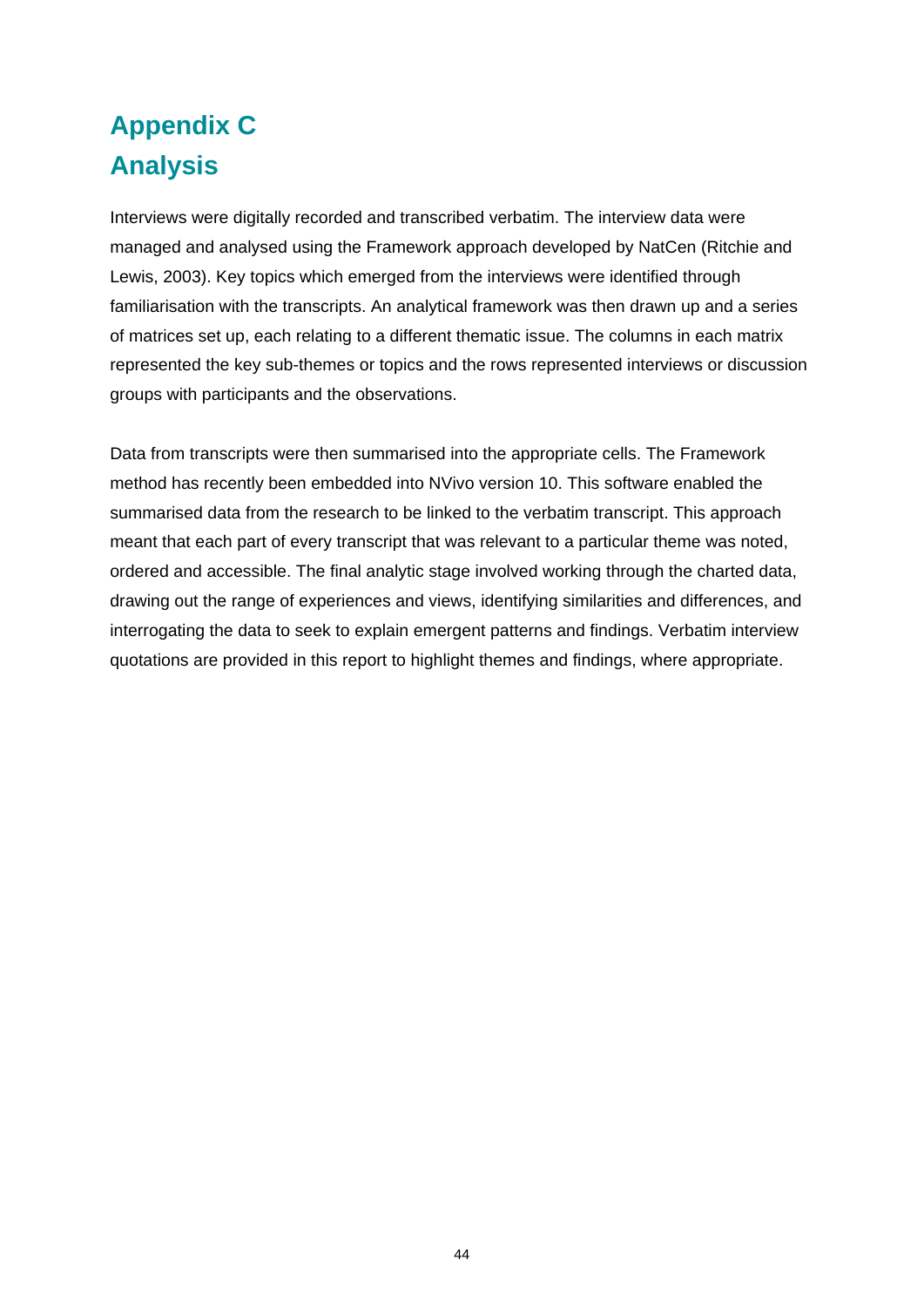# <span id="page-49-1"></span><span id="page-49-0"></span>**Appendix D Glossary**

| <b>Breach court</b>         | These are for defendants accused of breaching conditions of their<br>community orders.                                                                                                                                                                                                                      |
|-----------------------------|-------------------------------------------------------------------------------------------------------------------------------------------------------------------------------------------------------------------------------------------------------------------------------------------------------------|
| <b>Caseload</b>             | Caseload refers to the amount of work (hearings and defendants) that<br>the court processes.                                                                                                                                                                                                                |
| <b>Case hardening</b>       | This refers to the idea that magistrates habituate to cases,<br>consequently becoming less surprised and more cynical.                                                                                                                                                                                      |
| <b>Charge sheet</b>         | A charge sheet sets out the details of the crime the defendant is being<br>charged with.                                                                                                                                                                                                                    |
| <b>CJSSS</b>                | Criminal Justice: Simple, Speedy, Summary (CJSSS), is a<br>cross-agency programme of work that aims to ensure that volume<br>magistrates' court cases are dealt with and managed efficiently and<br>effectively. CJSSS courts hear cases that are likely to be simple, such<br>as anticipated guilty pleas. |
| <b>Committal</b><br>hearing | A procedure in the magistrates' court where the court hears evidence<br>in relation to an indictable offence to decide whether the matter should<br>be sent to a higher court.                                                                                                                              |
| <b>Community order</b>      | These are non-custodial sentences which release the offender to the<br>community with certain conditions – for example, that they need to<br>attend supervision meetings with probation or carry out unpaid work.                                                                                           |
| Cracking /<br>cracked trial | Where the defendant has pleaded guilty to enough of the charges or<br>the prosecution are offering no evidence against the defendant so that<br>the defendant is acquitted.                                                                                                                                 |
| <b>HMCTS region</b>         | HMCTS has seven regions: North West, North East, Midlands, South<br>West, South East, London, and Wales. There are 34 court clusters in<br>each region. Each region has a Head of Crime who leads the<br>operational delivery of all of the courts in the region.                                           |
| Legal aid                   | A means-tested benefit for legal advice, assistance or representation.                                                                                                                                                                                                                                      |
| Libra                       | Case management IT system used in magistrates' courts.                                                                                                                                                                                                                                                      |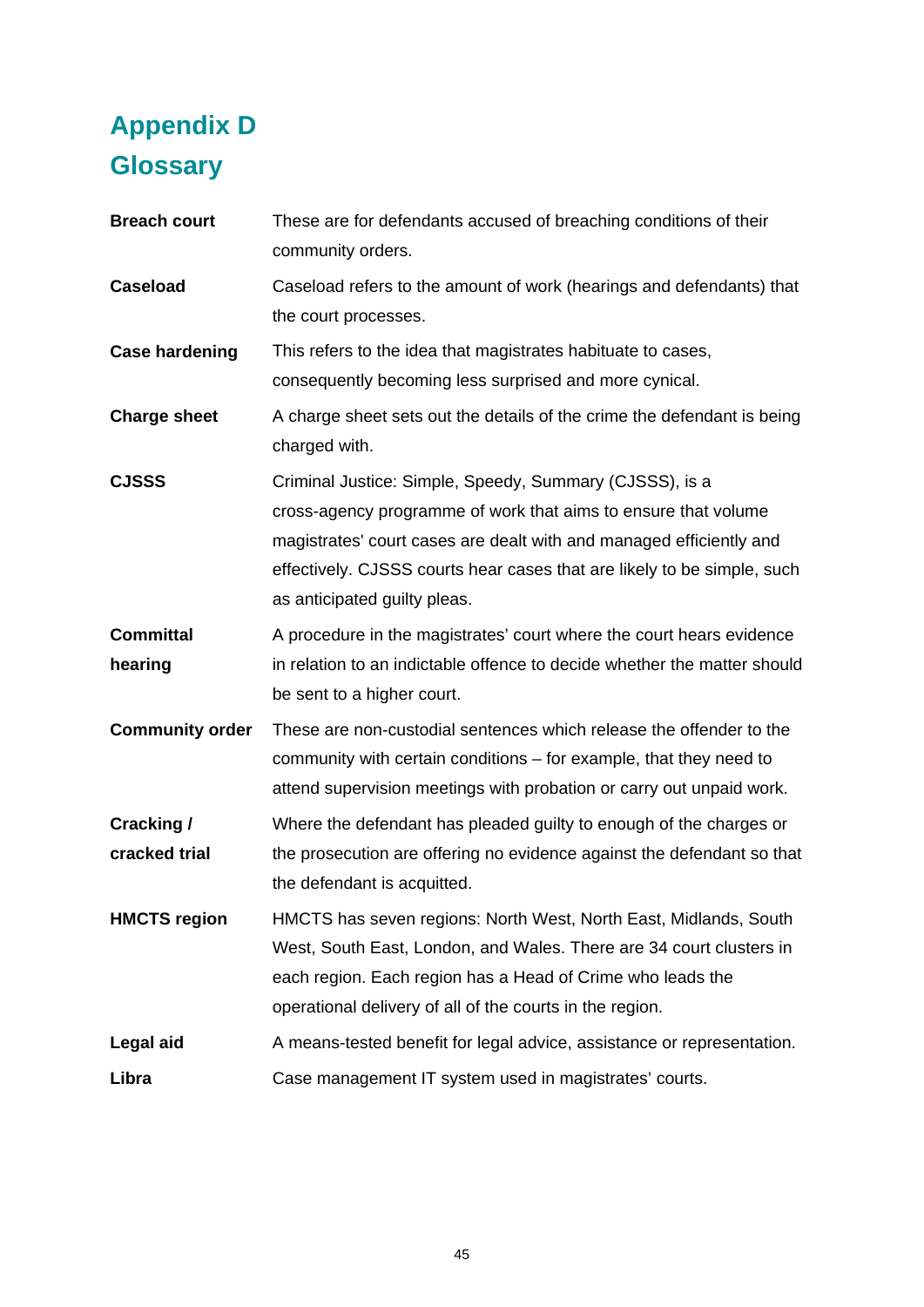| <b>Magistrates'</b><br>court<br><b>Magistracy</b> | All criminal cases start in magistrates' court and are heard by either<br>three magistrates or a district judge without a jury. A magistrates' court<br>normally handles relatively minor offences and hands over the most<br>serious crimes to the Crown Court.<br>The body of magistrates (volunteers who adjudicate at magistrates' |
|---------------------------------------------------|----------------------------------------------------------------------------------------------------------------------------------------------------------------------------------------------------------------------------------------------------------------------------------------------------------------------------------------|
|                                                   | courts).                                                                                                                                                                                                                                                                                                                               |
| <b>Oral probation</b><br>report                   | These are reports prepared and delivered by the Probation Service on<br>the day of the hearing. They are normally prepared for less serious<br>cases where more detailed reports are not needed.                                                                                                                                       |
| <b>Pre-sentence</b><br>report                     | These reports are generated by the Probation Service to inform<br>sentencing for defendants who plead, or are found guilty. They assist<br>the court in determining the most suitable way of dealing with an<br>offender by assessing the nature and seriousness of the offence, as<br>well as the risk of harm.                       |
| <b>Remand court</b>                               | These courts deal with defendants who have been remanded in police<br>custody until their case can be heard at court.                                                                                                                                                                                                                  |
| <b>Resulting</b>                                  | Processing the outcome of a case.                                                                                                                                                                                                                                                                                                      |
| Time off In lieu<br>(TOIL)                        | The practice of taking time off during work hours to make up for<br>previous work done outside normal work hours.                                                                                                                                                                                                                      |
| <b>Trial courts</b>                               | These courts hear and make judgments on cases for defendants who<br>have entered a not guilty plea.                                                                                                                                                                                                                                    |
| <b>Warrant</b>                                    | A judicial writ authorising an officer to make a search, seizure, or<br>arrest or to execute a judgment.                                                                                                                                                                                                                               |
| <b>Wingers</b>                                    | The two magistrates who sit either side of the Chair of the magistrates'<br>bench in court.                                                                                                                                                                                                                                            |